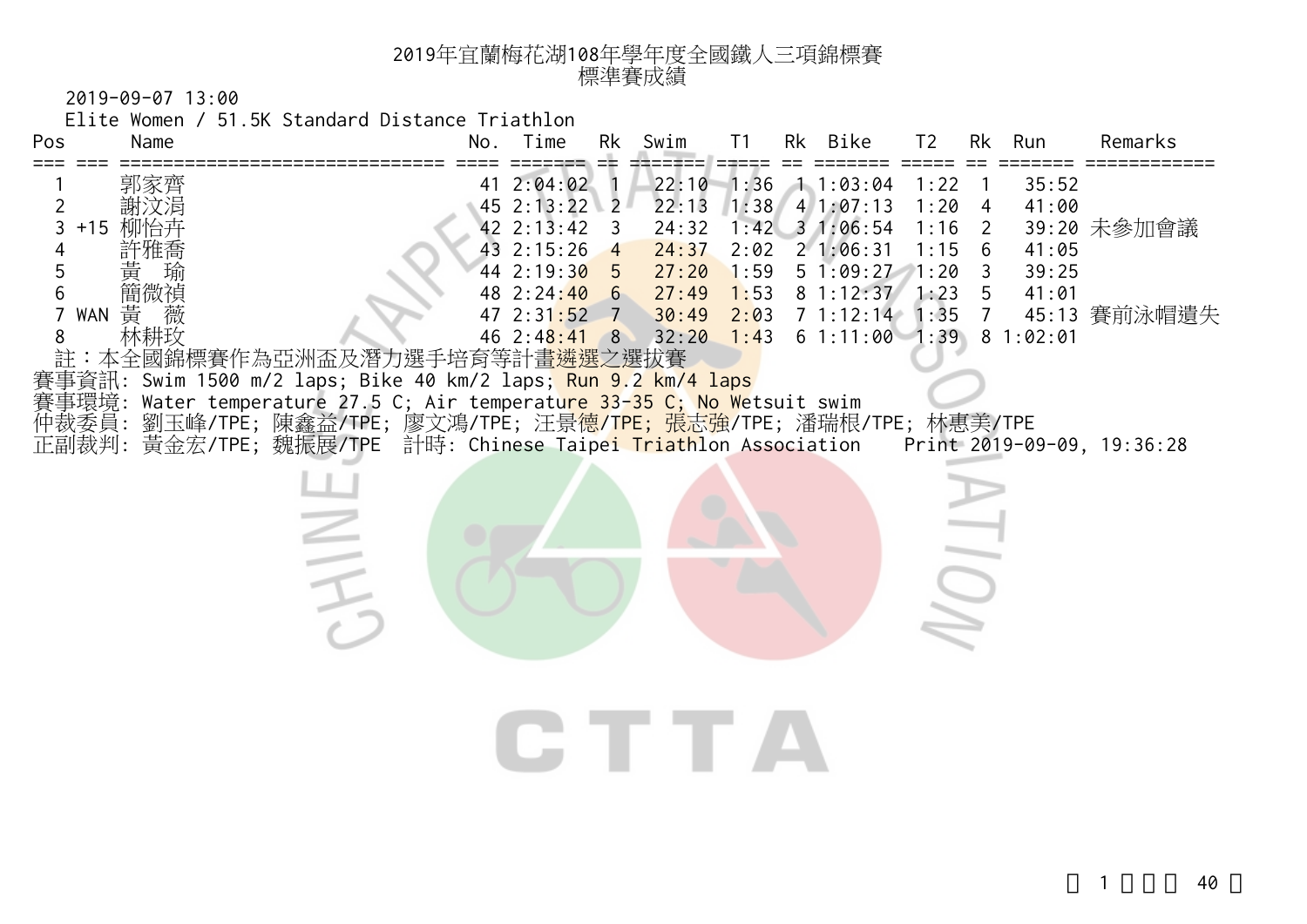2019-09-07 13:05

Elite Men / 51.5K Standard Distance Triathlon

| Pos | Name           |                                                                                   | No. | Time                     | Rk                         | Swim                                     | T <sub>1</sub>   | Rk              | Bike                | T <sub>2</sub> | Rk | Run                 | Remarks                    |
|-----|----------------|-----------------------------------------------------------------------------------|-----|--------------------------|----------------------------|------------------------------------------|------------------|-----------------|---------------------|----------------|----|---------------------|----------------------------|
| ⋍⋍⋍ | 林威志            |                                                                                   |     | 21:55:40                 | ≕                          | 21:15                                    | =====<br>$-1:42$ | $-3$            | 59:22               | 1:04           |    | 32:19               |                            |
| 2   | 王威凱            |                                                                                   |     | 1:57:28                  | 4                          | 21:45                                    | $1:36$ 1         |                 | 58:59               | 1:02           | 4  | 34:08               |                            |
| 3   | 吳承泰            |                                                                                   | 3   | 1:57:57                  | 5                          | 21:47                                    | 1:25             | $\overline{2}$  | 59:06               | 1:04           | 6  | 34:37               |                            |
| 4   |                |                                                                                   |     | 1:58:26                  | 6                          | 21:49                                    | 1:27             |                 | 81:00:09            | 0:58           | 3  | 34:04               |                            |
| 5   |                |                                                                                   |     | $1:58:35$ 10             |                            | 23:48                                    | 1:38             | 5               | 59:45               | 1:06           | 2  | 32:20               |                            |
| 6   |                |                                                                                   |     | 1:59:47                  | $\overline{2}$             | 21:18                                    | 1:42             | $\overline{4}$  | 59:22               | $1:02$ 10      |    | 36:25               |                            |
|     |                |                                                                                   |     | 2:01:36                  | $-8$                       | 23:47                                    | 1:37             | $6\overline{6}$ | 59:46               | 1:07           | -8 | 35:21               |                            |
| 8   |                |                                                                                   |     | $2:02:25$ 12             |                            | 24:18                                    |                  |                 | $1:32$ 12 1:01:13   | $1:01$ 5       |    | 34:23               |                            |
| 9   |                |                                                                                   |     | 17 2:0 <mark>4:45</mark> | $\overline{\phantom{a}}$ 3 | 21:45                                    | $1:37$ 17        |                 | 1:03:33             | $1:08$ 11      |    | 36:45               |                            |
| 10  |                |                                                                                   |     | 82:06:0814               |                            | 24:32                                    |                  |                 | $1:39$ 11 1:01:05   | $1:19$ 12      |    | 37:35               |                            |
| 11  | $+15$<br>邱韋強   |                                                                                   |     | $2:07:38$ 15             |                            | 25:03                                    | 1:41             | 9               | 1:00:18             | $1:07$ 14      |    |                     | 39:31 未參加會議                |
| 12  | 楊博智            |                                                                                   |     | 26 2:08:50 21            |                            | 27:49                                    |                  |                 | $1:42$ 16 1:02:38   | $1:26 \quad 7$ |    | 35:16               |                            |
| 13  | +15 馮昶鈞        |                                                                                   |     | $25$ $2:09:27$ 9         |                            | 23:47                                    |                  |                 | $1:42$ 15 1:01:55   | $1:17$ 17      |    |                     | 40:48 未參加會議                |
| 14  |                |                                                                                   |     | 12 2:10:24 16            |                            | 25:09                                    |                  |                 | $1:36$ 10 1:00:32   | $1:13$ 19      |    | 41:57               |                            |
| 15  |                |                                                                                   |     | 15 2:10:34 11            |                            | 23:53                                    |                  |                 | $1:38$ 13 1:01:48   | $1:33$ 18      |    | 41:44               |                            |
| 16  |                |                                                                                   |     | 14 2:11:38 22            |                            | 30:21                                    |                  |                 | $1:49$ 14 1:01:51   | 1:20 9         |    | 36:20               |                            |
| 17  | 営揚民            |                                                                                   |     | 22 2:11:52 13            |                            | 24:28                                    |                  |                 | $1:37$ 20 1:05:01   | $1:12$ 15      |    | 39:36               |                            |
| 18  |                |                                                                                   |     | 20 2:12:08               | 7                          | 23:05                                    |                  |                 | $1:56$ 7 1:00:07    | $1:23$ 22      |    | 45:39               |                            |
| 19  |                |                                                                                   |     | 18 2:15:06 20            |                            | 27:12                                    |                  |                 | $1:40$ 22 1:07:11   | $1:19$ 13      |    | 37:46               |                            |
| 20  |                |                                                                                   |     | 16 2:17:38 23            |                            | 30:30                                    |                  |                 | $1:31$ 18 1:04:03   | $1:15$ 16      |    | 40:21               |                            |
| 21  |                |                                                                                   |     | 11 2:20:42 18            |                            | 26:51                                    |                  |                 | $1:54$ 21 $1:06:20$ | $1:20$ 20      |    | 44:19               |                            |
| 22  | 陳世銘            |                                                                                   |     | 10 2:21:04 17            |                            | 25:40                                    |                  |                 | $1:42$ 19 1:04:49   | $1:11$ 23      |    | 47:44               |                            |
| 23  | Javier         |                                                                                   |     | 23 2:41:41 24            |                            | 37:39                                    |                  |                 | $2:23$ 24 1:14:37   | $1:30$ 21      |    | 45:34               |                            |
| 24  | 張伯勤            |                                                                                   |     | 19 2:48:49 25            |                            | 37:57                                    |                  |                 | 2:23 23 1:13:55     | $2:33$ 24      |    | 52:03               |                            |
| 25  | 柯志正            |                                                                                   |     | 24 2:53:08 19            |                            | 26:52                                    |                  |                 | $2:07$ 25 1:20:44   |                |    | $1:03$ 25 $1:02:24$ |                            |
| 註   |                | 本全國錦標賽作為亞洲盃及潛力選手培育等計畫遴選之選拔賽                                                       |     |                          |                            |                                          |                  |                 |                     |                |    |                     |                            |
|     | 賽事資訊:          | Swim 1500 m/2 laps; Bike 40 km/2 laps; Run 9.2 km/4 laps                          |     |                          |                            |                                          |                  |                 |                     |                |    |                     |                            |
| 賽   | 事環境:           | Water temperature 27.5 C; Air temperature 33-35 C; No Wetsuit swim                |     |                          |                            |                                          |                  |                 |                     |                |    |                     |                            |
|     | 仲裁委員:<br>正副裁判: | 劉玉峰/TPE; 陳鑫益/TPE; 廖文鴻/TPE; 汪景德/TPE; 張志強/TPE; 潘瑞根/TPE; 林惠美/TPE<br>黃金宏/TPE; 魏振展/TPE |     |                          |                            | 計時: Chinese Taipei Triathlon Association |                  |                 |                     |                |    |                     | Print 2019-09-09, 19:36:28 |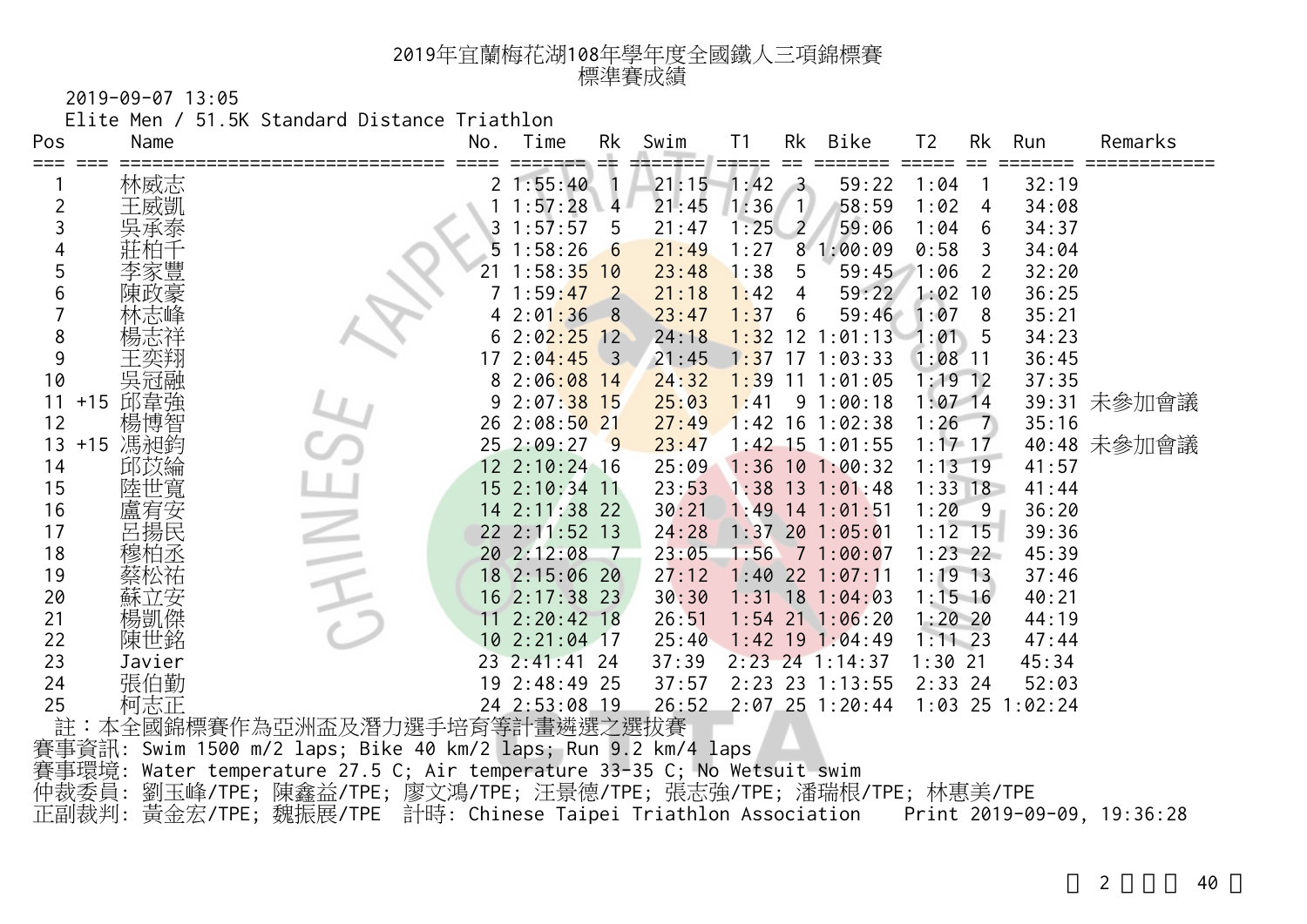2019-09-07

60+ AG Women / 51.5K Standard Distance Triathlon

| Pos      | Name  | No. | $\tau$ ime                      | <b>Rk</b> | Swim                | $\sim$ | Rk | <b>Bike</b> | T <sub>2</sub> | Rk | Run      | emar |
|----------|-------|-----|---------------------------------|-----------|---------------------|--------|----|-------------|----------------|----|----------|------|
| __<br>-- | アントロ士 | 67  | $\Lambda$ O<br>$\sim$<br>$\sim$ |           | 51.21<br>. <u>.</u> | 5.18   |    | : 26:54     | 4:45           |    | 31:08:31 | ____ |

賽事資訊: Swim 1500 m/2 laps; Bike 40 km/2 laps; Run 9.2 km/4 laps

事環境: Water temperature 27.5 C; Air temperature <mark>33-35 C; No</mark> Wetsuit swim

仲裁委員: 劉玉峰/TPE; 陳鑫益/TPE; 廖文鴻/TPE; 汪景<mark>德/TPE; 張志強</mark>/TPE; 潘瑞根/TPE; 林惠美/TPE

正副裁判: 黃金宏/TPE; 魏振展/TPE 計時: Chinese Taipei Triathlon Association Print 2019-09-09, 19:36:28 2019年宜蘭梅花湖108年學年度全國鐵人三項錦標賽

標準賽成績

2019-09-07

50-59 AG Women / 51.5K Standard Distance Triathlon

| Pos | Name              |        | No. | Time                | <b>Rk</b> | Swim     |      | <b>Bike</b><br>Rk            | T2.<br>Rk<br>Run             | Remarks    |
|-----|-------------------|--------|-----|---------------------|-----------|----------|------|------------------------------|------------------------------|------------|
|     | 李豫僑               |        |     | $158$ $3:07:06$     |           |          |      | $42:46$ 5:22 2 1:23:00       | 52:10<br>3:50                |            |
|     |                   |        |     | 159 3:17:09         |           | 42:37    | 7:36 | $3 \t1:24:48$                | 56:47<br>5:24                |            |
|     | 芏智英               |        |     | $157 \t3:20:46$     |           | 46:09    |      | $7:25 \quad 5 \quad 1:26:22$ | 55:28<br>5:24<br>2           |            |
|     | 康秀娟               |        |     | $156 \ \ 3:20:51$   | 6         | 49:50    | 6:19 | 4 1:26:12                    | 56:17<br>2:15<br>3           |            |
|     | 劉美玉               |        |     | $153 \t3:37:08$     |           | 52:15    | 7:54 | 71:29:20                     | 1:03:43<br>3:58              |            |
| b   | 陳姝婷               | $\geq$ |     | $152 \cdot 3:44:00$ |           | 44:39    | 9:57 | $9 \; 1:35:14$               | $3:21 \quad 9 \quad 1:10:52$ |            |
|     |                   |        |     | $151 \ \ 3:46:15$   | 9.        | 1:07:19  | 9:18 | $1 \; 1:22:47$               | 5:01<br>61:01:51             |            |
|     | 簡翠萊               |        |     | $154$ 3:52:38       |           | 81:01:03 | 7:20 | $8 \; 1:33:24$               | 81:06:41<br>4:12             |            |
|     | 張尹敏<br><b>DNF</b> |        | 155 |                     |           |          |      | 41:48 13:50 6 1:28:08        | 58:40 SWIM<br>$5:06$ 5       | <b>DNF</b> |

賽事資訊: Swim 1500 m/2 laps; Bike 40 km/2 laps; Run 9.2 km/4 laps 賽事環境: Water temperature 27.5 C; Air temperature 33-35 C; No Wetsuit swim 仲裁委員: 劉玉峰/TPE; 陳鑫益/TPE; 廖文鴻/TPE; 汪景德/TPE; 張志強/TPE; 潘瑞根/TPE; 林惠美/TPE 正副裁判: 黃金宏/TPE; 魏振展/TPE 計時: Chinese Taipei Triathlon Association Print 2019-09-09, 19:36:28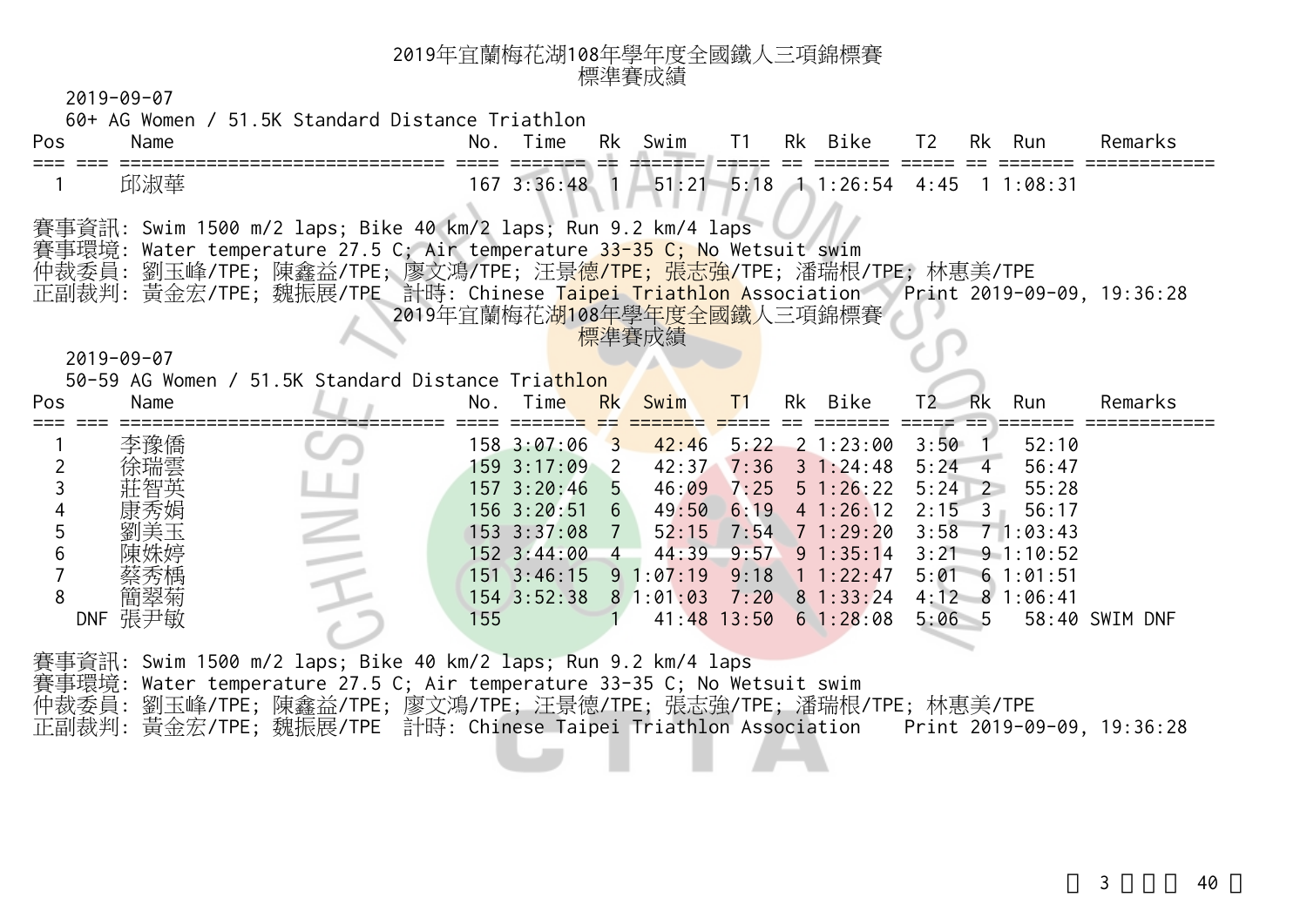40-49 AG Women / 51.5K Standard Distance Triathlon

| Pos            | Name |                                                                                      | No. | Time                                 | Rk                      | Swim  | T1   | Rk Bike                   | T <sub>2</sub> | Rk             | Run               | Remarks |
|----------------|------|--------------------------------------------------------------------------------------|-----|--------------------------------------|-------------------------|-------|------|---------------------------|----------------|----------------|-------------------|---------|
|                | 彭晏情  |                                                                                      |     | 145 2:37:56                          |                         | 37:16 | 2:27 | 1.1:10:25                 | 2:06           | 2              | 45:45             |         |
| $\overline{c}$ |      |                                                                                      |     | 133 2:54:20                          | $5 -$                   | 50:10 | 4:11 | 21:13:15                  | 3:19           |                | 43:27             |         |
| 3              |      |                                                                                      |     | 143 3:00:11                          | 2                       | 41:50 |      | $4:40$ 3 1:14:29          | 3:22           | 9              | 55:53             |         |
| 4              |      |                                                                                      |     | 144 3:06:36                          | $\overline{\mathbf{3}}$ | 42:23 |      | $5:24$ $5$ $1:20:21$      | 4:30           | -6             | 54:01             |         |
| 5              |      |                                                                                      |     | 126 3:15:29 12                       |                         | 56:59 | 4:09 | $4 \; 1:17:48$            | 2:10           | 7              | 54:25             |         |
| 6              |      |                                                                                      |     | 136 3:16:07                          | 8                       | 52:41 | 3:52 | $9 \t1:24:17$             | $2:37 \quad 3$ |                | 52:42             |         |
|                |      |                                                                                      |     | $142$ 3:16:21                        | 9                       | 54:29 | 5:07 | 61:20:22                  | 3:15           | $\overline{4}$ | 53:11             |         |
| 8              | 賴季宜  |                                                                                      |     | $134$ 3:17:36 4                      |                         | 45:06 | 3:42 | 8 1:24:14 2:38 13 1:01:58 |                |                |                   |         |
| 9              | 「娥   |                                                                                      |     | 131 3:19:57                          | $\sqrt{7}$              | 51:37 | 5:25 | 71:21:13                  | $2:55$ 10      |                | 58:48             |         |
| 10             | 乙禎   |                                                                                      |     | 138 3:36:34 6                        |                         | 50:55 |      | $6:53$ 13 1:33:51         |                |                | 4:29 12 1:00:29   |         |
| 11             |      |                                                                                      |     | 130 3:47: <mark>19 14 1:02:21</mark> |                         |       |      | $5:16$ 14 1:39:47         | $5:59$ 5       |                | 53:58             |         |
| 12             |      |                                                                                      |     | 137 3:48:14 16 1:07:41               |                         |       |      | $6:51$ 12 1:33:04         | 5:558          |                | 54:44             |         |
| 13             |      |                                                                                      |     | 129 3:50:48 10                       |                         | 54:48 |      | $7:47$ 11 1:32:53         |                |                | 2:36 16 1:12:45   |         |
| 14             |      |                                                                                      |     | 132 3:53:20 15 1:07:33               |                         |       |      | $9:04$ 10 1:31:30         | $6:05$ 11      |                | 59:10             |         |
| 15             | 呂純慧  |                                                                                      |     | 135 3:56:19 13 1:02:03               |                         |       |      | $5:10$ 15 1:43:52         |                |                | $2:43$ 14 1:02:33 |         |
| 16             | 黃秋惠  |                                                                                      |     | 141 3:59:13 11                       |                         |       |      | 56:14 5:56 16 1:45:55     |                |                | 4:46 15 1:06:24   |         |
|                |      |                                                                                      |     |                                      |                         |       |      |                           |                |                |                   |         |
|                |      | 賽事資訊: Swim 1500 m/2 laps; Bike 40 km/2 laps; Run 9.2 km/4 laps                       |     |                                      |                         |       |      |                           |                |                |                   |         |
|                |      | 賽事環境: Water temperature 27.5 C; Air temperature 33-35 C; No Wetsuit swim             |     |                                      |                         |       |      |                           |                |                |                   |         |
| 仲裁委員:          |      | 劉玉峰/TPE; 陳鑫益/TPE; 廖文鴻/TPE; 汪景德/TPE; 張志強/TPE; 潘瑞根/TPE; 林惠美/TPE                        |     |                                      |                         |       |      |                           |                |                |                   |         |
| 正副裁判:          |      | 黃金宏/TPE; 魏振展/TPE 計時: Chinese Taipei Triathlon Association Print 2019-09-09, 19:36:28 |     |                                      |                         |       |      |                           |                |                |                   |         |
|                |      |                                                                                      |     |                                      |                         |       |      |                           |                |                |                   |         |
|                |      |                                                                                      |     |                                      |                         |       |      |                           |                |                |                   |         |
|                |      |                                                                                      |     |                                      |                         |       |      |                           |                |                |                   |         |
|                |      |                                                                                      |     |                                      |                         |       |      |                           |                |                |                   |         |
|                |      |                                                                                      |     |                                      |                         |       |      |                           |                |                |                   |         |
|                |      |                                                                                      |     |                                      |                         |       |      |                           |                |                |                   |         |
|                |      |                                                                                      |     |                                      |                         |       |      |                           |                |                |                   |         |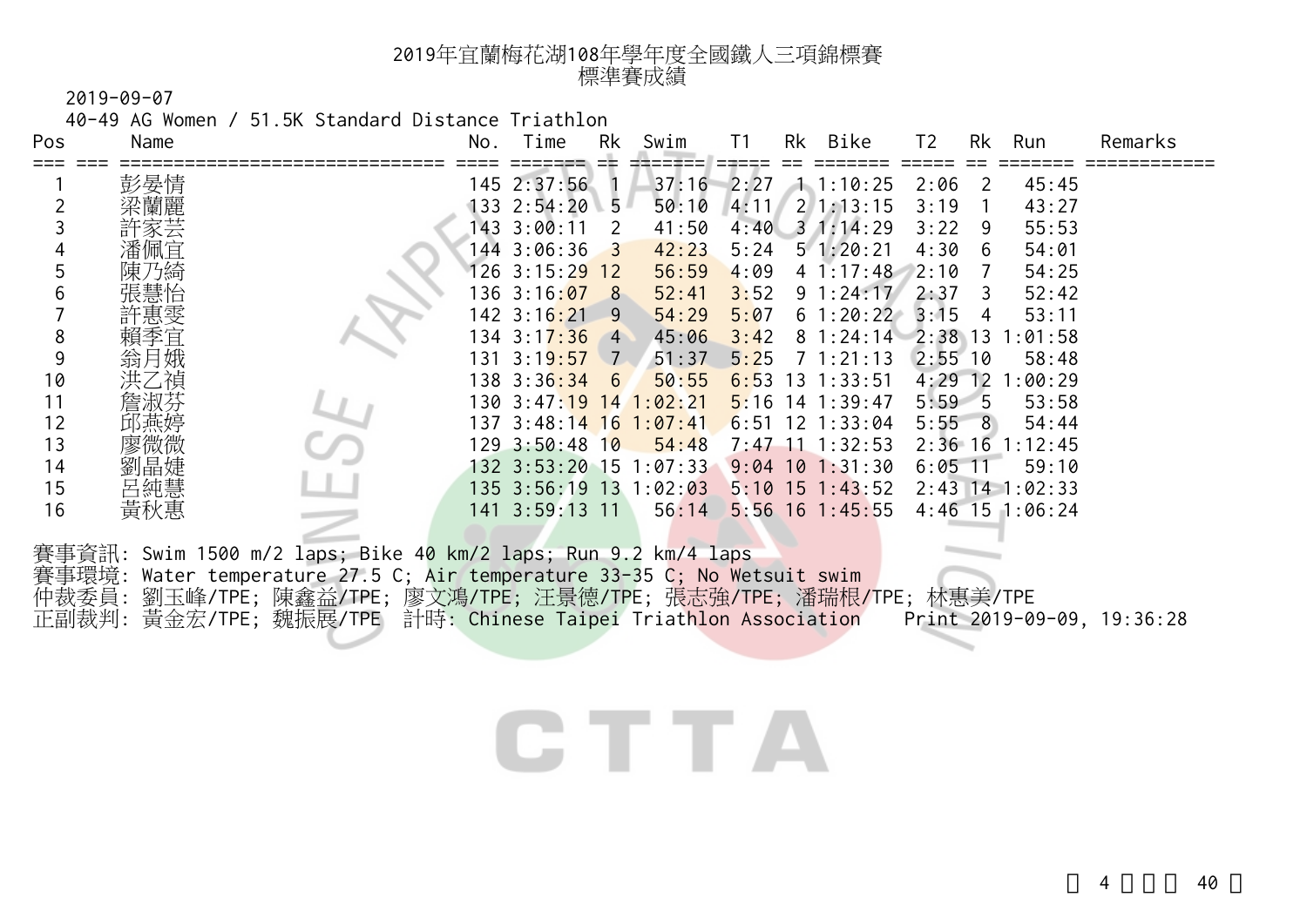2019-09-07

30-39 AG Women / 51.5K Standard Distance Triathlon

| Pos                                                                                        | Name                             |                                                                                                                                                                                                                                                                          | No.               | Time                                                                                                                                                                                                                                                     | Rk                                                                                                              | Swim                                                                                                                                | T1                                           | Rk Bike                                                                                                                                                                                                                                                                                               | T <sub>2</sub>                                                                                 | Rk                                                       | Run                                                                                                                                                                    | Remarks                                      |
|--------------------------------------------------------------------------------------------|----------------------------------|--------------------------------------------------------------------------------------------------------------------------------------------------------------------------------------------------------------------------------------------------------------------------|-------------------|----------------------------------------------------------------------------------------------------------------------------------------------------------------------------------------------------------------------------------------------------------|-----------------------------------------------------------------------------------------------------------------|-------------------------------------------------------------------------------------------------------------------------------------|----------------------------------------------|-------------------------------------------------------------------------------------------------------------------------------------------------------------------------------------------------------------------------------------------------------------------------------------------------------|------------------------------------------------------------------------------------------------|----------------------------------------------------------|------------------------------------------------------------------------------------------------------------------------------------------------------------------------|----------------------------------------------|
| $\overline{c}$<br>5<br>6<br>8<br>$^\star$<br>9<br>10<br>11<br>12<br>13<br>14<br><b>DNF</b> | 林怡君<br>李郁萱<br>MDC 張書綺<br>DNF 黄淑樺 |                                                                                                                                                                                                                                                                          | 102<br>118<br>111 | 109 2:33:20<br>$101 \t2:44:14$<br>105 2:59:30<br>115 3:09:42<br>103 3:13:44 11<br>122 3:17:19 13<br>110.3:18:03<br>$117 \ \ 3:19:15$<br>$112$ $3:23:45$ 12<br>119 3:24:08<br>104 3:26:56<br>108 3:33:31 16 1:07:21<br>$106$ 3:42:51 15<br>120 3:56:03 10 | $\overline{2}$<br>$\overline{4}$<br>5<br>-8<br>14<br>$\overline{\mathcal{L}}$<br>9 <sub>o</sub><br>3<br>6<br>17 | 28:57<br>34:31<br>38:22<br>40:41<br>50:23<br>53:33<br>43:43<br>56:19<br>51:40<br>43:02<br>45:09<br>57:10<br>49:13<br>37:41<br>42:49 | 2:37<br>5:08<br>5:53<br>5:17<br>5:05<br>7:37 | 1.1:13:00<br>$2:34$ 2 1:14:53<br>$6:36$ 6 1:19:55<br>$7 \t1:21:47$<br>4 1:18:22<br>81:23:19<br>$5:15$ 10 1:25:46<br>$4:26$ 12 1:29:46<br>$9 \; 1:25:38$<br>$4:02$ 15 1:34:19<br>$5:13$ 13 1:30:19<br>$5:24$ 3 1:17:30<br>$5:54$ 14 1:32:20<br>$6:09$ 16 1:39:27<br>$5:11$ 11 1:28:34<br>$5 \t1:19:33$ | 2:16<br>2:42<br>4:11<br>3:59<br>6:09<br>3:51<br>4:33<br>3:42<br>$3:15$ 10<br>$3:27$ 11<br>3:21 | 2<br>3<br>8<br>5<br>4<br>-9<br>16<br>$\overline{7}$<br>6 | 46:31<br>49:37<br>50:28<br>58:09<br>52:59<br>51:20<br>58:48<br>57:41<br>59:33<br>3:38 12 1:02:39<br>59:52<br>4:13 13 1:03:17<br>$3:56$ 15 1:17:20<br>$6:11$ 14 1:16:11 | 轉換異常<br>55:29 SWIM DNF<br>不具得獎資格<br>SWIM DNF |
| 仲裁委員:<br>正副裁判:                                                                             |                                  | 賽事資訊: Swim 1500 m/2 laps; Bike 40 km/2 laps; Run 9.2 km/4 laps<br>賽事環境: Water temperature 27.5 C; Air temperature 33-35 C; No Wetsuit swim<br>劉玉峰/TPE; 陳鑫益/TPE; 廖文鴻/TPE; 汪景德/TPE; 張志強/TPE; 潘瑞根/TPE; 林惠美/TPE<br>黃金宏/TPE; 魏振展/TPE 計時: Chinese Taipei Triathlon Association |                   |                                                                                                                                                                                                                                                          |                                                                                                                 |                                                                                                                                     |                                              |                                                                                                                                                                                                                                                                                                       |                                                                                                |                                                          |                                                                                                                                                                        | Print 2019-09-09, 19:36:28                   |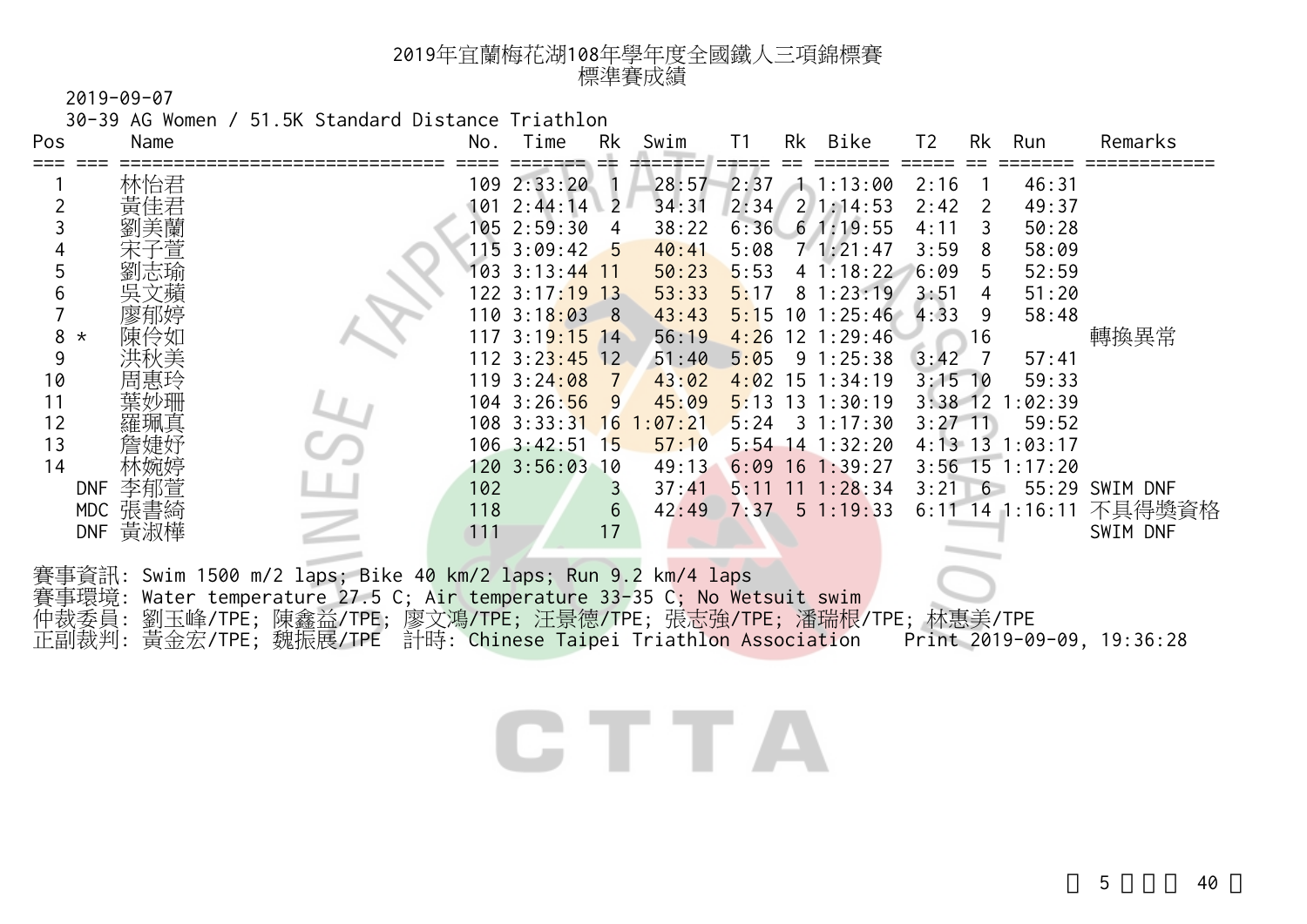2019-09-07

25-29 AG Women / 51.5K Standard Distance Triathlon

| Pos                                                           | Name              |                                                                                                                                                                                                                                                                    | No.      | Time                                                                                                                                                                               | Rk                                                                 | Swim                                                                                                    | T <sub>1</sub>                                               | Rk Bike                                                                                                                                                                           | T <sub>2</sub>                                       | <b>Rk</b>                                | Run                                                                                                                   | Remarks                    |
|---------------------------------------------------------------|-------------------|--------------------------------------------------------------------------------------------------------------------------------------------------------------------------------------------------------------------------------------------------------------------|----------|------------------------------------------------------------------------------------------------------------------------------------------------------------------------------------|--------------------------------------------------------------------|---------------------------------------------------------------------------------------------------------|--------------------------------------------------------------|-----------------------------------------------------------------------------------------------------------------------------------------------------------------------------------|------------------------------------------------------|------------------------------------------|-----------------------------------------------------------------------------------------------------------------------|----------------------------|
| $\overline{2}$<br>3<br>4<br>5<br>6<br>7<br>8<br>9<br>10<br>11 | 黎彥妏<br>簡君育<br>高珮倫 |                                                                                                                                                                                                                                                                    | 81<br>86 | 92 2:47:26<br>82 3:06:31<br>88 3:09:15<br>95 3:13:53<br>89 3:14:51 10<br>94 3:19:46<br>$87 \t3:47:34 \t6$<br>84 3:48:05<br>$85 \t3:48:37$<br>83 3:55:50 12 1:05:57<br>$4:14:04$ 11 | 2<br>$\overline{4}$<br>5<br>8<br>9<br>$\overline{3}$<br>$\sqrt{7}$ | $39:15 - 3:37$<br>39:58<br>42:10<br>44:58<br>50:22<br>46:15<br>42:25<br>39:29<br>44:29<br>51:21<br>3:56 | 3:40<br>4:40<br>4:27<br>6:30<br>4:36<br>6:20<br>5:14<br>4:54 | $1 \t1:16:34$<br>31:26:07<br>21:25:15<br>51:28:20<br>4 1:26:44 3:19<br>61:30:38<br>$8\;1:44:07$<br>$4:17$ 10 1:46:59 3:11 10 1:14:10<br>71:40:26<br>91:45:49<br>$6:52$ 11 2:01:58 | 2:34<br>3:14<br>1:52<br>2:11<br>3:34<br>3:09<br>1:49 | 3<br>6<br>4<br>$\overline{2}$<br>5<br>-7 | 45:28<br>53:34<br>55:20<br>53:59<br>47:58<br>54:44<br>$9 \t1:11:35$<br>$2:59$ 11 1:15:30<br>57:22<br>$3:40$ 8 1:10:15 |                            |
| 賽事環境:<br>仲裁委員:<br>正副裁判:                                       |                   | 賽事資訊: Swim 1500 m/2 laps; Bike 40 km/2 laps; Run 9.2 km/4 laps<br>Water temperature 27.5 C; Air temperature 33-35 C; No Wetsuit swim<br>劉玉峰/TPE; 陳鑫益/TPE; 廖文鴻/TPE; 汪景德/TPE; 張志強/TPE; 潘瑞根/TPE; 林惠美/TPE<br>黃金宏/TPE; 魏振展/TPE 計時: Chinese Taipei Triathlon Association |          |                                                                                                                                                                                    |                                                                    |                                                                                                         |                                                              |                                                                                                                                                                                   |                                                      |                                          |                                                                                                                       | Print 2019-09-09, 19:36:28 |
|                                                               |                   |                                                                                                                                                                                                                                                                    |          |                                                                                                                                                                                    |                                                                    |                                                                                                         |                                                              |                                                                                                                                                                                   |                                                      |                                          |                                                                                                                       |                            |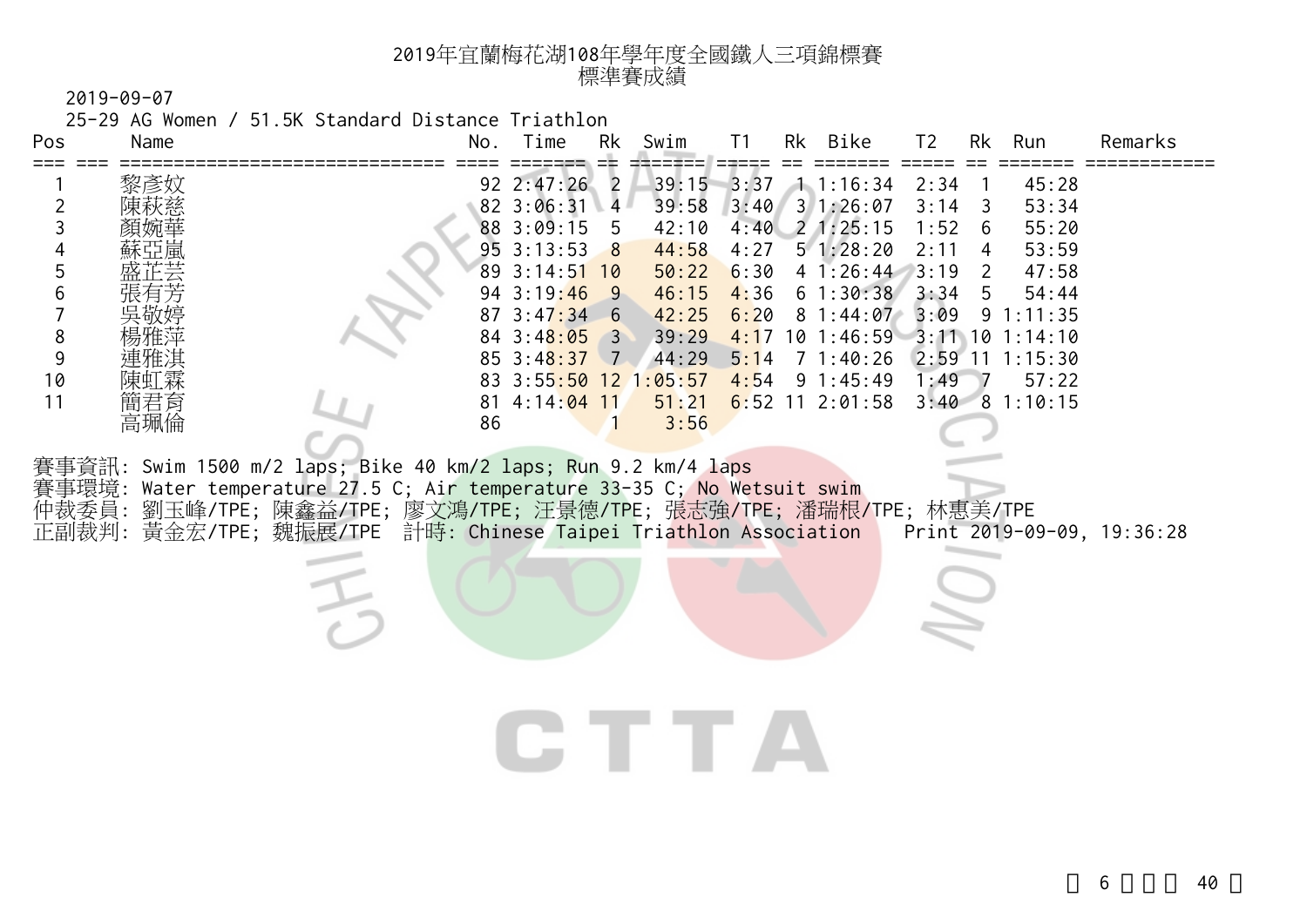2019-09-07

18-24 AG Women / 51.5K Standard Distance Triathlon

| Pos                   | Name             |                                                                                                                                                                                                                   | No. | Time                | Rk             | Swim                                | T1   | Rk Bike                                      | T <sub>2</sub> | Rk             | Run              | Remarks                    |
|-----------------------|------------------|-------------------------------------------------------------------------------------------------------------------------------------------------------------------------------------------------------------------|-----|---------------------|----------------|-------------------------------------|------|----------------------------------------------|----------------|----------------|------------------|----------------------------|
|                       | 黃于嫣              |                                                                                                                                                                                                                   |     | $61 \t2:13:20$      | 2              |                                     |      | $23:45 - 1:33 - 1:1:08:25$                   | 1:05           |                | 38:35            |                            |
| 2                     | 林函蓁              |                                                                                                                                                                                                                   |     | $69$ $2:37:42$      | 5 <sup>1</sup> | 36:23                               |      | $3:15$ 4 1:17:19                             | 1:39           | 2              | 39:08            |                            |
|                       | 妊瑁               |                                                                                                                                                                                                                   |     | 71 2:49:15          | $\overline{3}$ | 35:29                               |      | $2:50$ 5 1:18:37                             | 1:39           | 4              | 50:41            |                            |
|                       |                  |                                                                                                                                                                                                                   |     | 70 2:53:22 4        |                | 36:18                               |      | $3:37$ $3$ $1:16:26$                         | 3:05           | 6              | 53:58            |                            |
| 5                     |                  |                                                                                                                                                                                                                   |     | 65 3:00:36 6        |                | 39:29                               | 5:07 | $2\;1:16:09\;2:41$                           |                | 8              | 57:12            |                            |
| 6                     |                  |                                                                                                                                                                                                                   |     | 68 3:13:16          | $7\phantom{0}$ | 39:48                               |      | $6:32 \quad 61:26:20$                        | 5:02           | 7              | 55:36            |                            |
|                       | 吳由由              |                                                                                                                                                                                                                   |     | 663:14:0410         |                | 48:21                               |      | $6:36$ 8 1:28:45 3:39 3                      |                |                | 46:45            |                            |
| 8                     | 黃珮欣              |                                                                                                                                                                                                                   |     | $67 \cdot 3:17:44$  | 9              |                                     |      | $43:32$ $7:32$ 7 1:27:00                     | $6:32 \quad 5$ |                | 53:09            |                            |
| 9                     | 吳宜倫              |                                                                                                                                                                                                                   |     | $62 \t3:30:07 \t8$  |                |                                     |      | $41:29$ 6:01 10 1:37:04                      |                |                | $3:05$ 9 1:02:29 |                            |
|                       |                  |                                                                                                                                                                                                                   |     | 63 4:14:15 1        |                |                                     |      | $21:15$ 68:25 9 1:32:57                      |                |                | 2:42 10 1:08:58  |                            |
|                       | 蘇詠婷              | 賽事資訊: Swim 1500 m/2 laps; Bike 40 km/2 laps; Run 9.2 km/4 laps<br>賽事環境: Water temperature 27.5 C; Air temperature 33-35 C; No Wetsuit swim<br>仲裁委員: 劉玉峰/TPE; 陳鑫益/TPE; 廖文鴻/TPE; 汪景德/TPE; 張志強/TPE; 潘瑞根/TPE; 林惠美/TPE |     |                     |                |                                     |      |                                              |                |                |                  |                            |
| 10                    |                  | 正副裁判: 黃金宏/TPE; 魏振展/TPE 計時: Chinese Taipei Triathlon Association                                                                                                                                                   |     |                     |                | 2019年宜蘭梅花湖108年學年度全國鐵人三項錦標賽<br>標準賽成績 |      |                                              |                |                |                  |                            |
|                       | $2019 - 09 - 07$ |                                                                                                                                                                                                                   |     |                     |                |                                     |      |                                              |                |                |                  | Print 2019-09-09, 19:36:28 |
|                       | Name             | 70+ AG Men / 51.5K Standard Distance Triathlon                                                                                                                                                                    |     | No. Time            | Rk             | Swim                                | T1   | Rk Bike                                      | T2             | $-Rk$          | Run              | Remarks                    |
|                       |                  |                                                                                                                                                                                                                   |     | 897 2:49:32 1       |                |                                     |      |                                              | $2:48$ 2       |                | 51:58            |                            |
| Pos<br>$\overline{2}$ | 陳英俊<br>許銘福       |                                                                                                                                                                                                                   |     | $896 \t3:02:31 \t2$ |                | 43:28                               |      | $35:53$ $3:15$ 1 1:15:40<br>$5:29$ 2 1:20:10 | 3:06           | $\overline{1}$ | 50:19            |                            |

仲裁委員: 劉玉峰/TPE; 陳鑫益/TPE; 廖文鴻/TPE; 汪景德/TPE; 張志強/TPE; 潘瑞根/TPE; 林惠美/TPE

正副裁判: 黃金宏/TPE; 魏振展/TPE 計時: Chinese Taipei Triathlon Association Print 2019-09-09, 19:36:28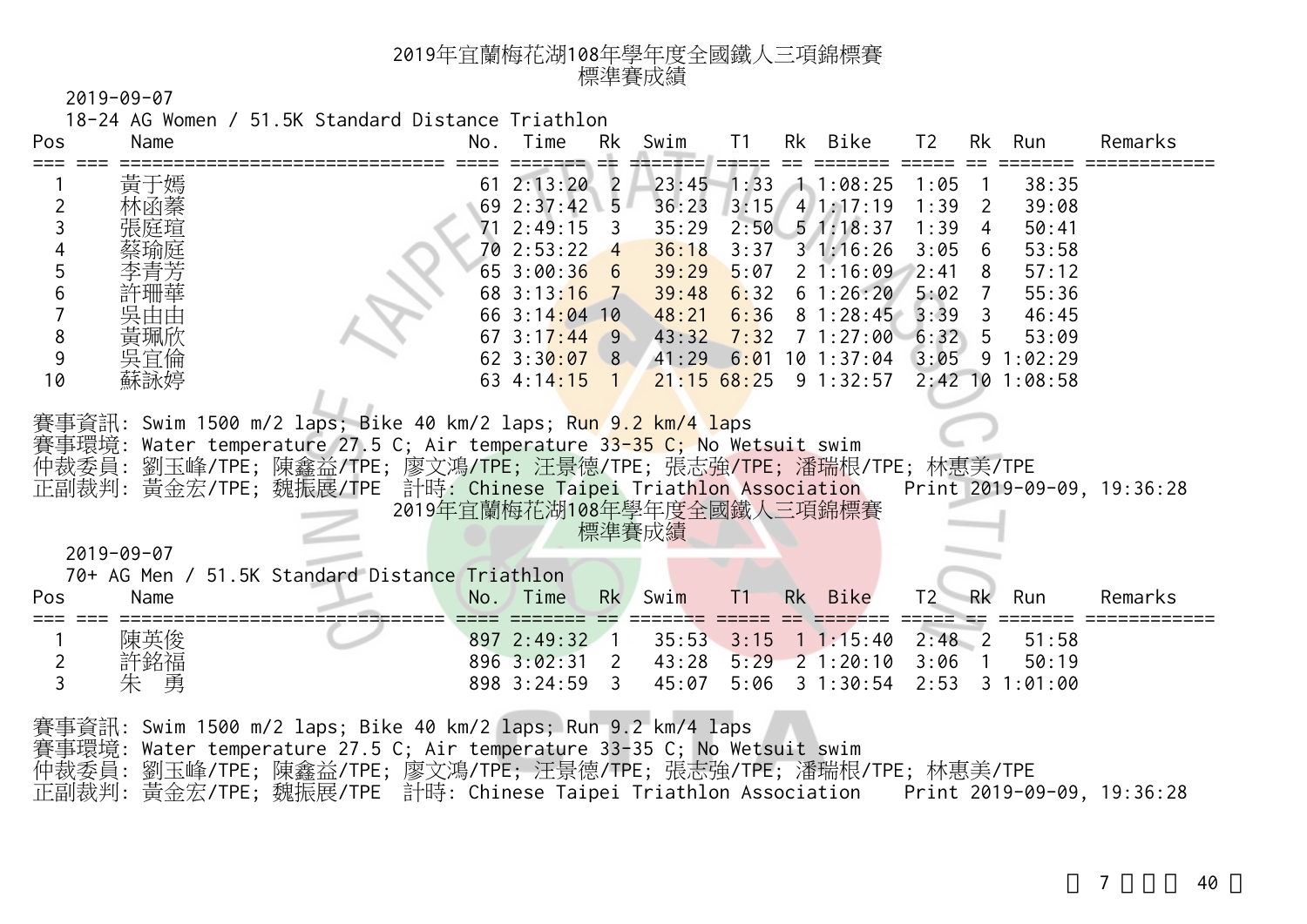2019-09-07

65-69 AG Men / 51.5K Standard Distance Triathlon

**HINT** 

| Pos | Name              |                                                                          | NO. | Time                              | Rk | Swim           |      | Rk | Bike             | T <sub>2</sub>       | Rk | Run                                                           | Remarks  |
|-----|-------------------|--------------------------------------------------------------------------|-----|-----------------------------------|----|----------------|------|----|------------------|----------------------|----|---------------------------------------------------------------|----------|
|     | 黃英俊               |                                                                          |     | 888 2:42:37                       |    | $35:47 - 2:51$ |      |    | $3 \t1:13:01$    | 1:39                 |    | 49:20                                                         |          |
|     | 「協發               |                                                                          |     | $887$ 2:54:56 2                   |    | 41:09          |      |    | $4:26$ 2 1:10:02 | $4:24$ 3             |    | 54:57                                                         |          |
|     | 魏宏寶               |                                                                          |     | 8863:09:28<br>$881 \cdot 3:13:48$ | -3 | 47:30<br>45:17 | 4:18 |    | $6:14$ 4 1:24:44 | 2:56<br>$3:15$ 84:14 |    | 48:06<br>56:46                                                |          |
|     | 周永降               |                                                                          |     | $885$ 3:48:18 5                   |    | 54:27          |      |    |                  |                      | 4  | $5:17 \quad 5 \quad 1:36:28 \quad 4:09 \quad 5 \quad 1:07:58$ |          |
|     | 程展達<br><b>DNF</b> |                                                                          | 883 |                                   |    | $6 \t1:28:13$  |      |    |                  |                      |    |                                                               | SWIM DNF |
|     |                   | 賽事資訊: Swim 1500 m/2 laps; Bike 40 km/2 laps; Run 9.2 km/4 laps           |     |                                   |    |                |      |    |                  |                      |    |                                                               |          |
|     |                   | 賽事環境: Water temperature 27.5 C; Air temperature 33-35 C; No Wetsuit swim |     |                                   |    |                |      |    |                  |                      |    |                                                               |          |

仲裁委員: 劉玉峰/TPE; 陳鑫益/TPE; 廖文鴻/TPE; 汪<mark>景德/TPE; 張志強/TP</mark>E; 潘瑞根/TPE; 林惠美/TPE 正副裁判: 黃金宏/TPE; 魏振展/TPE 計時: Chinese <mark>Taipei Triathlon A</mark>ssociation Print 2019-09-09, 19:36:28

CTTA

 $\frac{1}{2}$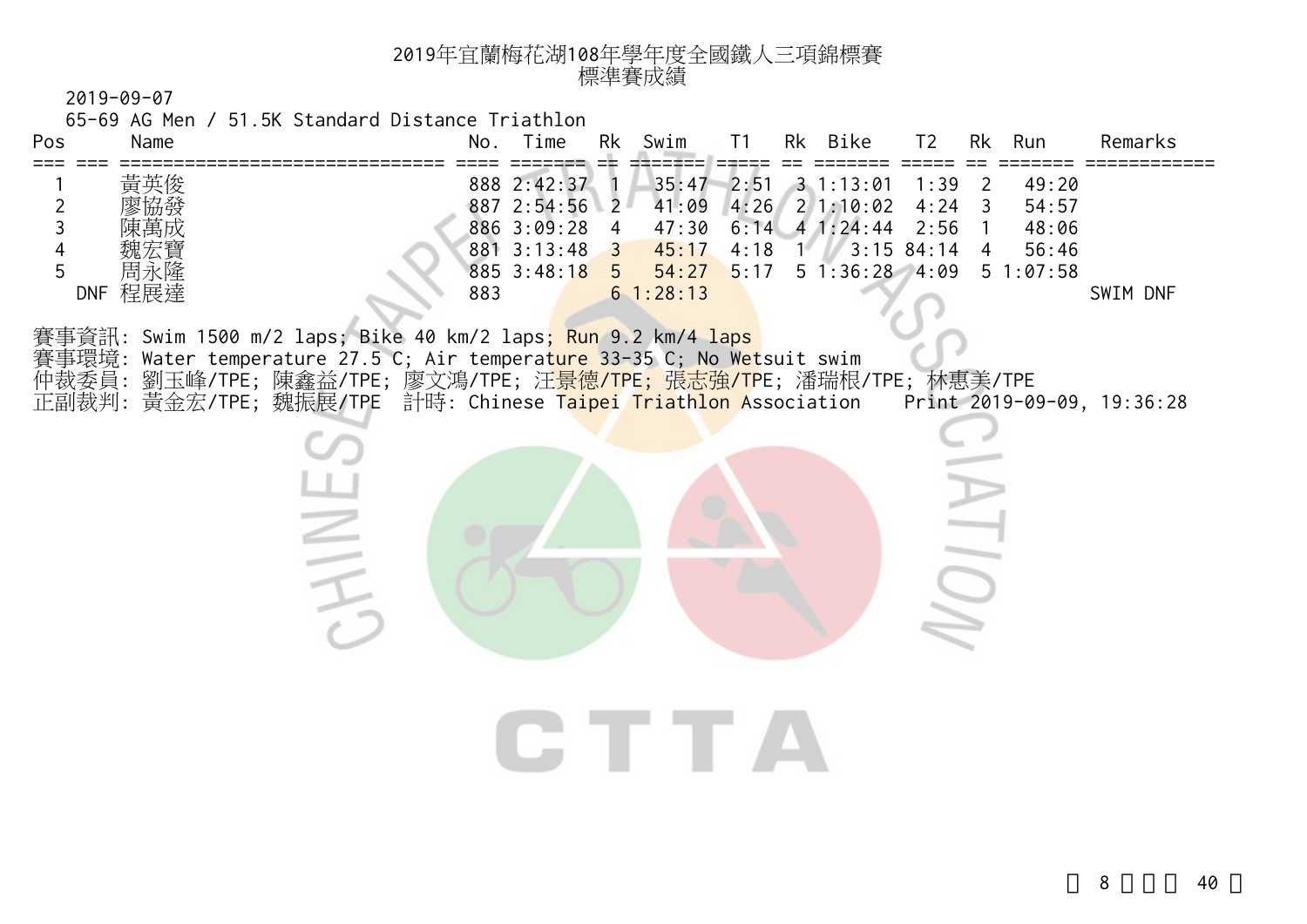2019-09-07

60-64 AG Men / 51.5K Standard Distance Triathlon

| Pos            | Name |                                                                                                                                                                                                                                                                                                     | No. | Time            | Rk                      | Swim  | T1   | Rk Bike                                | T <sub>2</sub> | Rk  | Run               | Remarks |
|----------------|------|-----------------------------------------------------------------------------------------------------------------------------------------------------------------------------------------------------------------------------------------------------------------------------------------------------|-----|-----------------|-------------------------|-------|------|----------------------------------------|----------------|-----|-------------------|---------|
|                | 廖關復  |                                                                                                                                                                                                                                                                                                     |     | 875 2:27:31     |                         | 30:40 | 2:06 | 1.1:08:09                              | 1:37           | 7   | 45:01             |         |
|                |      |                                                                                                                                                                                                                                                                                                     |     | 878 2:38:15 2   |                         | 36:00 | 3:10 | $3 \cdot 1:11:58$                      | 2:00           | -8  | 45:09             |         |
|                |      |                                                                                                                                                                                                                                                                                                     |     | 861 2:40:48 10  |                         | 42:24 |      | $3:24$ 2 1:09:15                       | 1:14           | - 6 | 44:33             |         |
|                |      |                                                                                                                                                                                                                                                                                                     |     | 872 2:45:16     | 8                       | 41:19 | 4:23 | $5 \t1:15:48$                          | 1:51           |     | 41:58             |         |
| 5              |      |                                                                                                                                                                                                                                                                                                     |     | 864 2:46:15 5   |                         | 39:48 |      | $4:32 \quad 6 \quad 1:16:38$           | 2:41           | 3   | 42:38             |         |
| 6              |      |                                                                                                                                                                                                                                                                                                     |     | 876 2:49:13     | $\overline{4}$          | 39:45 | 4:44 | 81:19:55                               | 2:31           | 2   | 42:19             |         |
|                |      |                                                                                                                                                                                                                                                                                                     |     | 868 2:53:48 14  |                         | 47:55 | 5:18 | 41:13:36                               | 3:47           | 4   | 43:14             |         |
| 8              |      |                                                                                                                                                                                                                                                                                                     |     | 874 2:55:18 12  |                         | 44:58 | 4:56 | $7\;1:19:33\;2:21$                     |                | -5  | 43:32             |         |
| 9              |      |                                                                                                                                                                                                                                                                                                     |     | $873 \t2:59:43$ | $\sqrt{7}$              | 40:24 | 3:53 | $9 \t1:20:54$                          | $1:53$ 9       |     | 52:40             |         |
| 10             |      |                                                                                                                                                                                                                                                                                                     |     | $871 \t3:02:04$ | $\overline{\mathbf{3}}$ | 38:53 |      | $4:50$ 11 1:22:06                      | $3:34$ 10      |     | 52:44             |         |
| 11             | 劉元鵬  |                                                                                                                                                                                                                                                                                                     |     | 867 3:05:30 11  |                         | 44:05 |      | $3:16$ 10 1:21:20                      | $3:03$ 11      |     | 53:47             |         |
| 12             | 張鈞西  |                                                                                                                                                                                                                                                                                                     |     | 863 3:15:08 9   |                         | 41:56 |      | 4:17 13 1:28:17                        | $2:54$ 12      |     | 57:47             |         |
| 13             | 劉文淵  |                                                                                                                                                                                                                                                                                                     |     | $865$ 3:22:21 6 |                         | 39:59 |      | $6:30$ 14 1:32:36                      | $3:28$ 13      |     | 59:50             |         |
| 14             | 方文和  |                                                                                                                                                                                                                                                                                                     |     | 866 3:31:03 13  |                         | 46:56 |      | $7:50$ 12 1:24:36                      |                |     | $8:49$ 14 1:02:53 |         |
| 15             | 林勳杰  |                                                                                                                                                                                                                                                                                                     |     |                 |                         |       |      | 869 4:01:27 15 1:05:27 5:48 15 1:38:07 |                |     | $3:28$ 15 1:08:38 |         |
| 仲裁委員:<br>正副裁判: |      | 賽事資訊: Swim 1500 m/2 laps; Bike 40 km/2 laps; Run 9.2 km/4 laps<br>賽事環境: Water temperature 27.5 C; Air temperature 33-35 C; No Wetsuit swim<br>劉玉峰/TPE; 陳鑫益/TPE; 廖文鴻/TPE; 汪景德/TPE; 張志強/TPE; 潘瑞根/TPE; 林惠美/TPE<br>黃金宏/TPE; 魏振展/TPE 計時: Chinese Taipei Triathlon Association Print 2019-09-09, 19:36:28 |     |                 |                         |       |      |                                        |                |     |                   |         |

# CTTA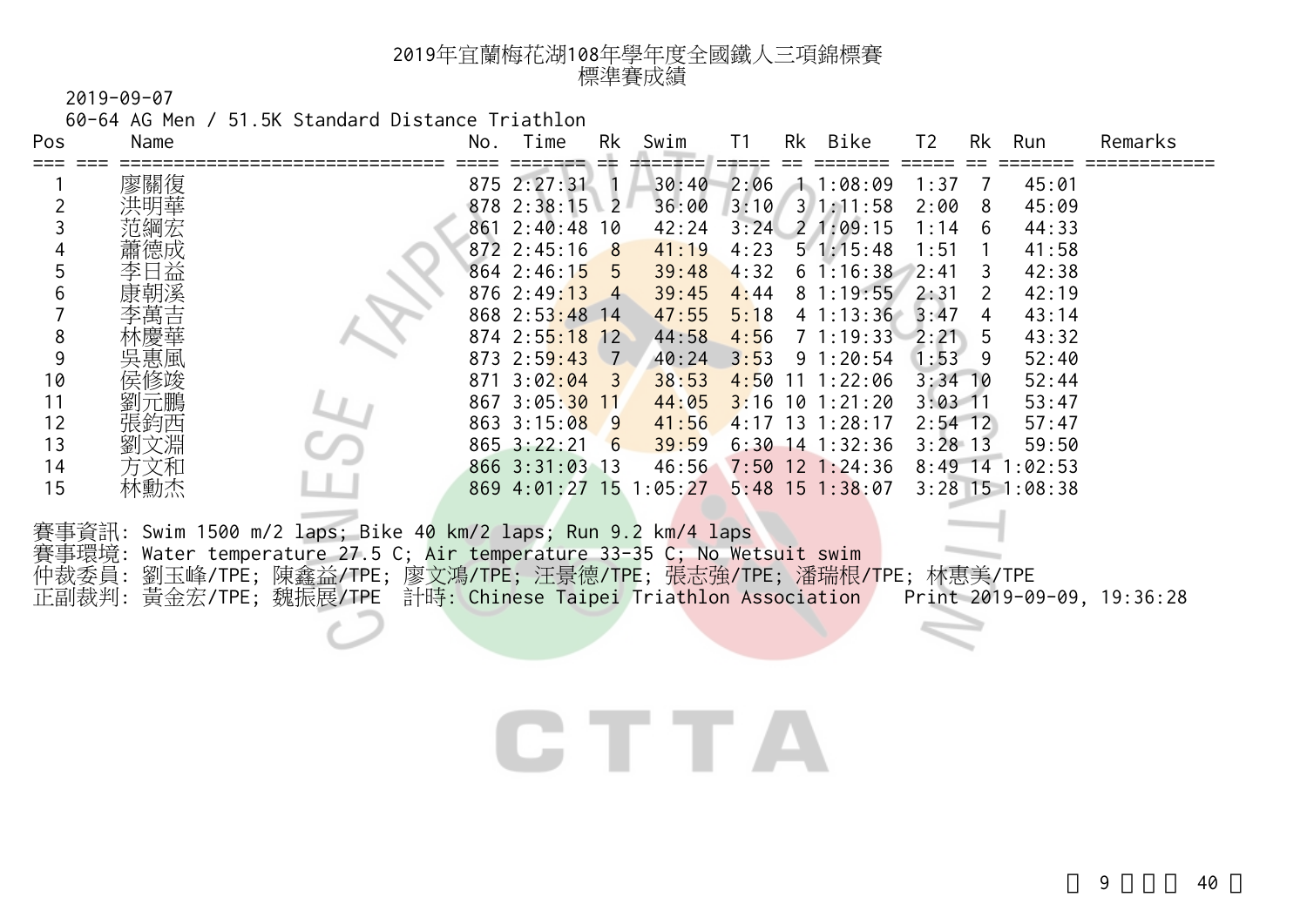55-59 AG Men / 51.5K Standard Distance Triathlon

| Pos     | Name       |                          | No. | Time            | Rk                   | Swim                   | T <sub>1</sub>       | Rk   | Bike              | T <sub>2</sub> | Rk             | Run               | Remarks |
|---------|------------|--------------------------|-----|-----------------|----------------------|------------------------|----------------------|------|-------------------|----------------|----------------|-------------------|---------|
| === === | 黃明龍        |                          |     | 847 2:20:43     | =E<br>$\overline{3}$ | =====<br>32:43         | <b>EQECT</b><br>2:10 | $==$ | 21:07:30          | 1:47           |                | 36:35             |         |
| 2       | 張榮川        |                          |     | 848 2:24:59 1   |                      | 31:02                  | 1:57                 |      | 11:06:02          | 1:39           | 6              | 44:21             |         |
| 3       | 劉文博        |                          |     | 832 2:35:14     | $\overline{7}$       | 36:44                  | 2:50                 |      | 41:11:21          | 2:47           | $\overline{2}$ | 41:34             |         |
| 4       | 江明鼎        |                          |     | 823 2:35:52     | 5                    | 33:21                  | 3:38                 |      | 31:11:06          | 3:54           | 3              | 43:53             |         |
| 5       |            |                          |     | 853 2:36:26     | $\overline{4}$       | 33:07                  | 2:58                 |      | 71:13:17          | 1:52           | 7              | 45:14             |         |
| 6       |            |                          |     | 840 2:39:12     | $\overline{2}$       | 31:47                  |                      |      | $3:57$ 12 1:16:48 | 2:22           | 5              | 44:20             |         |
|         |            |                          |     | 852 2:46:55     | 6                    | 36:07                  |                      |      | $2:55$ 16 1:18:30 | 2:02           | 8              | 47:23             |         |
| 8       |            |                          |     | $822 \t2:47:43$ | 8                    | 37:58                  |                      |      | $3:44$ 10 1:16:08 | $-1:52$ 10     |                | 48:03             |         |
| 9       | 高不出<br>何興隆 |                          |     | 836 2:52:21     | 22                   | 45:21                  | 3:21                 |      | 51:12:07          | $2:26$ 13      |                | 49:08             |         |
| 10      | 謝文甲        |                          |     | 845 2:52:46 12  |                      | 39:46                  | 4:02                 |      | 81:15:08          | $2:27$ 18      |                | 51:25             |         |
| 11      | 張閎積        |                          |     | 833 2:53:04 10  |                      | 39:43                  | 8:02                 |      | 61:12:36          | $3:55$ 12      |                | 48:50             |         |
| 12      | 夫妻泉        |                          |     | 824 2:56:22 13  |                      | 40:12                  | 4:37                 |      | 91:15:59          | $3:18$ 19      |                | 52:19             |         |
| 13      | 文發<br>陸    |                          |     | 846 2:58:45 17  |                      | 41:02                  |                      |      | $3:35$ 15 1:17:53 | $2:49$ 24      |                | 53:28             |         |
| 14      | 雷拯寰        |                          |     | 843 3:01:06 28  |                      | 48:18                  |                      |      | $3:45$ 24 1:21:44 | 3:074          |                | 44:14             |         |
| 15      |            |                          |     | 816 3:01:49 14  |                      | 40:26                  |                      |      | $3:20$ 27 1:24:27 | $2:43$ 16      |                | 50:55             |         |
| 16      |            |                          |     | 812 3:04:08 18  |                      | 42:05                  |                      |      | 5:54 20 1:20:21   | $2:37$ 21      |                | 53:13             |         |
| 17      |            |                          |     | 820 3:05:53 16  |                      | 40:48                  |                      |      | $4:57$ 13 1:17:15 | $3:15$ 29      |                | 59:41             |         |
| 18      |            | $\overline{\phantom{0}}$ |     | $829$ 3:10:14   | -9                   | 39:39                  |                      |      | $6:09$ 14 1:17:34 |                |                | $6:17$ 30 1:00:37 |         |
| 19      | 榮蘊博        |                          |     | 844 3:11:02 23  |                      | 47:03                  | 5:11                 |      | $21 \t1:21:07$    | $4:34$ 20      |                | 53:09             |         |
| 20      | 張春茂        |                          |     | 850 3:11:55 15  |                      | 40:43                  |                      |      | $6:42$ 28 1:26:02 | $3:19$ 25      |                | 55:10             |         |
| 21      |            |                          |     | 835 3:12:31 33  |                      | 52:12                  |                      |      | $5:17$ 18 1:19:32 | $2:11$ 23      |                | 53:21             |         |
| 22      |            |                          |     | 827 3:12:39 34  |                      | 53:02                  |                      |      | $5:26$ 25 1:21:47 | $2:57$ 14      |                | 49:29             |         |
| 23      | 黃中于        |                          |     | 819 3:12:54 24  |                      | 47:33                  |                      |      | $6:33$ 23 1:21:38 | $5:48$ 17      |                | 51:24             |         |
| 24      | 曾<br>慶波    |                          |     |                 |                      | 838 3:16:30 37 1:00:18 |                      |      | 3:01 26 1:23:31   | $2:07$ 9       |                | 47:35             |         |
| 25      | 陳威誠        |                          |     | 834 3:18:03 29  |                      | 48:46                  |                      |      | $5:29$ 22 1:21:13 | $3:30$ 28      |                | 59:07             |         |
| 26      |            |                          |     | 854 3:18:17 25  |                      | 47:55                  |                      |      | 5:37 33 1:30:56   | $3:11$ 15      |                | 50:40             |         |
| 27      |            |                          |     | 825 3:22:01 27  |                      | 48:16                  |                      |      | 4:45 35 1:32:21   | $3:23$ 22      |                | 53:19             |         |
| 28      | 劉惠宗        |                          |     | 849 3:25:03 21  |                      | 44:47                  |                      |      | $8:51$ 19 1:20:07 | $6:59$ 33      |                | 1:04:22           |         |
| 29      | 游權義        |                          |     | 830 3:26:02 35  |                      | 54:07                  |                      |      | 5:12 29 1:26:28   | 3:40.26        |                | 56:37             |         |
| 30      |            |                          |     | 814 3:27:04 30  |                      | 49:42                  |                      |      | 4:49 30 1:26:52   |                |                | 3:12 32 1:02:32   |         |
| 31      | 葉榮順<br>陳銀貴 |                          |     |                 |                      | 831 3:27:40 38 1:03:43 |                      |      | 3:56 17 1:18:52   | $3:07$ 27      |                | 58:03             |         |
| 32      | 蔡瑞元        |                          |     | 828 3:29:19 19  |                      | 42:22                  |                      |      | $6:46$ 32 1:27:15 |                |                | 4:32 34 1:08:26   |         |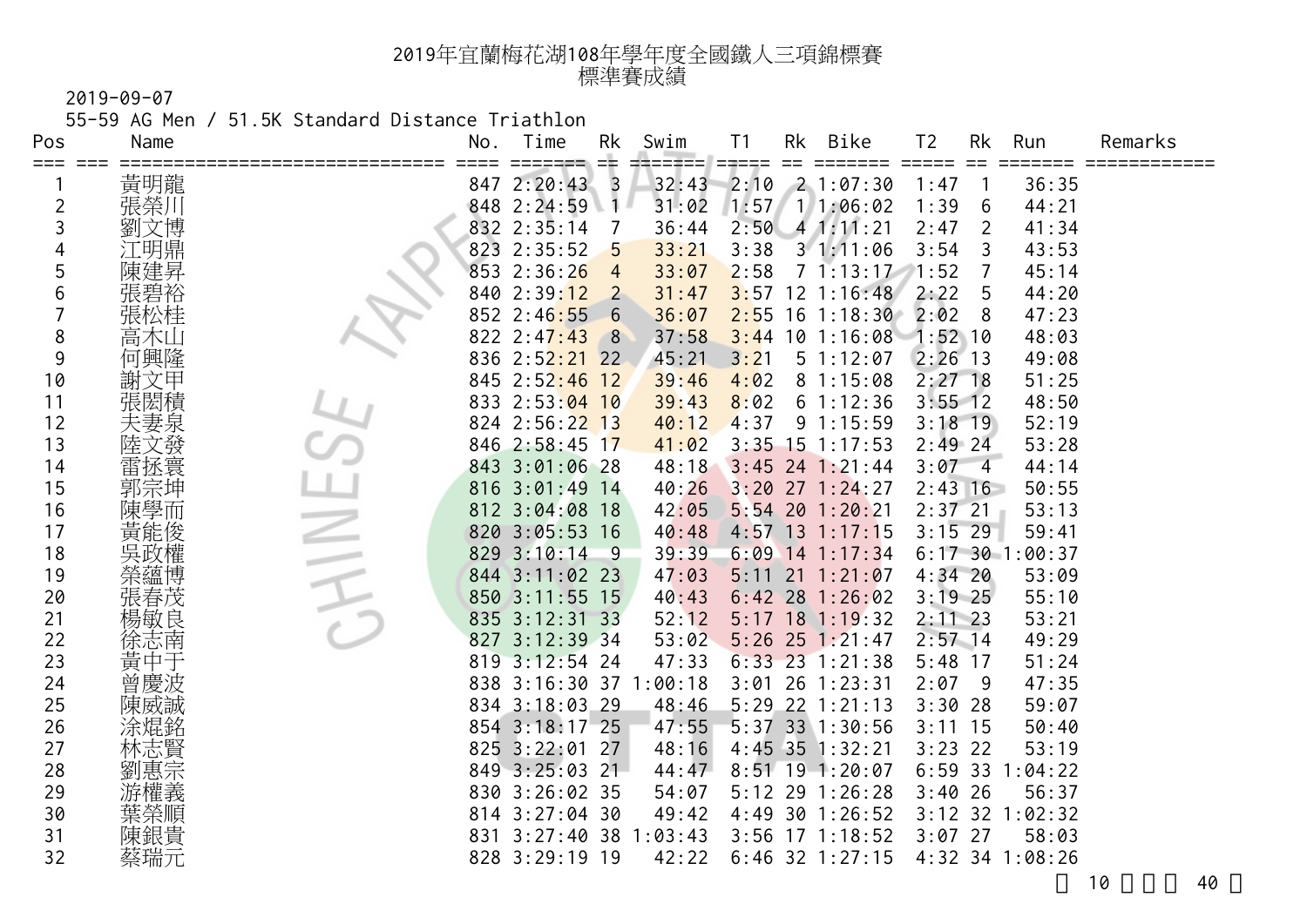| 33<br>34<br>35<br>36<br>37<br>DSQ 潘<br>丛凊鏢<br>DNF 李金德 | 43:11<br>5:08 31 1:27:14 2:58 37 1:12:14<br>813 3:30:42 20<br>837 3:41:15 32<br>5:45 37 1:35:01<br>$6:12$ 31 1:02:27<br>51:52<br>851 3:46:05 36<br>57:24<br>4:53 34 1:31:17<br>2:46 35 1:09:48<br>842 3:49:39 26<br>48:08<br>7:00 38 1:36:26<br>$6:10$ 36 1:11:56<br>$6:43$ 39 1:51:08<br>6:45 38 1:15:55<br>817 4:12:07 31<br>51:38<br>$5:39$ 11<br>48:26 SWIM少圈<br>839<br>40<br>$11 \t1:16:29$<br>821<br>11<br>39:44 5:20 36 1:33:51<br>39 1:28:13<br>SWIM DNF<br>826 |
|-------------------------------------------------------|-------------------------------------------------------------------------------------------------------------------------------------------------------------------------------------------------------------------------------------------------------------------------------------------------------------------------------------------------------------------------------------------------------------------------------------------------------------------------|
| 賽事環境:<br>仲裁委員:                                        | 賽事資訊: Swim 1500 m/2 laps; Bike 40 km/2 laps; Run <mark>9.2 km/4 l</mark> aps<br>Water temperature 27.5 C; Air temperature 33-35 C; No Wetsuit swim<br>劉玉峰/TPE; 陳鑫益/TPE; 廖文鴻/TPE; 汪 <mark>景德/TPE; 張志強/T</mark> PE; 潘瑞根/TPE; 林惠美/TPE<br>正副裁判: 黃金宏/TPE; 魏振展/TPE 計時: Chinese Taipei Triathlon Association<br>Print 2019-09-09, 19:36:28<br>GIA                                                                                                                              |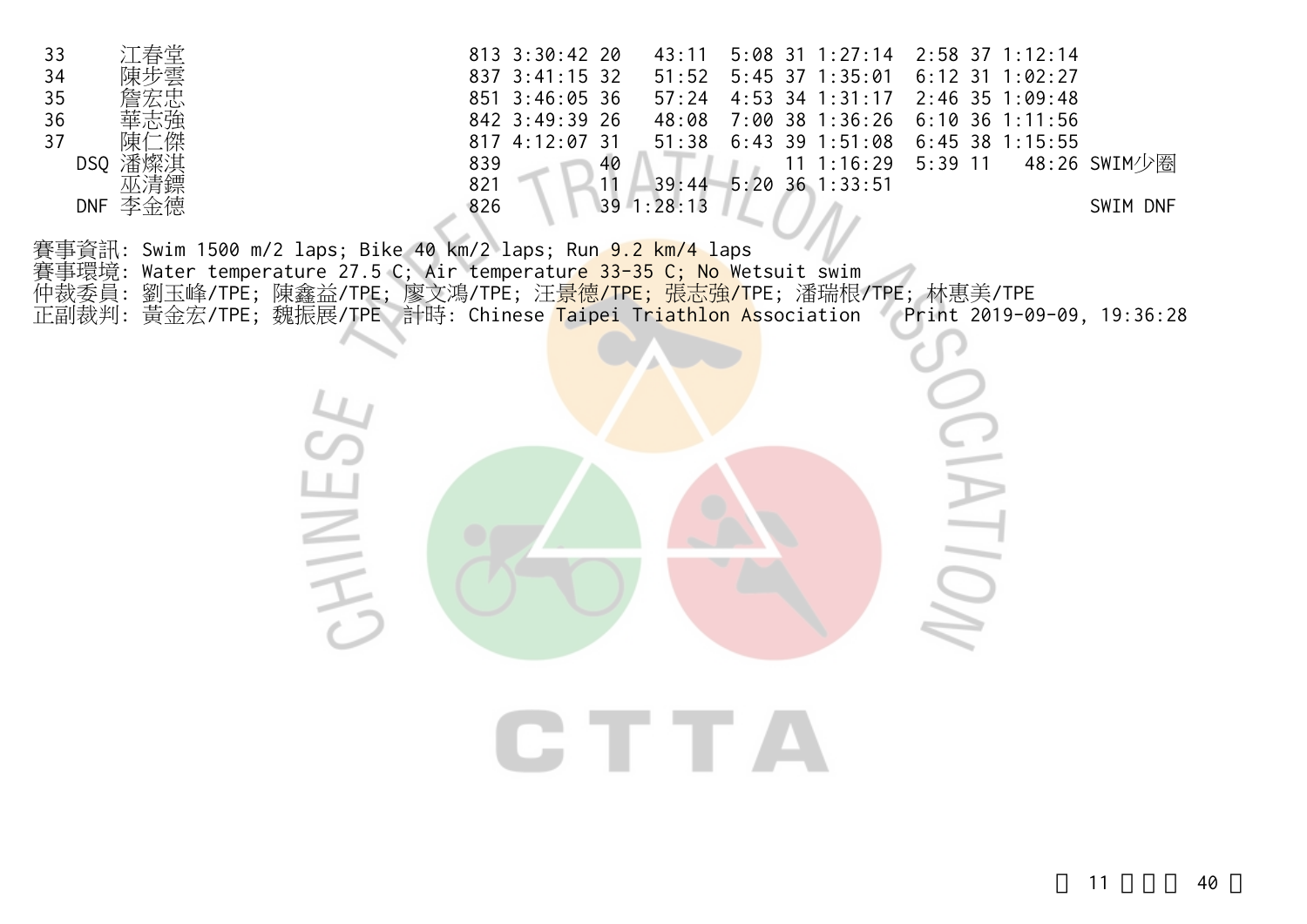50-54 AG Men / 51.5K Standard Distance Triathlon

| Pos            | Name          |                          | No. | Time                      | <b>Rk</b> | Swim  | T <sub>1</sub> | Rk             | <b>Bike</b>       | T <sub>2</sub> | Rk | Run     | Remarks |
|----------------|---------------|--------------------------|-----|---------------------------|-----------|-------|----------------|----------------|-------------------|----------------|----|---------|---------|
| ===<br>$===$   |               |                          |     |                           | =⊨        | ===== | E⊒=≡=          | $==$           |                   |                |    | ======= |         |
|                | 林俊宏           |                          |     | 763 2:17:52               |           | 25:47 | 2:23           |                | 21:06:53          | 1:39           | 6  | 41:12   |         |
| $\overline{2}$ | Brett Coetzee |                          |     | 752 2:23:30 2             |           | 27:19 | 3:01           | s              | 31:07:47          | 2:48           | 8  | 42:37   |         |
| 3              | 山本祐司          |                          |     | 786 2:25:27               | 3         | 27:44 |                |                | 2:52 10 1:11:16   | 2:27           | 5  | 41:10   |         |
| 4              | 華清龍           |                          |     | 738 2:28:23               | 6         | 32:52 | 2:15           |                | 41:08:18          | $2:02$ 10      |    | 42:59   |         |
| 5              | 洪志裕           |                          |     | 775 2:30:04 14            |           | 39:44 | 2:20           |                | 11:05:11          | 2:11           | 4  | 40:41   |         |
| 6              | 吳清正           |                          |     | 777 2:30:21 18            |           | 40:29 | 3:48           |                | 51:08:56          | 2:14           |    | 34:56   |         |
| 7              | 吳明忠           |                          |     | 746 2:33:16               | 5         | 32:21 | 2:19           |                | $12 \t1:12:21$    | $1:26$ 15      |    | 44:51   |         |
| 8              | 游楨德           |                          |     | 747 2:3 <mark>4:55</mark> | 9         | 36:51 |                |                | $2:23$ 16 1:15:25 | $2:10$ 2       |    | 38:09   |         |
| 9              |               |                          |     | 801 2:43:18 28            |           | 42:52 | 5:28           | $\overline{7}$ | 1:10:08           | $1:46$ 11      |    | 43:05   |         |
| 10             |               |                          |     | 731 2:43:47 22            |           | 41:26 | 3:56           |                | 61:09:51          | $2:36$ 16      |    | 45:59   |         |
| 11             | 簡瑞添           |                          |     | 740 2:45:04 13            |           | 39:33 |                |                | $3:17$ 11 1:11:44 | $1:56$ 22      |    | 48:36   |         |
| 12             | 胡文斌           |                          |     | 793 2:45:20 52            |           | 48:09 | 3:17           | 8              | 1:10:18           | $2:25 \quad 7$ |    | 41:13   |         |
| 13             | 林東河           |                          |     | 767 2:45:26 30            |           | 43:24 | 2:56           |                | 91:10:44          | $1:36$ 18      |    | 46:48   |         |
| 14             | 吳世彬           |                          |     | 743 2:46:41 4             |           | 31:58 | 3:40           |                | $15$ 1:15:13      | 1:51.36        |    | 54:01   |         |
| 15             | 王金川           |                          |     | 742 2:46:41 10            |           | 37:25 | 2:23           |                | 22 1:16:48        | $1:46$ 21      |    | 48:21   |         |
| 16             |               |                          |     | 739 2:47:25 27            |           | 42:50 |                |                | $3:13$ 20 1:16:22 | $2:18$ 9       |    | 42:45   |         |
| 17             | 文郁            | $\overline{\phantom{a}}$ |     | 748 2:48:44               | - 8       | 36:38 |                |                | $2:52$ 14 1:15:07 | $2:14$ 27      |    | 51:56   |         |
| 18             | 劉柴閏           |                          |     | 769 2:49:06 15            |           | 40:14 |                |                | $6:53$ 13 1:14:32 | $3:37$ 13      |    | 43:52   |         |
| 19             | 陳耀輝           |                          |     | 761 2:49:09 35            |           | 43:52 | 3:19           |                | $26$ 1:17:34      | $4:01 \quad 3$ |    | 40:26   |         |
| 20             |               |                          |     | 778 2:53:32 49            |           | 47:53 |                |                | 4:20 17 1:15:34   | $2:30$ 12      |    | 43:18   |         |
| 21             |               |                          |     | 751 2:56:07 20            |           | 41:02 |                |                | $2:56$ 18 1:15:39 | $2:44$ 35      |    | 53:47   |         |
| 22             | 黃明健           |                          |     | 757 2:57:04 26            |           | 42:38 |                |                | $5:38$ 29 1:18:06 | $2:52$ 19      |    | 47:52   |         |
| 23             |               |                          |     | 789 2:57:24 44            |           | 45:44 | $4:55$ 36      |                | 1:19:44           | $2:58$ 14      |    | 44:05   |         |
| 24             | 張國男           |                          |     | 781 2:57:26 17            |           | 40:20 |                |                | 4:11 23 1:16:53   | $4:45$ 24      |    | 51:19   |         |
| 25             | 陳璋賢           |                          |     | 750 3:00:04 33            |           | 43:41 |                |                | 4:33 19 1:16:17   | $2:43$ 32      |    | 52:52   |         |
| 26             |               |                          |     | 753 3:01:01 21            |           | 41:20 |                |                | 5:33 24 1:17:07   | 3:50.33        |    | 53:13   |         |
| 27             | 清壽            |                          |     | 754 3:01:05 16            |           | 40:16 |                |                | 5:41 38 1:20:15   | $3:05$ 26      |    | 51:50   |         |
| 28             | 陳志寬           |                          |     | 784 3:03:32 57            |           | 49:46 |                |                | $4:00$ 21 1:16:46 | $3:08$ 23      |    | 49:53   |         |
| 29             | 劉再興           |                          |     | 737 3:04:25 12            |           | 38:42 |                |                | 4:19 47 1:23:53   | $3:19$ 37      |    | 54:14   |         |
| 30             | 楊明致           |                          |     | 773 3:04:38 55            |           | 48:50 |                |                | 7:21 35 1:18:56   | $3:11$ 17      |    | 46:23   |         |
| 31             | 楊慶順           |                          |     | 791 3:05:18 19            |           | 40:52 |                |                | 3:38 39 1:20:33   | $3:56$ 41      |    | 56:21   |         |
| 32             | 鄭曉強           |                          |     | 805 3:05:28 38            |           | 44:20 |                |                | $5:36$ 41 1:20:48 | $3:10$ 25      |    | 51:36   |         |
|                |               |                          |     |                           |           |       |                |                |                   |                |    |         |         |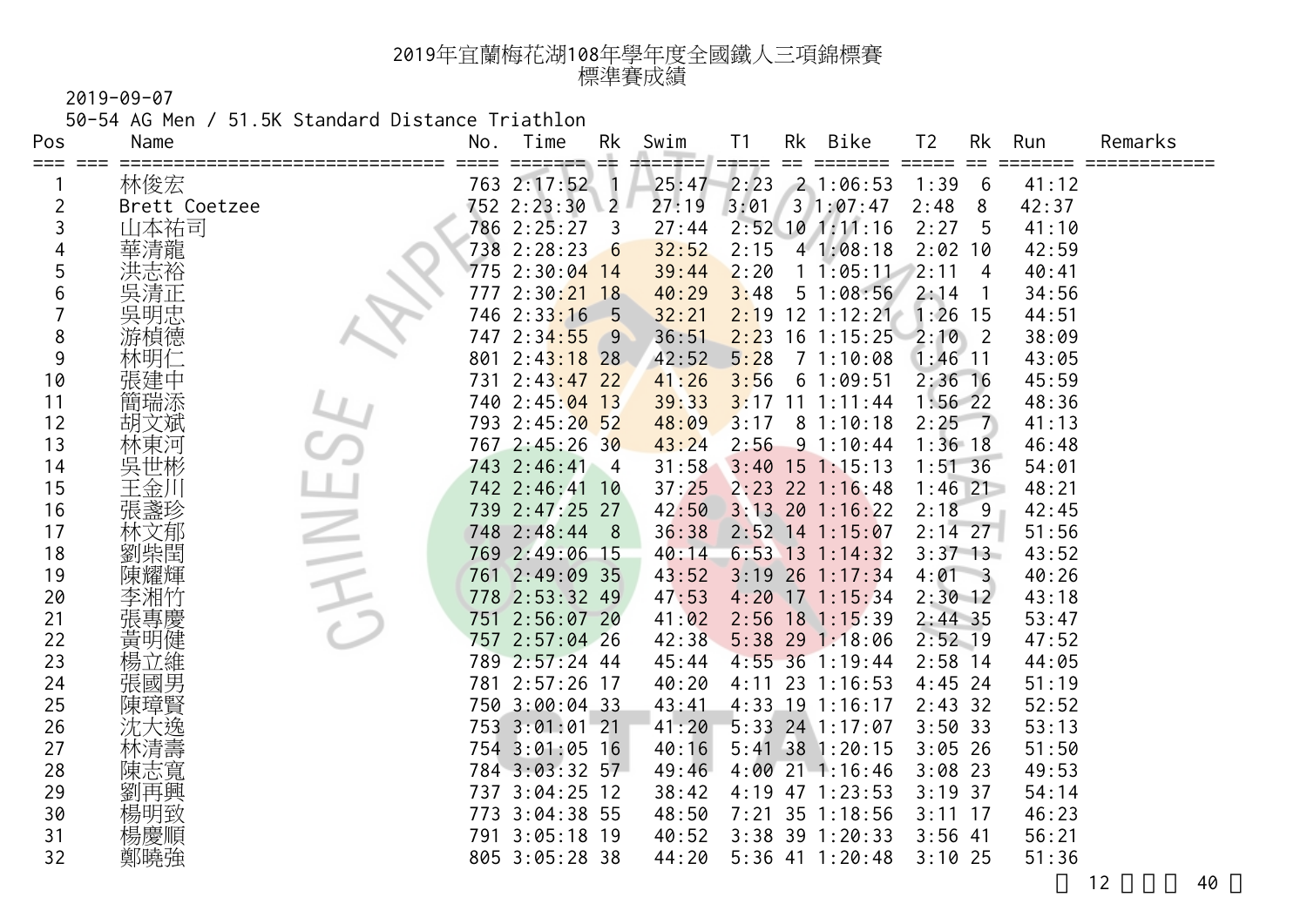| 33       | 李清江               |     | 798 3:05:49 11                   |    | 37:53          |           |    | $6:05$ 32 1:18:23                    |                     | 2:26 53 1:01:04   |          |
|----------|-------------------|-----|----------------------------------|----|----------------|-----------|----|--------------------------------------|---------------------|-------------------|----------|
| 34<br>35 | 嵩                 |     | 745 3:06:58 23<br>776 3:07:15 40 |    | 41:46<br>44:36 |           |    | $6:00$ 27 1:17:44<br>7:59 34 1:18:48 | 3:5046<br>$3:54$ 29 | 57:40<br>52:02    |          |
|          |                   |     | 800 3:07:15 25                   |    | 42:29          |           |    | $5:39$ 45 1:22:48                    | $4:23$ 28           | 51:58             |          |
| 36<br>37 | 善光<br>吳           |     | 736 3:08:05 39                   |    | 44:32          |           |    | 4:38 46 1:22:49                      | 3:31.30             | 52:38             |          |
|          | 泰焜                |     |                                  |    |                |           |    |                                      |                     |                   |          |
| 38       | 孫志輝               |     | 734 3:08:23                      | 7  | 33:45          |           |    | 5:47 50 1:26:09                      | $2:56$ 49           | 59:48             |          |
| 39       | 倪邦臣               |     | 794 3:09:33 29                   |    | 43:02          | 3:50      |    | 25.1:17:29                           | $4:48$ 51           | 1:00:26           |          |
| 40       | 吳欣志               |     | 749 3:10:42 37                   |    | 44:18          |           |    | 8:25 31 1:18:22                      | $6:58$ 31           | 52:41             |          |
| 41       | 憶明                |     | 799 3:11:05 51                   |    | 48:07          |           |    | $6:22$ 48 1:25:29                    | $3:05$ 20           | 48:06             |          |
| 42       | 富源<br>$\boxplus$  |     | 787 3:15:21 42                   |    | 44:46          |           |    | 5:03 40 1:20:39                      | $4:50$ 50           | 1:00:04           |          |
| 43       | 馬標嵩               | 741 | $3:17:47$ 45                     |    | 45:54          | 4:51      | 28 | 1:17:52                              | 4:04 58             | 1:05:08           |          |
| 44       | 戴文凱               |     | 785 3:17 <mark>:57 34</mark>     |    | 43:50          |           |    | $5:22$ 42 1:21:13                    |                     | 5:24 56 1:02:10   |          |
| 45       | 陳琦偉               | 802 | $3:17:59$ 41                     |    | 44:43          |           |    | $3:47$ 56 1:31:24                    | $2:42$ 38           | 55:24             |          |
| 46       |                   | 760 | 3:21:26                          | 56 | 49:14          |           |    | $4:01$ 30 1:18:20                    | $3:01$ 61           | 1:06:51           |          |
| 47       | 勝傑                |     | 780 3:22:56 46                   |    | 45:56          | $7:54$ 49 |    | 1:25:30                              | $2:39$ 52           | 1:00:58           |          |
| 48       | 悅廷                |     | 792 3:23:01 32                   |    | 43:40          |           |    | $8:58$ 53 1:30:50                    | $3:33$ 39           | 56:02             |          |
| 49       |                   |     | 797 3:23:27 36                   |    | 43:52          |           |    | $7:19$ 55 1:31:18                    | $4:20$ 42           | 56:40             |          |
| 50       | 汪政毅               |     | 806 3:25:05 64                   |    | 53:40          |           |    | $3:25$ 33 1:18:32                    |                     | 2:08 63 1:07:22   |          |
| 51       |                   |     | 788 3:27:53 43                   |    | 44:58          |           |    | $6:42$ 44 1:21:33                    |                     | $6:34$ 65 1:08:07 |          |
| 52       | :維                |     | 783 3:28:57 24                   |    | 42:09          | 5:0859    |    | 1:36:37                              |                     | $3:00$ 55 1:02:06 |          |
| 53       | 林明德               |     | 771 3:29:37 61                   |    | 51:33          | 4:4758    |    | 1:35:39                              | $4:22$ 34           | 53:19             |          |
| 54       |                   |     | 766 3:31:45 67                   |    | 1:06:53        |           |    | 5:15 37 1:20:07                      | $2:22$ 44           | 57:10             |          |
| 55       | 練明威               |     | 768 3:32:02 65                   |    | 1:00:31        | $7:11$ 43 |    | 1:21:22                              | $6:41$ 40           | 56:19             |          |
| 56       | 吳建豊               |     | 744 3:32:03 48                   |    | 46:45          | 6:41      |    | $51 \t1:26:49$                       |                     | 4:34 62 1:07:16   |          |
| 57       |                   | 779 | $3:34:30$ 31                     |    | 43:39          | 6:17      |    | $57$ 1:34:41                         |                     | $2:11$ 64 1:07:43 |          |
| 58       | (李銘德<br>黄遠業       |     | 735 3:37:49 47                   |    | 46:31          | 4:49      | 60 | 1:38:20                              |                     | 1:56 60 1:06:15   |          |
| 59       | 陳蔚然               |     | 765 3:37:56 53                   |    | 48:45          | 6:5663    |    | 1:40:36                              | $3:34$ 47           | 58:06             |          |
| 60       | 開昌                |     | 790 3:38:16 58                   |    | 49:58          | 8:3352    |    | 1:29:58                              |                     | $6:07$ 57 1:03:42 |          |
| 61       | 智傑                |     | 782 3:39:57 62                   |    | 52:47          |           |    | $5:54$ 54 1:30:54                    |                     | 4:18 59 1:06:05   |          |
| 62       |                   |     | 758 3:43:30 54                   |    | 48:49          | 6:51      |    | $64$ 1:44:17                         | $6:07$ 45           | 57:29             |          |
| 63       |                   |     | 759 3:45:41 63                   |    | 52:51          |           |    | 7:59 61 1:38:51                      | $6:16$ 48           | 59:46             |          |
| 64       |                   |     | 764 3:46:59 50                   |    |                |           |    | 48:05 10:42 62 1:39:59               |                     | $6:45$ 54 1:01:30 |          |
| 65       |                   |     | 796 3:52:55 60                   |    | 50:09          |           |    | $6:48$ 66 1:55:59                    | $3:02$ 43           | 56:59             |          |
| 66       |                   |     | 804 4:16:23                      |    | $66$ 1:03:12   |           |    | $4:04$ 65 1:50:08                    |                     | 3:21 66 1:15:41   |          |
|          |                   | 795 |                                  | 59 | 50:02          | 7:28      |    |                                      |                     |                   |          |
|          | 莊景森<br><b>DNF</b> | 803 |                                  | 68 |                |           |    |                                      |                     |                   | SWIM DNF |
|          |                   |     |                                  |    |                |           |    |                                      |                     |                   |          |

賽事資訊: Swim 1500 m/2 laps; Bike 40 km/2 laps; Run 9.2 km/4 laps

13 40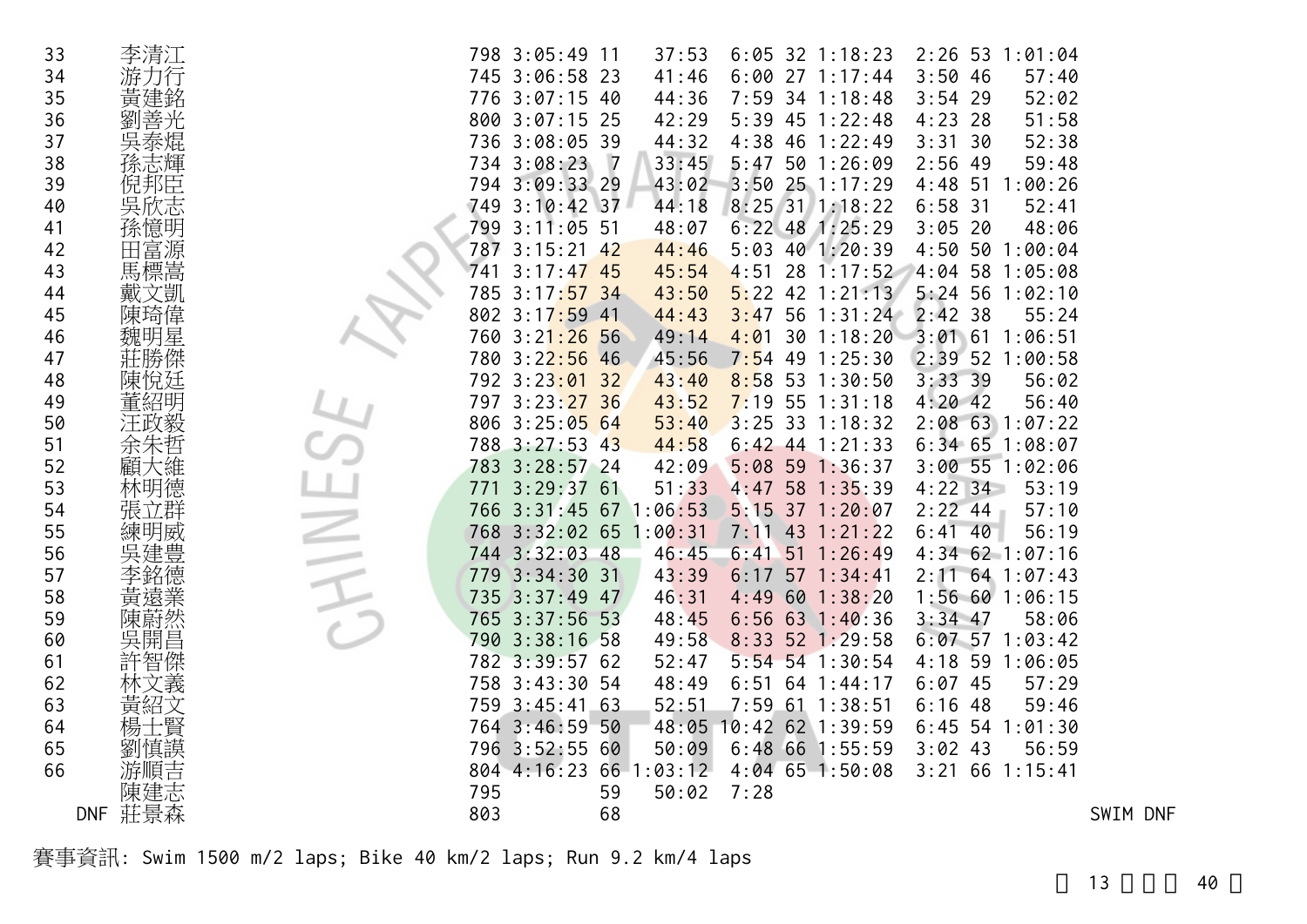2019-09-07

45-49 AG Men / 51.5K Standard Distance Triathlon

| Pos            | Name                 |   | No. | Time                        | <b>Rk</b>               | Swim             | T <sub>1</sub>   | Rk   | <b>Bike</b>       | T <sub>2</sub> | <b>Rk</b> | Run              | Remarks      |
|----------------|----------------------|---|-----|-----------------------------|-------------------------|------------------|------------------|------|-------------------|----------------|-----------|------------------|--------------|
|                | === ===<br>陳智湧       |   |     | =======<br>682 2:13:26 10   | =E,                     | =======<br>34:42 | EBEEE<br>$-1:51$ | $==$ | 41:03:04          | 1:27           | $==$      | =======<br>32:25 | ============ |
| $\overline{2}$ | Giorgio              |   |     | 647 2:19:30 1               |                         | 28:33            |                  |      | 2:39 10 1:07:36   | 1:41           | 4         | 39:02            |              |
| 3              | 蔡明宏                  |   |     | 720 2:24:12 16              |                         | 36:36            |                  |      | $2:04$ 6 1:05:37  | 1:57           | 2         | 38:00            |              |
| 4              |                      |   |     | 678 2:25:50                 | $\overline{4}$          | 32:17            |                  |      | 2:55 15 1:09:24   | 2:27           | 3         | 38:50            |              |
| 5              |                      |   |     | 725 2:26:28 21              |                         | 39:03            | 2:59             |      | $5 \t1:03:43$     | 1:37           | 5         | 39:09            |              |
| 6              |                      |   |     | 711 2:28:46 15              |                         | 35:18            |                  |      | $3:48$ 11 1:08:05 | 2:00           | 6         | 39:38            |              |
| 7              | Richard Stokes-Green |   |     | 722 2:30 <mark>:14 8</mark> |                         | 34:01            |                  |      | $3:08$ 17 1:10:08 | 1:52           | - 9       | 41:08            |              |
| 8              | 嚴廣義                  |   |     | 662 2:30:23 18              |                         | 38:10            | 2:09             |      | 8 1:07:02 1:18 11 |                |           | 41:46            |              |
| 9              | Bart Fret            |   |     | 724 2:36:31                 | $-5$                    | 32:40            |                  |      | $4:20$ 18 1:10:17 | $2:32$ 23      |           | 46:43            |              |
| 10             | 林益誠                  |   |     | 716 2:37:22 17              |                         | 37:44            | 4:08             |      | 91:07:22          | $2:54$ 19      |           | 45:15            |              |
| 11             | 蔡偉仲                  |   |     | 685 2:39:26 20              |                         | 38:38            | 5:28             |      | 71:06:00          | $3:57$ 21      |           | 45:25            |              |
| 12             | 游銘訓                  |   |     | 645 2:41:14 42              |                         | 42:00            |                  |      | 4:44 12 1:08:32   | $3:47$ 12      |           | 42:13            |              |
| 13             | 趙克華                  |   |     | 702 2:41:44 14              |                         | 35:03            |                  |      | $3:07$ 14 1:08:45 | 2:17.46        |           | 52:35            |              |
| 14             |                      |   |     | 696 2:42:34 31              |                         | 40:26            | 3:49             |      | 21 1:12:01        | $2:09$ 15      |           | 44:10            |              |
| 15             |                      |   |     | 688 2:42:35 55              |                         | 44:49            |                  |      | $3:59$ 13 1:08:34 | $1:57$ 14      |           | 43:18            |              |
| 16             |                      |   |     | 728 2:43:09 28              |                         | 40:14            |                  |      | $3:10$ 19 1:11:14 | $3:23$ 17      |           | 45:10            |              |
| 17             |                      | - |     | 690 2:43:13 12              |                         | 34:57            |                  |      | $2:27$ 30 1:15:00 | 2:03.32        |           | 48:47            |              |
| 18             | 周易賞<br>WAN           |   |     | 692 2:44:26 52              |                         | 44:01            |                  |      | $2:58$ 24 1:13:04 | $2:53$ 10      |           |                  | 41:31 少圈補跑   |
| 19             | 傅元宏                  |   |     | 654 2:46:14                 | $\overline{7}$          | 34:00            |                  |      | $2:31$ 22 1:12:40 | $3:06$ 53      |           | 53:59            |              |
| 20             | 楊吉詔                  |   |     | 651 2:47:06 44              |                         | 42:18            |                  |      | $3:23$ 50 1:19:09 | $2:08$ 7       |           | 40:09            |              |
| 21             |                      |   |     | 723 2:47:53 43              |                         | 42:06            |                  |      | 4:52 23 1:12:56   | $4:50$ 13      |           | 43:11            |              |
| 22             |                      |   |     | 679 2:48:25                 | - 9                     | 34:07            |                  |      | $6:05$ 33 1:15:38 | 2:49.36        |           | 49:49            |              |
| 23             |                      |   |     | 683 2:48:29 24              |                         | 39:20            |                  |      | $5:32$ 25 1:13:17 | $2:30$ 28      |           | 47:53            |              |
| 24             | 柳建章                  |   |     | 686 2:48:39 87              |                         | 53:02            |                  |      | 2:49 16 1:09:50   | $2:18$ 8       |           | 40:42            |              |
| 25             |                      |   |     | 641 2:48:59                 | $\overline{2}$          | 30:15            |                  |      | $3:56$ 45 1:18:00 | $2:28$ 55      |           | 54:21            |              |
| 26             |                      |   |     | 636 2:51:16 11              |                         | 34:44            |                  |      | $5:14$ 20 1:11:53 | 2:5166         |           | 56:36            |              |
| 27             | 曾志敏                  |   |     | 628 2:52:30 36              |                         | 41:19            |                  |      | $6:04$ 39 1:17:03 | $2:53$ 18      |           | 45:12            |              |
| 28             |                      |   |     | 674 2:52:55 23              |                         | 39:16            |                  |      | $4:37$ 40 1:17:20 | 1:30.38        |           | 50:13            |              |
| 29             | 傳政榮                  |   |     | 661 2:53:54 26              |                         | 39:30            |                  |      | 4:45 37 1:16:47   | $2:16$ 39      |           | 50:38            |              |
| 30             | 蔡明福                  |   |     | 638 2:54:02                 | $\overline{\mathbf{3}}$ | 32:06            |                  |      | 3:32 32 1:15:15   |                |           | 2:19 75 1:00:52  |              |
| 31             | 郭振名                  |   |     | 700 2:54:36 19              |                         | 38:36            |                  |      | 4:44 29 1:14:44   | 3:22,50        |           | 53:12            |              |
| 32             | 張哲嘉                  |   |     | 658 2:54:52 64              |                         | 45:48            |                  |      | 5:18 34 1:15:51   | $3:12$ 16      |           | 44:44            |              |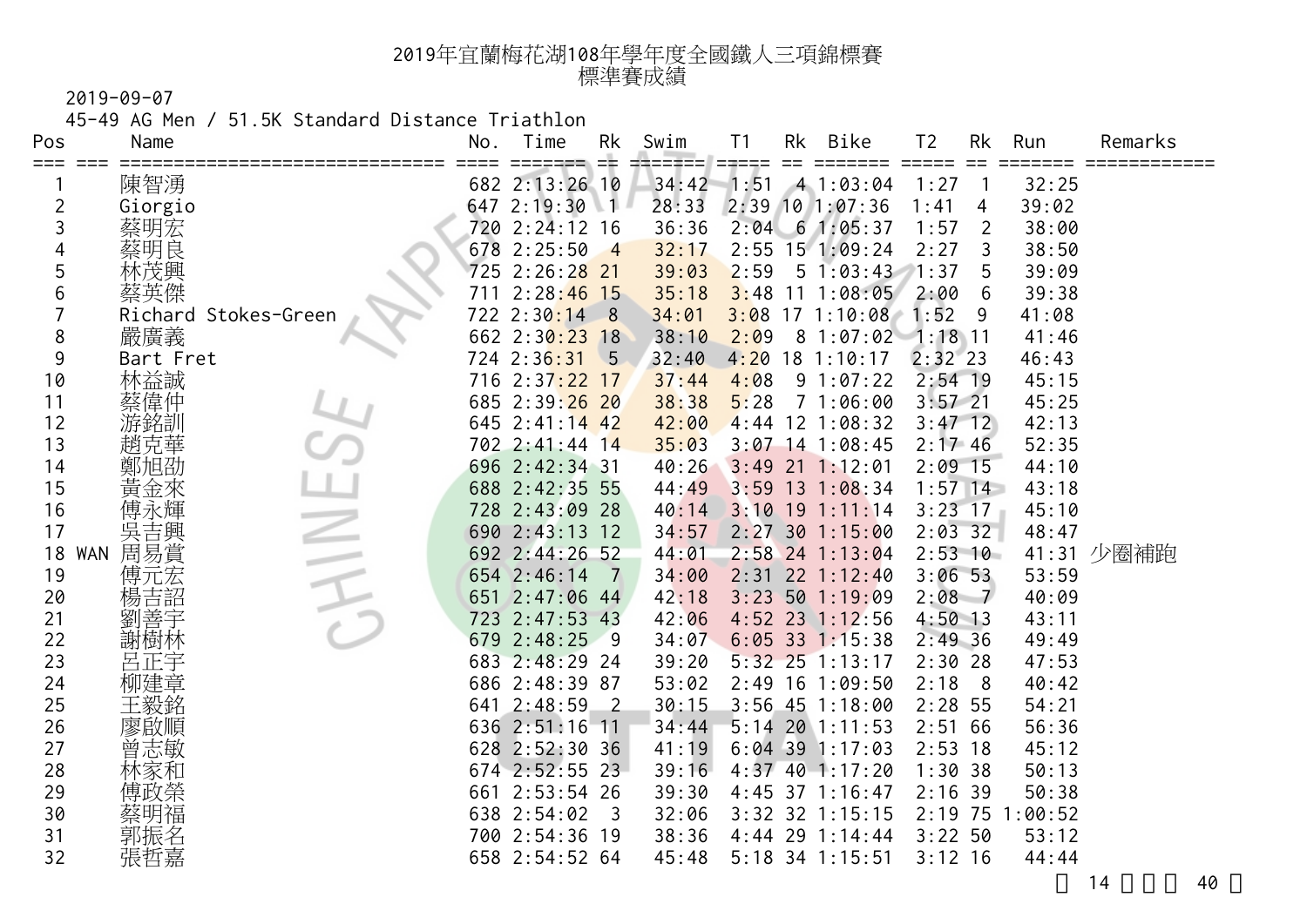| 33 | 徐忠義            | 719 2:54:55<br>49:41<br>-27<br>39:57<br>$3:56$ 41 1:17:21<br>$4:02$ 35               |
|----|----------------|--------------------------------------------------------------------------------------|
| 34 | 陳建福            | $2:55:09$ 46<br>52:23<br>701<br>42:52<br>$3:47$ 27 1:14:01<br>$2:08$ 44              |
| 35 | BROWN NICHOLAS | 657 2:56:32 25<br>39:22<br>4:22 31 1:15:07<br>$3:27$ 54<br>54:17                     |
| 36 | 陳金龍            | 55:13<br>698 2:56:39<br>33:34<br>4:02 59 1:20:48<br>- 6<br>$3:04$ 62                 |
| 37 | 曹典輝            | 673 2:57:53 50<br>4:23 55 1:20:10<br>$2:26$ 25<br>47:09<br>43:47                     |
| 38 | 陳舜如            | 649 2:58:24 30<br>40:24<br>$3:25$ 72 1:23:50<br>2:25.30<br>48:22                     |
| 39 | 林柏任            | 2:58:5766<br>$5:53$ 26 1:13:40<br>49:31<br>681<br>46:08<br>$3:48$ 34                 |
| 40 | 林雲中            | 666 2:59:21<br>$6:03$ 28 1:14:23<br>$3:32$ 52<br>53:43<br>40<br>41:41                |
| 41 | 傅寶源            | 655 2:59:28 58<br>$3:06$ 35 1:16:08<br>$3:32$ 42<br>51:33<br>45:12                   |
| 42 |                | 3:00:0033<br>4:09 36 1:16:43<br>$3:52$ 58<br>54:29<br>707<br>40:49                   |
| 43 | 連志威            | 712 3:00:02 13<br>$3:27$ 66 1:22:25<br>54:28<br>35:00<br>$4:44$ 57                   |
| 44 | 朱偉民            | 3:01:05.60<br>49:53<br>667<br>45:21<br>$5:30$ 43 1:17:43<br>2:40.37                  |
| 45 | 陳明政            | 3:01:40.59<br>3:40.48<br>1:18:27<br>$2:30$ 43<br>51:51<br>676<br>45:15               |
| 46 | 林元吉            | 3:02:41<br>77<br>$5:18$ 47 1:18:26<br>$3:17$ 22<br>45:29<br>693<br>50:13             |
| 47 | 黃孟庸            | $672$ 3:03:42 39<br>54:57<br>41:40<br>$4:59$ 53 1:20:05<br>$2:04$ 59                 |
| 48 | 呂宗倫            | $3:04:52$ 34<br>51<br>$4:57$ 47<br>52:36<br>656<br>41:12<br>6:43<br>1:19:26          |
| 49 |                | 648 3:06:10<br>$5:12$ 77 1:25:55<br>$3:42$ 29<br>48:11<br>43:12<br>47                |
| 50 | 羅志銘            | 637 3:07:47 51<br>$5:48$ 44 1:17:51<br>5:0263<br>55:17<br>43:51                      |
| 51 | 廖偉喨            | 627 3:07:58 35<br>$4:17$ 62 1:21:24<br>2:0969<br>58:54<br>41:17                      |
| 52 | 吳芳成            | 646 3:08:00<br>$6:24$ 70 1:23:10<br>56:23<br>22<br>39:05<br>3:0065                   |
| 53 | 賴弘彬            | 78:13 49<br>3:08:09<br>49:25<br>0:50<br>53:06<br>75<br>6:37<br>$\overline{3}$<br>721 |
| 54 | 黃嘉朗            | 659 3:09:15 49<br>6:19<br>49<br>1:18:52<br>$3:18$ 67<br>57:08<br>43:40               |
| 55 |                | 3:10:01<br>$6:30$ 73<br>$4:09$ 24<br>46:51<br>631<br>73<br>48:39<br>1:23:54          |
| 56 | 葉文崎            | $5:08$ 46<br>703 3:10:39 53<br>44:42<br>1:18:19<br>$3:07$ 71<br>59:24                |
| 57 | 陳良煦            | 660 3:11:11<br>4:08<br>$0:37$ 80:32 84 1:04:08<br>41:47<br>$\sqrt{1}$<br>41          |
| 58 | 謝昆翰            | 81:35 79 1:03:12<br>634 3:11:11<br>0:45<br>32<br>40:39<br>5:02<br>2                  |
| 59 | 蕭汝貴            | $4:12$ 31<br>680 3:11:35 68<br>46:48<br>5:18<br>79<br>1:26:54<br>48:26               |
| 60 |                | 644 3:13:00 69<br>47:36<br>76<br>47:23<br>7:03<br>1:25:33<br>5:27,26                 |
| 61 |                | 669 3:14:05 82<br>50:59<br>52:24<br>6:11<br>$61$ 1:21:12<br>$3:22$ 40                |
| 62 |                | 57:28<br>639 3:14:07 61<br>45:36<br>$5:46$ 65 1:22:06<br>3:1268                      |
| 63 |                | $6:13$ 57 1:20:18<br>695 3:15:07 74<br>55:04<br>48:41<br>4:5361                      |
| 64 | 黃超政            | 5:24 38 1:16:47<br>663 3:16:10 72<br>4:49 74 1:00:43<br>48:28                        |
| 65 | 林賜家<br>經學榮     | 726 3:16:40 54<br>44:42<br>$8:40$ 71 1:23:49<br>$7:06$ 45<br>52:25                   |
| 66 |                | 713 3:16:58 37<br>41:29<br>$4:58$ 54 1:20:05<br>$3:18$ 88 1:07:10                    |
| 67 | 賴逸嶺            | 670 3:17:46 78<br>7:13 80 1:27:29<br>$3:31$ 33<br>50:34<br>49:01                     |
| 68 | 王庭豐            | 699 3:19:13 94 1:01:13<br>4:51 75 1:25:25<br>45:20<br>$2:25$ 20                      |
| 69 | 蕭酩(南犬)         | 635 3:19:19 79<br>4:58 83 1:28:42<br>51:00<br>51:22<br>3:2041                        |
| 70 | 張振輝            | 684 3:19:52 76<br>4:46 64 1:21:54<br>$4:20$ 70<br>59:00<br>49:54                     |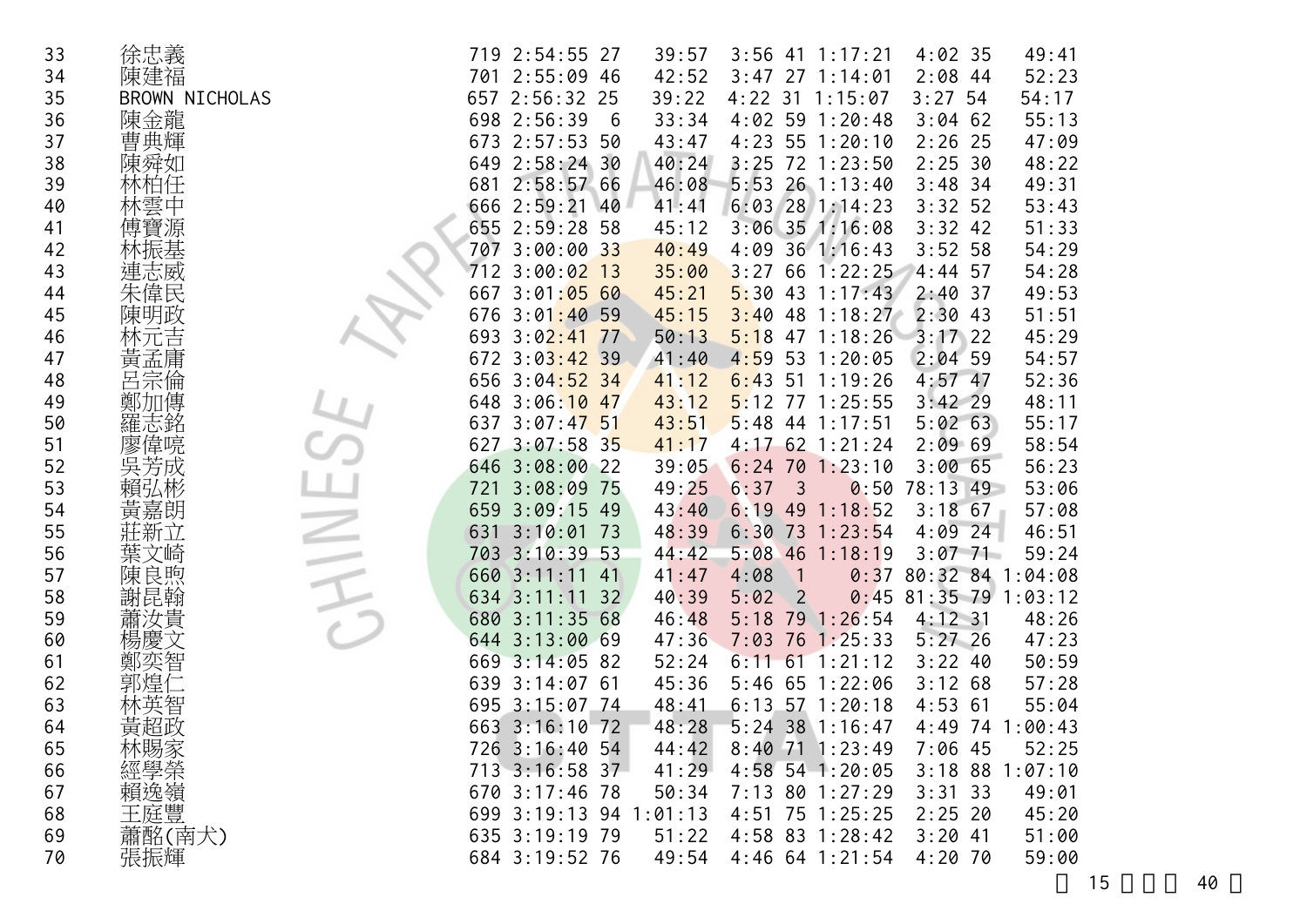| 71         | 陳中宇     |                                                                                      |     | 677 3:20:04 67 |    | 46:40        | $4:02$ 60 1:21:05                 |           | 4:27 82 1:03:52     |              |
|------------|---------|--------------------------------------------------------------------------------------|-----|----------------|----|--------------|-----------------------------------|-----------|---------------------|--------------|
| 72         |         |                                                                                      |     | 718 3:21:02 57 |    | 44:56        | 8:47 84 1:28:45                   | $4:59$ 51 | 53:38               |              |
| 73         |         |                                                                                      |     | 642 3:24:03 83 |    | 52:25        | 5:31 87 1:33:48                   | $4:44$ 27 | 47:37               |              |
| 74         |         |                                                                                      |     | 706 3:25:12 38 |    | 41:29        | $5:40$ 52 1:19:28                 |           | $3:56$ 91 1:14:41   |              |
| 75         |         |                                                                                      |     | 675 3:25:14 81 |    | 52:10        | 4:53 67 1:22:34                   |           | 3:36 76 1:02:04     |              |
| 76         |         |                                                                                      |     | 632 3:25:49 63 |    | 45:45        | 4:01 91 1:38:37                   | 2:2660    | 55:02               |              |
| 77         |         |                                                                                      |     | 687 3:26:37 45 |    | 42:29        | 7:16 69 1:22:58                   |           | 3:35 89 1:10:21     |              |
| 78         |         |                                                                                      |     | 640 3:27:11 70 |    | 48:14        | 3:48 82 1:28:39                   |           | 3:05 81 1:03:28     |              |
| 79         |         |                                                                                      |     | 633 3:27:17 80 |    | 52:02        | $4:45$ 58 1:20:20                 |           | 4:30 86 1:05:41     |              |
| 80         |         |                                                                                      |     | 652 3:28:40 90 |    | 53:49        | 8:38 56 1:20:15                   |           | 5:27 72 1:00:33     |              |
| 81         |         |                                                                                      |     | 727 3:28:52 71 |    | 48:14        | $6:18$ 68 1:22:47 7:30 83 1:04:05 |           |                     |              |
| 82         |         |                                                                                      |     | 697 3:31:35 62 |    | 45:37        | $8:01$ 86 1:31:35                 |           | 4:00 77 1:02:24     |              |
| 83         |         |                                                                                      |     | 630 3:32:25 48 |    | 43:24        | $5:58$ 90 1:36:50                 |           | 2:59 80 1:03:17     |              |
| 84         |         |                                                                                      |     | 671 3:33:09 84 |    | 52:28        | $5:59$ 89 1:35:38                 | 2:5964    | 56:07               |              |
| 85         |         |                                                                                      |     | 668 3:33:39 85 |    | 52:55        | $8:08$ 74 1:24:32                 |           | $5:16$ 78 1:02:51   |              |
| 86         |         |                                                                                      |     | 689 3:35:59 91 |    | 54:50        | $3:27$ 88 1:34:58                 |           | 2:08 73 1:00:39     |              |
| 87         |         |                                                                                      |     | 665 3:38:11 29 |    | 40:22        | $7:24$ 78 1:26:45                 |           | $5:20$ 94 1:18:21   |              |
| 88         |         |                                                                                      |     | 650 3:45:30 93 |    | 59:25        | $5:26$ 63 1:21:26                 |           | $2:56$ 92 1:16:19   |              |
| 89         | 楊培偉     |                                                                                      |     | 714 3:50:56 86 |    | 52:55        | $5:16$ 92 1:42:57                 |           | $3:48$ 87 1:06:02   |              |
| 90         | 傑       |                                                                                      |     | 710 3:51:24 89 |    | 53:28        | $3:22$ 94 1:58:18                 | $3:13$ 48 | 53:05               |              |
| 91         |         |                                                                                      |     | 643 3:51:52 56 |    | 44:54        | $6:24$ 93 1:44:42                 |           | $4:51$ 90 $1:11:02$ |              |
| 92         |         |                                                                                      |     | 717 3:54:07 88 |    | 53:26        | $5:40$ 85 1:30:04                 |           | $6:43$ 93 1:18:14   |              |
| 93         |         |                                                                                      |     | 705 3:58:10 92 |    | 56:09        | $5:21$ 81 1:28:21                 |           | $3:45$ 95 1:24:36   |              |
| 94         |         |                                                                                      |     | 653 4:01:05 65 |    | 46:00        | $8:08$ 95 1:59:30                 |           | $3:18$ 85 1:04:11   |              |
|            | DSQ 馬浩然 |                                                                                      | 715 |                | 96 |              | 42 1:17:31                        | $4:14$ 56 |                     | 54:25 SWIM少圈 |
| <b>DNF</b> | 陳照洲     |                                                                                      | 626 |                |    | $95$ 1:32:13 |                                   |           |                     | SWIM DNF     |
|            |         |                                                                                      |     |                |    |              |                                   |           |                     |              |
|            |         | 賽事資訊: Swim 1500 m/2 laps; Bike 40 km/2 laps; Run 9.2 km/4 laps                       |     |                |    |              |                                   |           |                     |              |
| 賽事環境:      |         | Water temperature 27.5 C; Air temperature 33-35 C; No Wetsuit swim                   |     |                |    |              |                                   |           |                     |              |
| 仲裁委員:      |         | 劉玉峰/TPE; 陳鑫益/TPE; 廖文鴻/TPE; 汪景德/TPE; 張志強/TPE; 潘瑞根/TPE; 林惠美/TPE                        |     |                |    |              |                                   |           |                     |              |
| 正副裁判:      |         | 黃金宏/TPE; 魏振展/TPE 計時: Chinese Taipei Triathlon Association Print 2019-09-09, 19:36:28 |     |                |    |              |                                   |           |                     |              |
|            |         |                                                                                      |     |                |    |              |                                   |           |                     |              |
|            |         |                                                                                      |     |                |    |              |                                   |           |                     |              |
|            |         |                                                                                      |     |                |    |              |                                   |           |                     |              |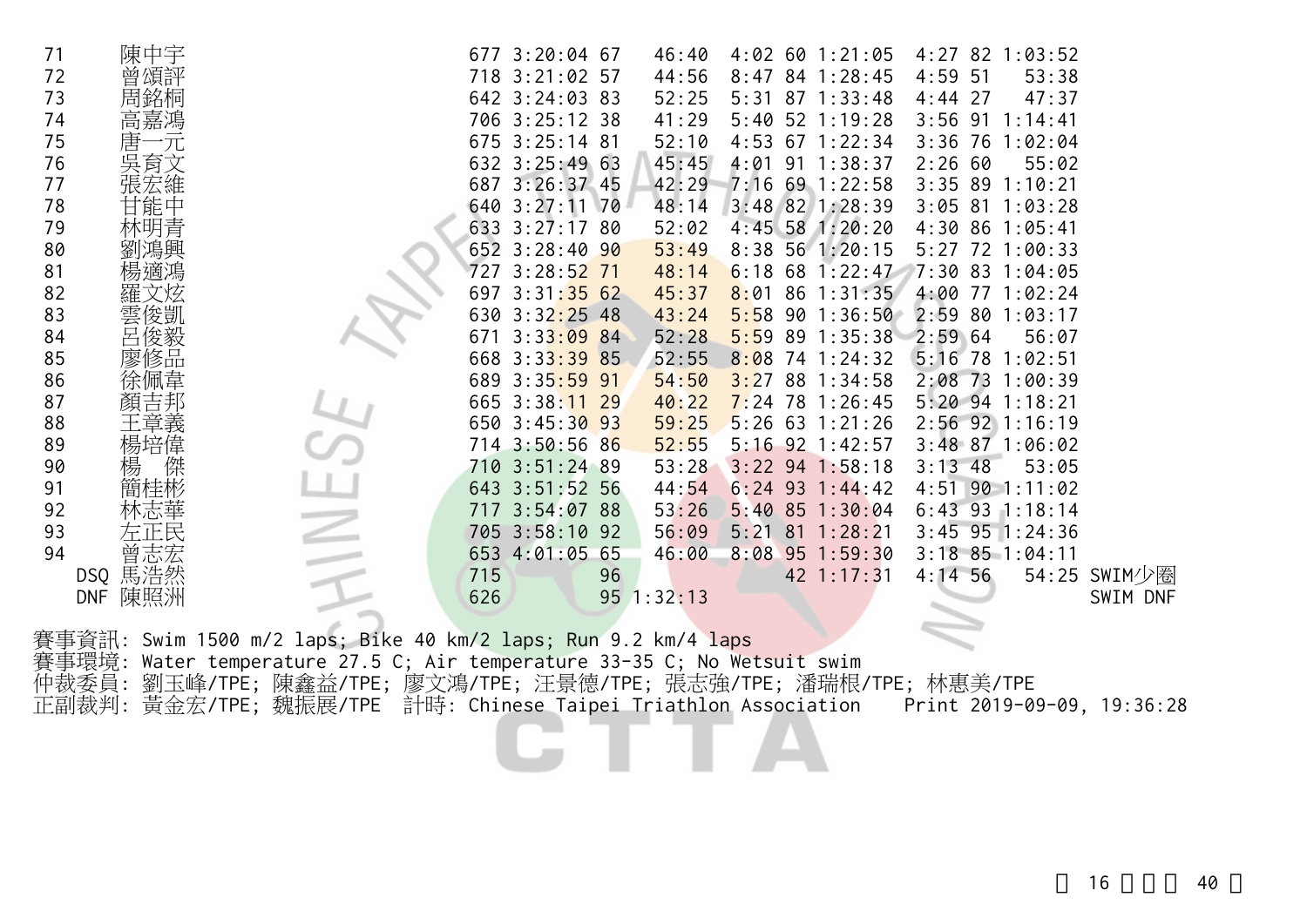2019-09-07

40-44 AG Men / 51.5K Standard Distance Triathlon

| Pos            | Name                 | No. | Time                  | Rk             | Swim           | T <sub>1</sub>                      | Rk   | <b>Bike</b>         | T <sub>2</sub> | <b>Rk</b>      | Run            | Remarks |
|----------------|----------------------|-----|-----------------------|----------------|----------------|-------------------------------------|------|---------------------|----------------|----------------|----------------|---------|
| ===            | 張耀仁                  | 581 | ======<br>$2:28:07$ 2 | ≕              | ==#==<br>29:25 | $\equiv$ $\equiv$ $\equiv$ $\equiv$ | $==$ | 2:43 14 1:09:57     | 1:58           | - 9            | =====<br>44:06 |         |
| $\overline{2}$ | ……<br>蕭瑞龍            |     | 596 2:28:22 4         |                | 31:56          | 2:47                                |      | 21:04:30            | $2:06$ 18      |                | 47:04          |         |
| 3              | 張吉龍                  | 611 | $2:32:52$ 23          |                | 38:39          |                                     |      | 4:27 11 1:09:38     | 1:32           |                | 38:38          |         |
| 4              | 原健<br>−良阝<br>高       |     | 593 2:32:57 22        |                | 38:30          | 4:37                                |      | 31:05:33            | 2:53           | 3              | 41:26          |         |
| 5              | 馬良睿                  |     | $616$ $2:33:21$       | 6              | 34:30          | 2:50                                |      | $15 \t1:10:05$      | 2:04           | 7              | 43:54          |         |
| 6              |                      | 568 | $2:35:18$ 44          |                | 42:30          | 2:49                                |      | 41:05:49            | 2:54           | $\overline{2}$ | 41:18          |         |
| 7              | 郭思延                  | 558 | $2:35:45$ 11          |                | 37:00          | 2:58                                |      | $13 \t1:09:51$      | 2:03           | 8              | 43:55          |         |
| 8              | 謝志鴻                  | 544 | $2:36:13$ 15          |                | 37:53          | 2:53                                | 5    | 1:06:59             | $2:28$ 15      |                | 46:02          |         |
| 9              | 吳百泓                  |     | 605 2:37:29           | 28             | 39:32          | 3:47                                | 6    | 1:07:44             | 3:15           | 6              | 43:13          |         |
| 10             |                      |     | 543 2:38:20 10        |                | 36:51          |                                     |      | $2:35$ 24 1:11:58   | $1:53$ 12      |                | 45:05          |         |
| 11             |                      |     | 591 2:41:16 30        |                | 40:10          | 5:16                                |      | 23 1:11:52          | $2:07 - 4$     |                | 41:53          |         |
| 12             | 葉銘凱                  |     | 526 2:41:59 14        |                | 37:25          |                                     |      | 4:54 17 1:10:28     | $2:45$ 17      |                | 46:29          |         |
| 13             | 楊皓中                  |     | 588 2:42:58 34        |                | 40:41          | 4:35                                |      | $10$ 1:09:32        | $3:37$ 10      |                | 44:36          |         |
| 14             | Stephane Bourgeault  |     | 555 2:43:05           | $\overline{5}$ | 33:20          | 2:56                                |      | 25 1:11:59          | 2:0938         |                | 52:43          |         |
| 15             | 張瑞龍                  |     | 545 2:43:16           | 12             | 37:07          |                                     |      | 2:55 22 1:11:51     | $1:58$ 26      |                | 49:27          |         |
| 16             | 廖至笠                  |     | 532 2:44:28           | 7              | 36:07          |                                     |      | 4:26 27 1:12:49     | $3:38$ 19      |                | 47:30          |         |
| 17             | 陳琮瑜                  |     | 623 2:45:05 26        |                | 39:04          | $4:01$ 28                           |      | 1:13:11             | $2:59$ 13      |                | 45:52          |         |
| 18             | 陳信雄                  |     | 557 2:45:41 25        |                | 39:01          | 5:54                                |      | 71:08:14            | $4:03$ 21      |                | 48:31          |         |
| 19             | 謝德文                  |     | 539 2:46:17 24        |                | 38:41          | 3:56                                | 20   | 1:10:55             | $4:04$ 23      |                | 48:44          |         |
| 20             | 林志遠                  |     | 624 2:46:24 40        |                | 41:56          | 3:17                                | 9    | 1:09:26             | $2:16$ 27      |                | 49:31          |         |
| 21             | 游智凱                  |     | 533 2:46:43 17        |                | 38:11          |                                     |      | $3:27$ 21 1:11:43   | $2:33$ 32      |                | 50:51          |         |
| 22             | 汛<br>李               |     | 520 2:47:10 18        |                | 38:11          |                                     |      | $3:16$ 40 $1:18:08$ | $2:38$ 11      |                | 44:58          |         |
| 23             | 李明蔚                  |     | 612 2:49:48 13        |                | 37:12          | 3:29                                | 8    | 1:08:38             | 3:19.50        |                | 57:11          |         |
| 24             | 陳敬順                  |     | 615 2:51:42 74        |                | 47:01          |                                     |      | 4:42 18 1:10:29     | $3:31$ 14      |                | 46:01          |         |
| 25             | 張勝欽                  |     | 522 2:52:55           |                | 31:24          |                                     |      | 4:54 39 1:18:04     | 2:2749         |                | 56:08          |         |
| 26             | Ramon Pallas Farreny |     | 614 2:53:16 38        |                | 41:29          |                                     |      | 4:16 19 1:10:54     | $3:13$ 41      |                | 53:27          |         |
| 27             | 許智偉<br>WAN           |     | 618 2:54:42 51        |                | 43:27          |                                     |      | 2:24 34 1:16:46     |                | 90             |                | 未依轉換動線  |
| 28             | 吳政哲                  |     | 621 2:54:44 60        |                | 45:04          | 7:31                                |      | $12 \t1:09:48$      | $3:01$ 25      |                | 49:22          |         |
| 29             |                      |     | 584 2:55:07 49        |                | 43:06          |                                     |      | $2:41$ 47 1:18:58   | $2:08$ 20      |                | 48:16          |         |
| 30             | 黃柏富                  |     | 564 2:55:18 32        |                | 40:17          | $4:22$ 46                           |      | 1:18:54             | $2:26$ 24      |                | 49:22          |         |
| 31             | 李俊宏                  |     | 589 2:56:24 53        |                | 44:44          |                                     |      | $3:50$ 61 1:22:31   | 2:57           | -5             | 42:24          |         |
| 32             | 陳炳宏                  |     | 619 2:57:10 77        |                | 47:24          |                                     |      | $6:28$ 26 1:12:46   | $4:07$ 16      |                | 46:26          |         |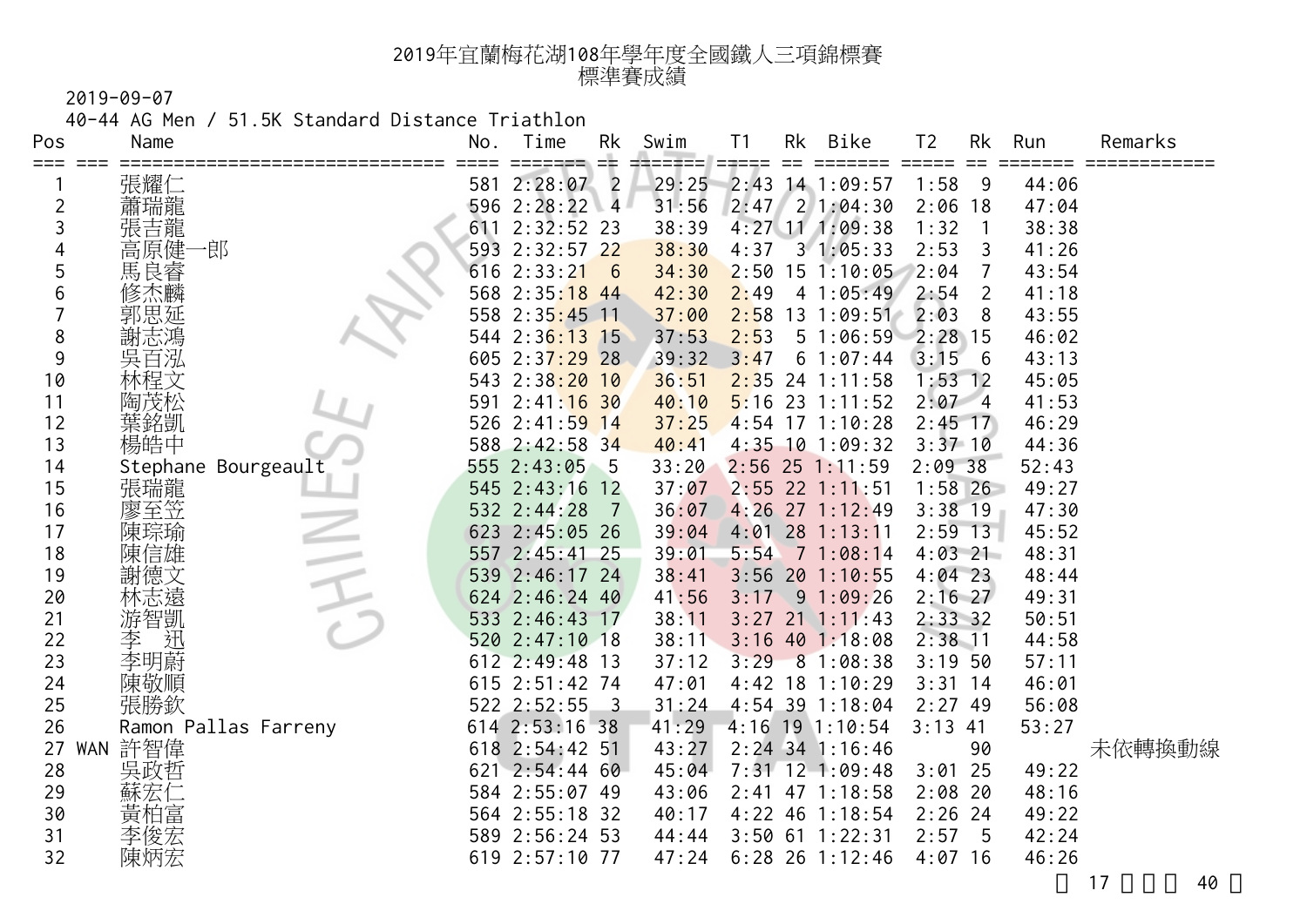| 33            | 林昆秀                                                                                       |     | 567 2:57:22 46                | 42:35 | 4:06 38 1:17:35       | 50:30<br>$2:38$ 30   |      |
|---------------|-------------------------------------------------------------------------------------------|-----|-------------------------------|-------|-----------------------|----------------------|------|
| 34            | 李昆霖                                                                                       |     | 573 2:57:24 41                | 42:05 | $3:32$ 51<br>1:19:16  | $2:20$ 29<br>50:13   |      |
| 35            |                                                                                           |     | 606 2:58:06 27                | 39:19 | 4:41 35 1:16:54       | $2:09$ 46<br>55:05   |      |
| 36            | 翁瑞宏                                                                                       |     | 622 2:58:57 21                | 38:17 | 2:52 31 1:15:00       | 2:1765<br>1:00:33    |      |
| 37            | 楊奇儒                                                                                       |     | 549 2:59:14 47                | 42:46 | 29<br>6:01<br>1:13:22 | 35<br>51:44<br>5:21  |      |
| 38            | にいしょう くらかん くちのう くろのころ とうしゃく とうしゃく とうしゃく とうしゃく くろのころ とうしゃ とうしゃ くろう とうしゃ くろう とうしゃ くろう しょうしゃ |     | 531 3:00:17 20                | 38:17 | $16$ 1:10:19<br>4:46  | $3:16$ 74<br>1:03:41 |      |
| 39            | 志宏                                                                                        | 571 | $3:00:41$ 55                  | 44:50 | 5:20 33 1:16:05       | $3:17$ 34<br>51:12   |      |
| 40            | 浚福                                                                                        |     | 590 3:00:43 59                | 45:01 | 3:53 42 1:18:38       | $2:26$ 31<br>50:48   |      |
| 41            |                                                                                           |     | 559 3:01:41 31                | 40:11 | $3:44$ 54 1:20:15     | $2:20$ 47<br>55:14   |      |
| 42            | 林德齊                                                                                       |     | 534 3:01:41 19                | 38:13 | $3:20$ 52 1:19:18     | 58:54<br>$1:58$ 61   |      |
| 43            | 黃                                                                                         |     | 594 3:03:19 45                | 42:33 | $4:44$ 50<br>1:19:08  | $3:29$ 42<br>53:28   |      |
| 44            |                                                                                           |     | 524 3:03:46 29                | 39:46 | $5:42$ 36 1:17:01     | $3:10$ 54<br>58:10   |      |
| 45            |                                                                                           | 577 | $3:03:50$ 70                  | 46:33 | $6:25$ 32 1:15:38     | 50:08<br>$5:08$ 28   |      |
| 46            |                                                                                           |     | 574 3:03:53 73                | 46:59 | 30<br>4:27<br>1:14:46 | $3:06$ 45<br>54:37   |      |
| 47            |                                                                                           |     | 579 3:0 <mark>6:39 6</mark> 1 | 45:07 | $5:26$ 43 1:18:39     | $4:04$ 40<br>53:24   |      |
| 48            |                                                                                           |     | 607 3:06:46 42                | 42:08 | $7:18$ 59 1:21:44     | 4:29.33<br>51:09     |      |
| 49            |                                                                                           |     | 595 3:06:49 33                | 40:25 | $4:54$ 44<br>1:18:41  | 58:08<br>$4:43$ 53   |      |
| 50            | 宏恩                                                                                        |     | 608 3:07:29 67                | 46:12 | $5:08$ 48 1:19:03     | $3:26$ 43<br>53:42   |      |
| 51            | 莫                                                                                         |     | $617$ 3:08:26 48              | 42:57 | $5:10$ 45 1:18:43     | 58:18<br>3:19.56     |      |
| 52            | 楊青憲                                                                                       |     | 540 3:08:29 37                | 40:56 | 9:5260<br>1:22:14     | $6:53$ 22<br>48:36   |      |
| 53            |                                                                                           |     | 556 3:08:32 52                | 43:55 | 53 1:19:32<br>6:51    | $3:54$ 44<br>54:22   |      |
| 54            | 黃建銘                                                                                       |     | 562 3:10:31 50                | 43:09 | 58<br>1:21:28<br>4:21 | 2:2762<br>59:08      |      |
| 55            | 又安                                                                                        |     | 601 3:13:04 43                | 42:23 | 7:3063<br>1:23:04     | 57:20<br>$2:50$ 51   |      |
| 56            | 鴻杰                                                                                        |     | 580 3:13:07 35                | 40:46 | 4:1966<br>1:25:19     | 3:2963<br>59:16      |      |
| 57<br>$\star$ |                                                                                           |     | 592 3:14:09 62                | 45:28 | $8:18$ 65 1:24:35     | 91                   | 轉換異常 |
| 58            |                                                                                           |     | 576 3:15:56 56                | 44:51 | $4:26$ 49<br>1:19:06  | $5:01$ 73<br>1:02:34 |      |
| 59            |                                                                                           |     | 528 3:16:04 39                | 41:49 | $5:54$ $57$ $1:21:23$ | 6:1366<br>1:00:46    |      |
| 60            | 遙嵐                                                                                        |     | 516 3:16:51 71                | 46:47 | 4:56 72 1:29:07       | 3:33.37<br>52:30     |      |
| 61            | 陳蜀東                                                                                       |     | 548 3:19:13 66                | 45:46 | $6:04$ 56<br>1:21:17  | $3:47$ 72<br>1:02:22 |      |
| 62            |                                                                                           |     | 598 3:20:14<br>- 8            | 36:33 | 5:14 88 1:36:32       | 3:1960<br>58:39      |      |
| 63            |                                                                                           |     | 586 3:21:23 82                | 49:12 | 7:03 68 1:25:57       | $3:29$ 48<br>55:44   |      |
| 64            | 陳复嘉                                                                                       |     | 620 3:21:36 16                | 37:55 | 4:46 84 1:34:05       | $3:32$ 67<br>1:01:19 |      |
| 65            | 嚴志軒                                                                                       |     | 542 3:24:58 89                | 57:17 | $6:43$ 41 1:18:21     | 58:00<br>$4:39$ 52   |      |
| 66            |                                                                                           |     | 519 3:25:30 68                | 46:20 | $8:02$ 55 1:20:59     | 5:28 76 1:04:43      |      |
| 67            | 魏家強<br>楊政潢                                                                                |     | 600 3:26:12 9                 | 36:40 | 7:54 75 1:30:14       | 4:15 79 1:07:11      |      |
| 68            | 王明進                                                                                       |     | 572 3:28:42 78                | 48:20 | $5:54$ 78 $1:31:28$   | $4:30$ 58<br>58:33   |      |
| 69            | 王相和                                                                                       |     | 566 3:29:04 54                | 44:45 | 4:26 83 1:33:55       | 4:32 68 1:01:28      |      |
| 70            | 陳佳麟                                                                                       |     | 561 3:29:37 80                | 48:35 | $5:00$ 67 1:25:56     | 3:57 78 1:06:12      |      |
|               |                                                                                           |     |                               |       |                       |                      |      |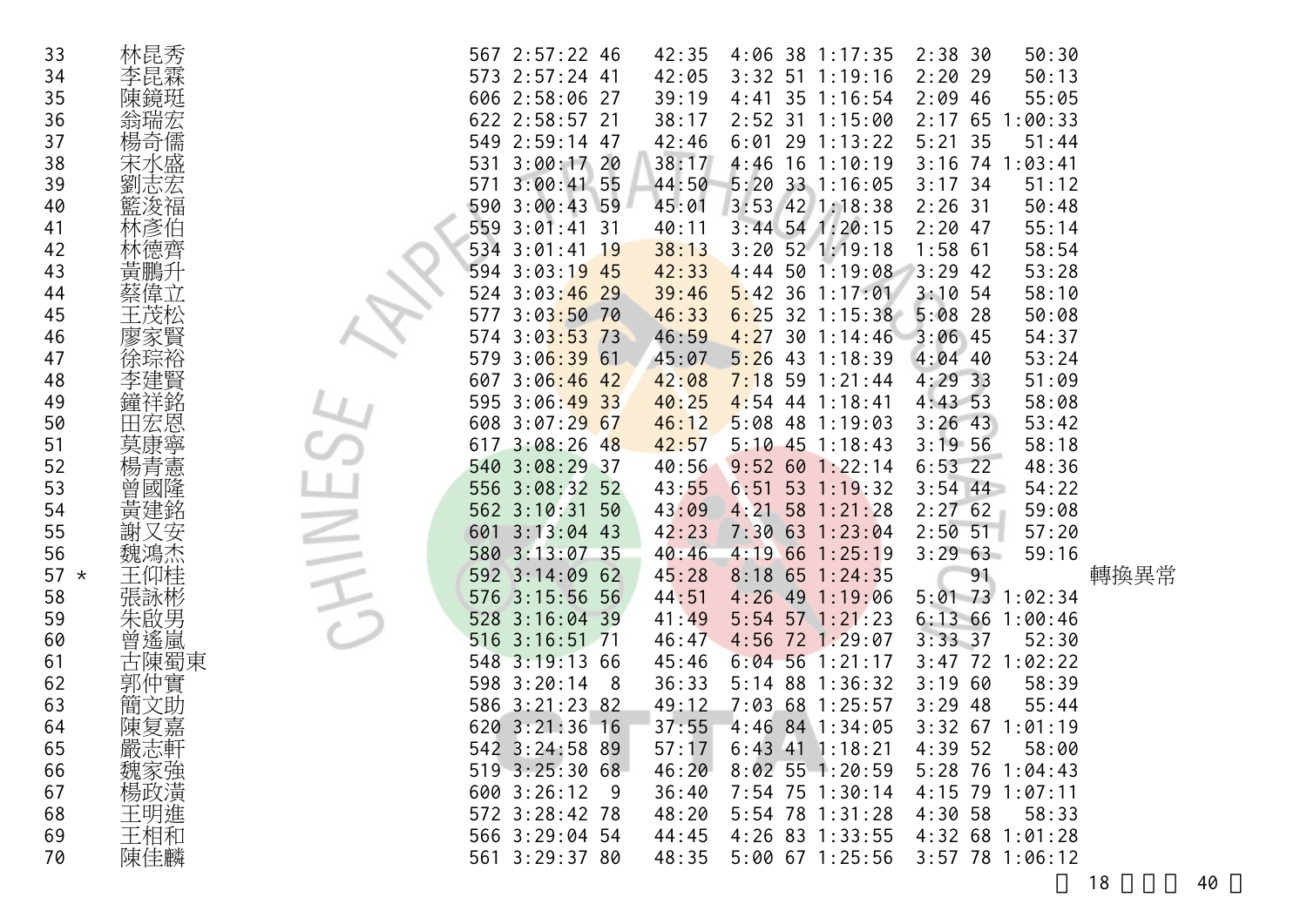| 莊浩智<br>71<br>72<br>73<br>74<br>75<br>76<br>77<br>78<br>79<br>80<br>81<br>82<br>83<br>84<br>85<br>86<br>87<br>88<br>89<br>90<br>MDC<br>韓德安<br>DSQ<br>何僑軒<br>張瑜良<br>許世和<br><b>DNF</b><br>楊志偉<br><b>DNF</b><br><b>DNF</b> | 610<br>547<br>525<br>585<br>530<br>582                                                                                                                                                                                    | 587 3:31:21 58<br>554 3:31:23 90<br>597 3:31:52 64<br>602 3:33:21 75<br>603 3:34:55 79<br>552 3:36:24 88<br>563 3:37:49 84<br>551 3:38:36 57<br>570 3:38:57 87<br>553 3:39:41 92 1:03:18<br>546 3:40:00 65<br>583 3:40:27 91<br>599 3:41:19 85<br>609 3:42:24 83<br>578 3:45:13 81<br>604 3:45:38 36<br>521 3:46:44 63<br>541 3:52:26<br>76<br>560 3:55:50 69<br>523 4:26:58 86<br>72<br>93<br>94<br>95 | 45:01<br>57:43<br>45:36<br>47:19<br>48:33<br>57:03<br>51:43<br>44:54<br>56:39<br>45:36<br>57:56<br>52:36<br>49:59<br>49:06<br>40:53<br>45:28<br>47:21<br>46:31<br>54:03<br>46:50<br>1:16:54<br>30:28<br>1:34:14 | $6:24$ 64 1:23:54<br>$6:18$ 77 $1:31:10$<br>$6:10$ 73 1:29:29<br>8:34 85 1:34:16<br>5:52 79 1:32:01<br>$5:00$ 74 1:29:46<br>5:49 70 1:27:46<br>7:48 89 1:38:28<br>$5:41$ 62 1:22:50<br>$6:35$ 81 1:32:46<br>$4:24$ 91 1:49:25<br>$4:26$ 87 1:35:15<br>$6:40$ 69 1:26:42<br>$7:51$ 80 1:32:26<br>$5:18$ 76 1:30:28<br>$5:08$ 82 1:33:21<br>$9:34$ 86 1:34:30<br>8:16 71 1:27:52<br>$5:55$ 92 1:58:40<br>$6:25$ 90 1:47:01<br>4:03 37 1:17:29<br>46:03<br>7:12 | 4:39 83 1:11:25<br>$4:15$ 36<br>51:59<br>5:14 77 1:05:25<br>$4:52$ 57<br>58:22<br>$3:52$ 75 1:04:40<br>2:25 70 1:02:10<br>4:06 81 1:08:27<br>7:4864<br>59:41<br>4:35 82 1:09:14<br>$4:04$ 39<br>52:59<br>58:37<br>2:00 59<br>$4:37$ 55<br>58:15<br>3:48 84 1:11:34<br>4:38 80 1:07:34<br>$6:22$ 86 1:14:00<br>2:32 87 1:23:47<br>5:28 85 1:11:45<br>$3:31$ 88 1:25:28<br>2:54 69 1:01:51<br>4:05 89 1:35:27<br>5:33 71 1:02:12 不具得獎資格 | SWIM DNS<br>SWIM DNF<br>SWIM DNF<br>SWIM DNF |
|------------------------------------------------------------------------------------------------------------------------------------------------------------------------------------------------------------------------|---------------------------------------------------------------------------------------------------------------------------------------------------------------------------------------------------------------------------|---------------------------------------------------------------------------------------------------------------------------------------------------------------------------------------------------------------------------------------------------------------------------------------------------------------------------------------------------------------------------------------------------------|-----------------------------------------------------------------------------------------------------------------------------------------------------------------------------------------------------------------|--------------------------------------------------------------------------------------------------------------------------------------------------------------------------------------------------------------------------------------------------------------------------------------------------------------------------------------------------------------------------------------------------------------------------------------------------------------|---------------------------------------------------------------------------------------------------------------------------------------------------------------------------------------------------------------------------------------------------------------------------------------------------------------------------------------------------------------------------------------------------------------------------------------|----------------------------------------------|
| 何彥諭                                                                                                                                                                                                                    |                                                                                                                                                                                                                           |                                                                                                                                                                                                                                                                                                                                                                                                         |                                                                                                                                                                                                                 |                                                                                                                                                                                                                                                                                                                                                                                                                                                              |                                                                                                                                                                                                                                                                                                                                                                                                                                       |                                              |
| 賽事環境:<br>仲裁委員:<br>正副裁判:                                                                                                                                                                                                | 賽事資訊: Swim 1500 m/2 laps; Bike 40 km/2 laps; Run 9.2 km/4 laps<br>Water temperature 27.5 C; Air temperature 33-35 C; No Wetsuit swim<br>劉玉峰/TPE; 陳鑫益/TPE; 廖文鴻/TPE; 汪景德/TPE; 張志強/TPE; 潘瑞根/TPE; 林惠美/TPE<br>黃金宏/TPE; 魏振展/TPE |                                                                                                                                                                                                                                                                                                                                                                                                         |                                                                                                                                                                                                                 |                                                                                                                                                                                                                                                                                                                                                                                                                                                              |                                                                                                                                                                                                                                                                                                                                                                                                                                       |                                              |
|                                                                                                                                                                                                                        |                                                                                                                                                                                                                           |                                                                                                                                                                                                                                                                                                                                                                                                         |                                                                                                                                                                                                                 |                                                                                                                                                                                                                                                                                                                                                                                                                                                              |                                                                                                                                                                                                                                                                                                                                                                                                                                       |                                              |

19 40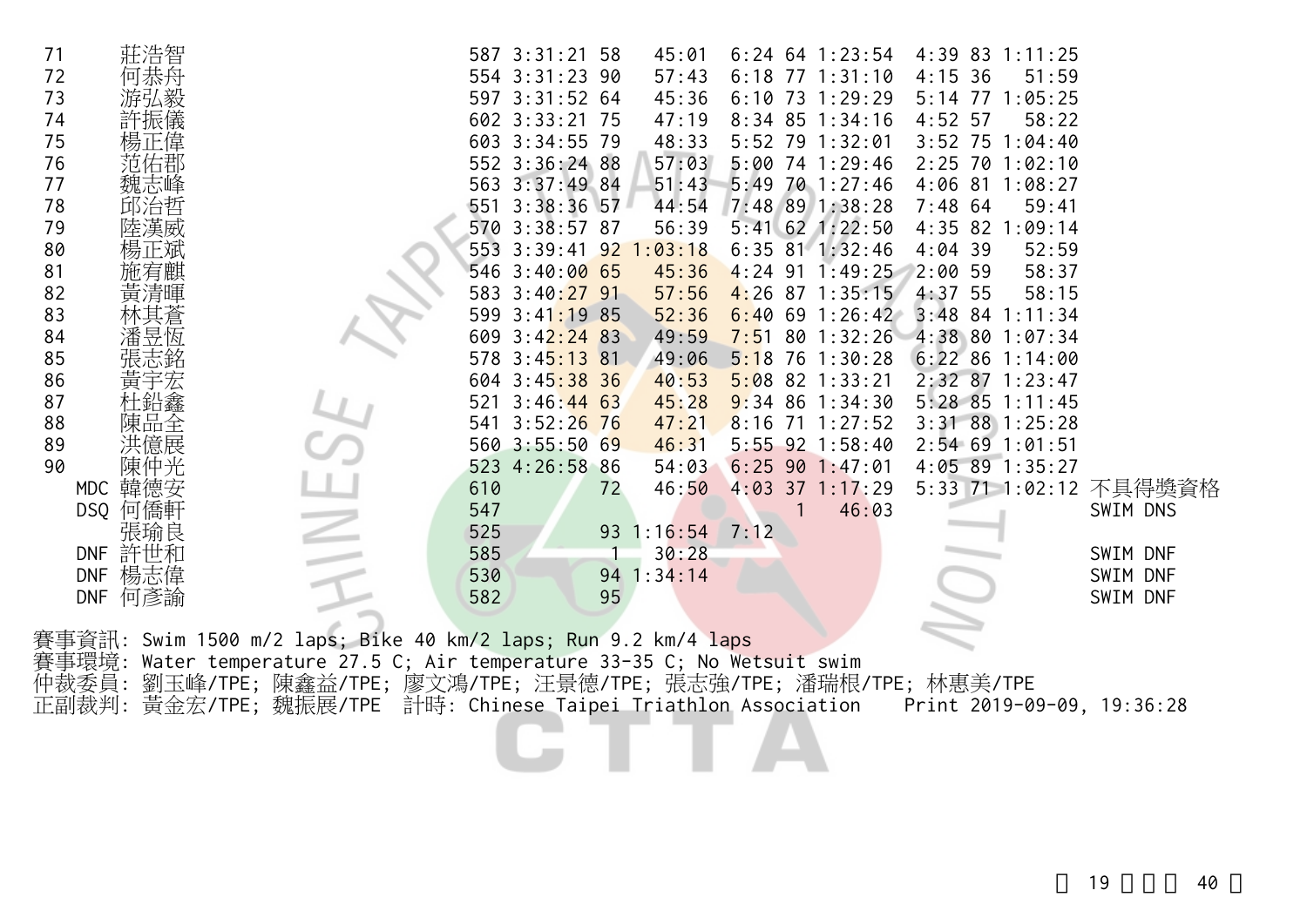2019-09-07

35-39 AG Men / 51.5K Standard Distance Triathlon

| Pos                 | Name          | No. | Time                          | Rk                  | Swim           | T <sub>1</sub> | <b>Rk</b> | <b>Bike</b>                              | T <sub>2</sub>         | Rk             | Run              | Remarks      |
|---------------------|---------------|-----|-------------------------------|---------------------|----------------|----------------|-----------|------------------------------------------|------------------------|----------------|------------------|--------------|
| === ===             |               |     | =======<br>475 2:10:43        | =E,                 | =======        | $= 2000$       | $==$      | =============                            |                        | ==             | =======<br>33:23 | ============ |
|                     | 顏銘漢<br>陳弘偉    |     | $417$ 2:13:53 6               | 9                   | 33:44          | 2:01           |           | 51:00:23                                 | 1:15<br>1:09           |                | 36:09            |              |
| $\overline{2}$<br>3 |               |     | 405 2:14:12                   |                     | 32:08<br>28:53 | 2:18           |           | $1:48 \quad 6 \quad 1:02:43$<br>71:03:01 | 1:30                   | 2              | 38:31            |              |
|                     | 游承翰           |     | 406 2:23:20                   | 2<br>$\overline{3}$ | 29:16          | 2:26           |           | 91:05:04                                 | $2:02$ 20              | $\overline{4}$ | 44:34            |              |
| 4<br>5              | 陳鴻麒           |     | 511 2:25:50 11                |                     | 33:58          |                |           | 81:05:02                                 | $2:02$ 12              |                | 41:36            |              |
|                     | Joshua Colp   |     | 508 2:26:30                   |                     | 29:52          | 3:14           |           |                                          | $1:58$ 16              |                | 43:31            |              |
| 6<br>7              | 蔡穎杰           |     | 422 2:27:17                   | $\overline{4}$      | 28:10          |                |           | $2:32$ 19 1:08:41<br>$2:19$ 20 1:08:41   | $1:28$ 31              |                | 46:41            |              |
|                     | Stuart Dawson |     |                               |                     |                |                |           |                                          |                        |                |                  |              |
| 8<br>9              | 陳銘峰           |     | 454 2:28:54 15<br>463 2:30:16 | 12                  | 36:33          |                |           | $2:33$ 10 1:05:10                        | $2:41$ 13<br>$1:53$ 19 |                | 41:59<br>44:29   |              |
| 10                  | 林昆憲           |     | 441 2:31:03                   | 8                   | 34:41<br>33:29 |                |           | $2:34$ 13 1:06:41<br>$3:13$ 15 1:07:20   | $2:17$ 22              |                | 44:46            |              |
| 11                  | 郭志奕           |     | 411 2:31:40                   | 5                   | 30:53          |                |           | $2:41$ 24 1:10:36                        | $2:11$ 26              |                | 45:22            |              |
| 12                  | 達             |     | 419 2:32:33 25                |                     | 38:59          |                |           | $3:34$ 12 1:06:37                        | $2:59$ 8               |                | 40:25            |              |
| 13                  | 洪程寬           |     | 500 2:34:01 35                |                     | 40:31          |                |           | 4:14 23 1:10:15                          | $2:18$ 3               |                | 36:45            |              |
| 14                  | 二余)凱傑         |     | 512 2:34:06 14                |                     | 36:14          |                |           | $2:54$ 18 1:08:18                        | $2:14$ 18              |                | 44:28            |              |
| 15                  | 李謙永           |     | 502 2:35:17 23                |                     | 38:45          |                |           | $2:32$ 22 1:09:36                        | $1:42$ 14              |                | 42:44            |              |
| 16                  |               |     | 414 2:39:00 20                |                     | 37:51          |                |           | 3:48 36 1:13:38                          | $2:17$ 10              |                | 41:27            |              |
| 17                  | 林育群           |     | 457 2:39:01 10                |                     | 33:50          | 3:01           |           | 37:13                                    | 38:43.30               |                | 46:16            |              |
| 18                  | 黃<br>·哲       |     | 427 2:39:21 40                |                     | 41:21          | 2:33           | 25        | 1:10:49                                  | $1:35$ 15              |                | 43:05            |              |
| 19                  | 黃竹民           |     | 431 2:41:15 27                |                     | 39:30          | 3:13           |           | 111:06:29                                | 3:0040                 |                | 49:05            |              |
| 20                  | 廖偉均           |     | 435 2:41:21 19                |                     | 37:44          | 4:28           | 26        | 1:10:53                                  | $2:59$ 25              |                | 45:20            |              |
| 21                  | 范振輝           |     | 510 2:41:51 57                |                     | 44:17          |                |           | $4:28$ 30 1:11:46                        | $2:36$ 5               |                | 38:46            |              |
| 22                  | 張簡鼎晉          |     | 479 2:41:52 13                |                     | 35:51          |                |           | $3:10$ 41 1:15:41                        | $2:36$ 21              |                | 44:35            |              |
| 23                  | 林軒霆           |     | 407 2:42:40 49                |                     | 42:59          |                |           | $3:24$ 21 1:09:06                        | $1:54$ 24              |                | 45:20            |              |
| 24                  | 馮國偉           |     | 477 2:42:42 38                |                     | 40:59          |                |           | 2:41 53 1:17:37                          | 2:25                   | - 6            | 39:03            |              |
| 25                  | 張煒晨           |     | 432 2:44:15 86                |                     | 50:29          |                |           | $3:22$ 14 1:07:13                        | 3:03                   | 7              | 40:11            |              |
| 26                  |               |     | 387 2:47:07 68                |                     | 46:14          |                |           | $3:30$ 28 1:10:55                        | $2:04$ 17              |                | 44:26            |              |
| 27                  |               |     | 494 2:48:06 17                |                     | 36:57          |                |           | 3:34 32 1:12:47                          | $2:28$ 55              |                | 52:22            |              |
| 28                  | 黃聖凱           |     | 418 2:48:09 33                |                     | 40:25          |                |           | $4:10$ 47 1:16:40                        | $1:48$ 23              |                | 45:08            |              |
| 29                  | 江昇峰           |     | 425 2:49:18 44                |                     | 42:38          | 4:37           |           | $34$ 1:13:13                             | $2:51$ 27              |                | 46:00            |              |
| 30                  | 呂權益           |     | 489 2:50:08 21                |                     | 37:57          |                |           | 5:07 46 1:16:38                          | $2:34$ 32              |                | 47:55            |              |
| 31                  | 鄭齊霆           |     | 452 2:50:16 50                |                     | 43:17          | 2:53           |           | 37 1:13:50                               | $1:44$ 39              |                | 48:34            |              |
| 32                  | 張宣逸           |     | 476 2:50:31 73                |                     | 46:43          |                |           | $6:30$ 16 1:08:00                        | $3:10$ 28              |                | 46:09            |              |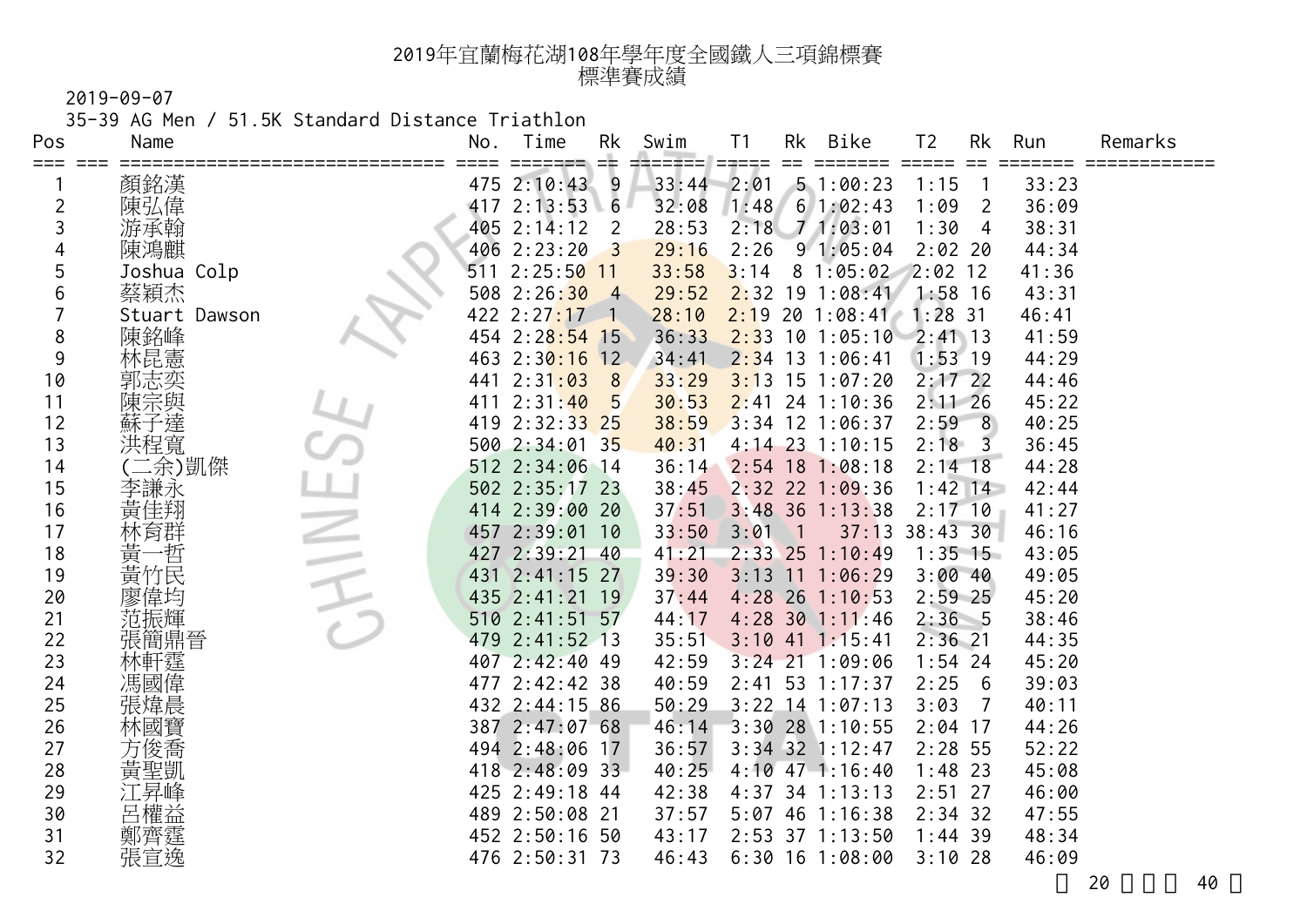| 33 | 林育詩 | 48:19<br>40:18<br>466 2:50:52 31<br>$3:31$ 43 1:15:51<br>$2:54$ 36        |
|----|-----|---------------------------------------------------------------------------|
| 34 | 戴宏光 | 495 2:51:19<br>38:50<br>$3:57$ 40 1:14:35<br>$3:24$ 47<br>24<br>50:35     |
| 35 | 古俊恩 | 448 2:51:27 41<br>41:27<br>5:18 66 1:20:39<br>2:40<br>41:24<br>9          |
| 36 | 張程凱 | 402 2:52:04 56<br>43:51<br>$5:34$ 29 1:11:03<br>$5:24$ 29<br>46:14        |
| 37 | 彭國豪 | 490 2:52:16<br>47:17<br>171:08:08<br>$3:07$ 33<br>47:55<br>5:51<br>77     |
| 38 | 王志恆 | 42:02<br>420 2:53:01 43<br>4:22 35 1:13:22<br>$2:47$ 46<br>50:30          |
| 39 | 董奂宇 | 436 2:57:08 30<br>40:15<br>4:04 64 1:19:52<br>50:59<br>$1:59$ 49          |
| 40 | 王哲壕 | 509 2:57:13 64<br>45:24<br>3:17<br>511:17:25<br>2:37.38<br>48:31          |
| 41 |     | 398 2:57:25<br>33:25<br>4:22 86 1:25:58<br>$2:49$ 48<br>50:53<br>7        |
| 42 | 張光億 | 63 1:19:48<br>50:25<br>400 2:58:28 26<br>39:21<br>4:41<br>$4:15$ 45       |
| 43 | 林劉駱 | 40:48<br>2:59:18<br>$5:02$ 74 1:22:55<br>$2:24$ 35<br>48:11<br>473<br>37  |
| 44 |     | 2:59:23<br>$4:53$ 45 1:16:11<br>$3:48$ 41<br>44:35<br>49:58<br>409<br>60  |
| 45 | 張志斌 | $2:59:27$ 39<br>$5:36$ 42 1:15:48<br>389<br>41:20<br>$3:17$ 59<br>53:29   |
| 46 | 黃鈞培 | 426 3:00:54 22<br>38:27<br>49<br>1:17:09<br>56:47<br>5:05<br>$3:28$ 73    |
| 47 | 林聖智 | 37:12<br>$5:04$ 42<br>450 3:01:08 18<br>$5:44$ 75 1:23:07<br>50:04        |
| 48 | 劉世斌 | $6:27$ 27 1:10:53<br>5:1961<br>54:05<br>496 3:01:18 61<br>44:35           |
| 49 | 慶漢  | 392 3:02:16 84<br>49:30<br>38<br>2:2954<br>51:57<br>4:00<br>1:14:23       |
| 50 | 蔣朝旭 | 443 3:02:34 63<br>45:14<br>4:02 68 1:21:57<br>$3:18$ 34<br>48:04          |
| 51 | 廖振寬 | 415 3:05:44 72<br>56:33<br>46:43<br>$2:51$ 44 1:16:01<br>$3:39$ 71        |
| 52 | 林義閔 | 434 3:06:20 55<br>43:31<br>$4:37$ 51<br>51:26<br>4:08<br>72 1:22:40       |
| 53 | 詹至惟 | 50:32<br>$2:22$ 52<br>51:29<br>458 3:06:47 87<br>3:27<br>59 1:19:00       |
| 54 | 賴冠穎 | $3:06:52$ 81<br>48:39<br>4:34 60 1:19:09<br>50:10<br>491<br>$4:23$ 43     |
| 55 | 許育鳴 | 451 3:07:24 53<br>43:24<br>$5:54$ 58 1:18:13<br>4:0568<br>55:50           |
| 56 | 林茂群 | 505 3:07:48 54<br>43:26<br>$5:38$ 62 1:19:43<br>$2:48$ 70<br>56:16        |
| 57 | 李英碵 | 444 3:08:06 00<br>56:10<br>$3:26$ 39 1:14:31<br>2:3850<br>51:24           |
| 58 | 徐瑞益 | 396 3:08:52 45<br>42:43<br>$3:16$ 74<br>57:56<br>$6:52$ 55 1:18:07        |
| 59 | 朱世民 | 2:2266<br>3:09:28<br>49:37<br>55:02<br>437<br>85<br>4:17<br>$57$ 1:18:12  |
| 60 | 蔡勝傑 | $3:11:44$ 90<br>51:20<br>50:24<br>469<br>3:46<br>$71 \t1:22:16$<br>4:0044 |
| 61 | 萬文賓 | 57:25<br>472 3:12:22<br>$4:17$ 31 1:12:10<br>5:0858<br>53:24<br>02        |
| 62 | 鄭文凱 | 506 3:13:23<br>47:01<br>4:39<br>33<br>1:13:02<br>4:2686<br>1:04:17<br>74  |
| 63 | 古俊偉 | 410 3:13:27 48<br>5:56 80 1:24:38<br>42:58<br>3:5469<br>56:03             |
| 64 | 張政勇 | 503 3:13:54 16<br>36:33<br>5:55 96 1:32:52<br>4:066<br>54:30              |
| 65 | 張司尚 | 487 3:13:56 80<br>48:35<br>7:08 61 1:19:35<br>4:5160<br>53:49             |
| 66 | 湯旭斌 | $5:38$ 48 1:16:48<br>413 3:14:00 76<br>47:12<br>$3:59$ 79 1:00:25         |
| 67 | 蕭楓儒 | 507 3:14:06 42<br>41:33<br>$4:48$ 70 1:22:12<br>2:43 83 1:02:52           |
| 68 | 王黃農 | 424 3:14:29 62<br>45:10<br>$3:43$ 77 1:23:36<br>$2:40$ 78<br>59:23        |
| 69 |     | 404 3:15:20 36<br>16:19 95 1:32:19<br>$4:22$ 11<br>40:46<br>41:35         |
| 70 | 柳葉圻 | 459 3:15:25 29<br>4:35 00 1:33:42<br>2:2263<br>54:45<br>40:04             |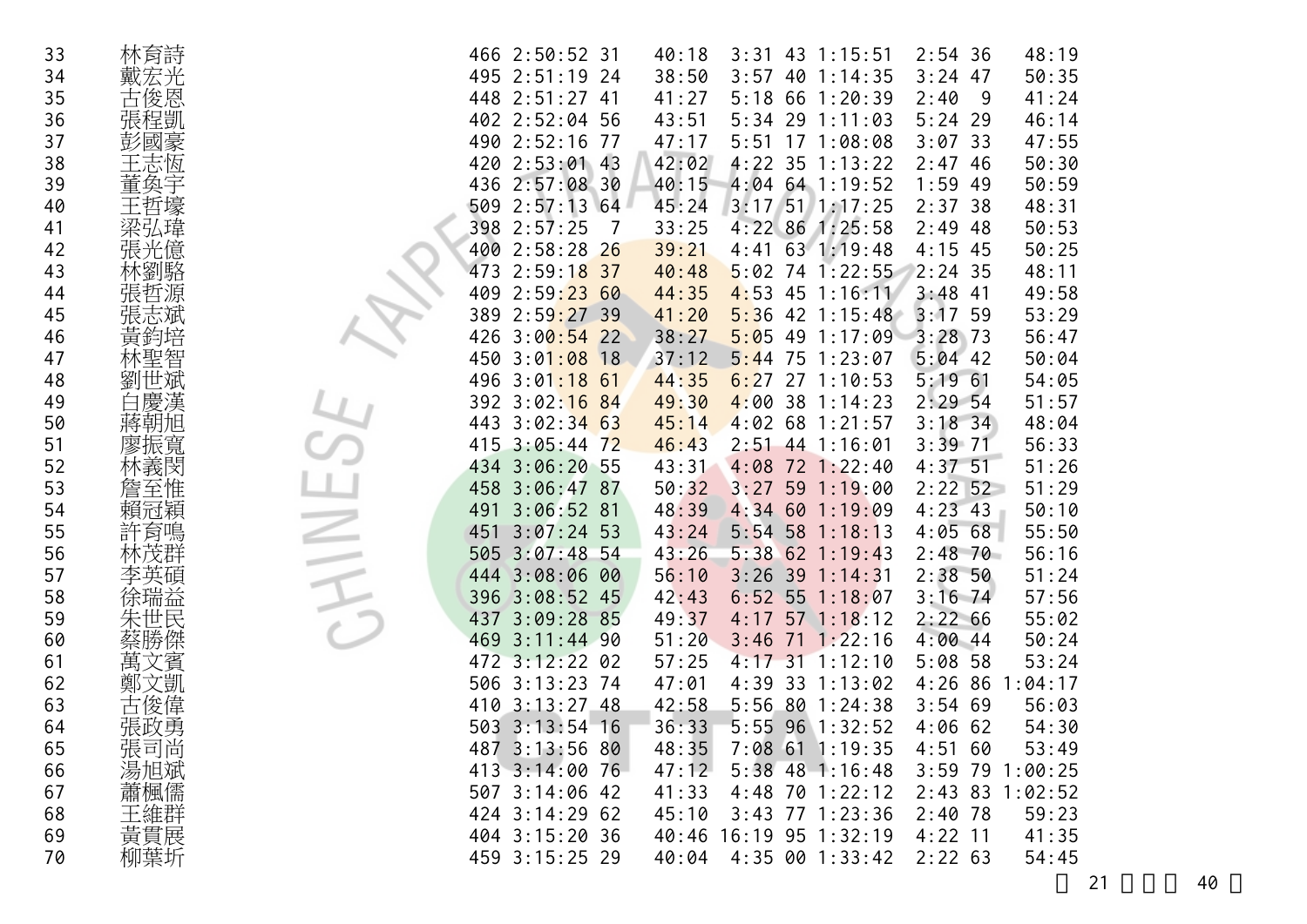| 71  |         | 曹家耀            |     | 412 3:15:56 32 |    | 40:24                  |           |                | $6:58$ 79 1:24:34      | $5:01$ 77 |    | 59:01             |                             |
|-----|---------|----------------|-----|----------------|----|------------------------|-----------|----------------|------------------------|-----------|----|-------------------|-----------------------------|
| 72  |         | 趙詠全            |     | 394 3:16:34 67 |    | 46:07                  |           |                | $6:03$ 50 1:17:12      |           |    | 4:36 82 1:02:37   |                             |
| 73  |         | 塘谷             |     | 488 3:17:16 88 |    | 50:57                  |           |                | $6:23$ 65 1:20:20      | $6:36$ 56 |    | 53:02             |                             |
| 74  |         | 戻              |     | 484 3:17:55 65 |    | 45:49                  |           |                | $5:42$ 56 1:18:10      |           |    | $3:54$ 87 1:04:21 |                             |
| 75  |         |                |     | 467 3:18:01 82 |    | 48:55                  |           |                | 4:42 76 1:23:17        | $4:33$ 72 |    | 56:36             |                             |
| 76  |         | 劉浩閔            |     | 468 3:20:01 59 |    | 44:31                  |           |                | $5:49$ 67 1:21:31      | $4:44$ 84 |    | 1:03:29           |                             |
| 77  |         | 陳星達            |     | 438 3:20:33 98 |    | 55:42                  | 4:58      |                | 78 1:23:49             | $3:04$ 57 |    | 53:02             |                             |
| 78  |         | 張家誠            |     | 442 3:22:05 34 |    | 40:30                  |           |                | 4:11 90 1:28:12        | $3:04$ 91 |    | 1:06:09           |                             |
| 79  |         | 良亨<br>王        |     | 395 3:23:47 46 |    | 42:44                  |           |                | $6:48$ 87 1:27:40      | $4:13$ 81 |    | 1:02:23           |                             |
| 80  |         |                |     | 465 3:24:09 05 |    | 59:32                  |           |                | 5:15 82 1:25:16        | $2:19$ 53 |    | 51:49             |                             |
| 81  |         | 智盈<br>寅        |     | 504 3:24:22 83 |    | 49:15                  |           |                | $3:52$ 52 1:17:26      | $5:22$ 98 |    | 1:08:30           |                             |
| 82  |         | 陳逸禪            |     | 464 3:25:13 71 |    | 46:27                  |           |                | $4:53$ 03 1:35:10      | $3:39$ 67 |    | 55:06             |                             |
| 83  |         | CHOI CHANHYUNG | 416 | 3:27:5866      |    | 45:54                  |           |                | $5:39$ 02 1:34:18      | $3:12$ 76 |    | 58:58             |                             |
| 84  |         | 宋柏賢            |     | 439 3:28:26 94 |    | 54:53                  |           |                | $5:10$ 05 1:36:45      | 3:10.37   |    | 48:31             |                             |
| 85  |         | 施宜孝            |     | 390 3:28:35 78 |    | 47:51                  |           |                | $6:30$ 83 1:25:20      | $3:34$ 89 |    | 1:05:22           |                             |
| 86  |         | 陳彥君            |     | 403 3:29:41 58 |    | 44:27                  | $8:30$ 73 |                | 1:22:50                | $5:10$ 99 |    | 1:08:46           |                             |
| 87  |         | 陳志安            |     | 408 3:30:00 93 |    | 52:49                  |           |                | $4:16$ 84 1:25:25      |           |    | 3:49 85 1:03:43   |                             |
| 88  |         | 吳梓(火宣)         |     | 499 3:30:54 89 |    | 51:03                  |           |                | 4:27 81 1:25:11        |           |    | 4:35 90 1:05:39   |                             |
| 89  |         |                |     | 399 3:32:19 96 |    | 55:09                  |           |                | 7:35 92 1:30:52        | 3:5664    |    | 54:49             |                             |
| 90  |         |                |     | 433 3:33:50 70 |    | 46:23                  |           |                | 4:52 69 1:22:06        |           |    | $3:09$ 03 1:17:22 |                             |
| 91  |         | 匡俊吉            |     | 474 3:34:55 92 |    | 52:48                  |           |                | 8:52 97 1:33:17        | $5:08$ 65 |    | 54:52             |                             |
| 92  |         |                |     | 453 3:35:05 95 |    | 55:07                  |           |                | $6:51$ 94 1:31:56      | $2:24$ 75 |    | 58:49             |                             |
| 93  |         | 致勝             |     | 483 3:36:13 79 |    | 48:31                  |           |                | $6:00$ 91 1:30:17      |           |    | $3:09$ 97 1:08:18 |                             |
| 94  |         | 張              |     | 497 3:37:50 97 |    | 55:15                  |           |                | $4:01$ 85 1:25:27      |           |    | $4:17$ 00 1:08:52 |                             |
| 95  |         | 陳善偉            |     | 421 3:38:38 28 |    | 40:02                  |           |                | 4:43 93 1:31:29        |           |    | $3:30$ 04 1:18:56 |                             |
| 96  |         |                |     | 446 3:38:55 75 |    | 47:06                  | 4:39.98   |                | 1:33:25                |           |    | 4:19 01 1:09:29   |                             |
| 97  |         | 育帆             |     | 447 3:39:19 06 |    | 1:02:40                |           |                | 4:00 89 1:28:07        |           |    | $3:53$ 80 1:00:40 |                             |
| 98  |         |                |     | 480 3:40:41 99 |    | 55:50                  | 6:3588    |                | 1:28:07                |           |    | 2:56 92 1:07:16   |                             |
| 99  |         |                |     | 391 3:41:15 51 |    | 43:20                  |           |                | $9:23$ 07 1:38:44      |           |    | 4:58 88 1:04:52   |                             |
| 100 |         | 林群峰            |     | 492 3:41:58 08 |    | 1:08:54                |           |                | $3:47$ 54 1:17:56      |           |    | $3:51$ 94 1:07:31 |                             |
|     | $101 *$ | 峰<br>倪         |     | 498 3:44:31 52 |    | 43:23                  | 5:08      | $\overline{4}$ |                        |           |    |                   | 58:24 22:06 08 1:35:32 轉換異常 |
| 102 |         | 董家威            |     | 423 3:48:03 69 |    | 46:18                  |           |                | $5:44$ 09 1:44:14      |           |    | 4:22 93 1:07:26   |                             |
| 103 |         |                |     | 449 3:59:58 03 |    | 57:30                  |           |                | $4:19$ 01 1:33:46      |           |    | 4:58 05 1:19:27   |                             |
| 104 |         | 鄭進寶<br>林煒智     |     |                |    | 493 4:00:05 07 1:04:02 |           |                | 4:37 99 1:33:40        |           |    | 3:43 02 1:14:05   |                             |
| 105 |         | 張均緁義           |     | 397 4:03:50 04 |    |                        |           |                | 57:44 12:37 08 1:41:31 |           |    | 4:00 96 1:08:01   |                             |
| 106 |         |                |     | 393 4:06:57 01 |    | 56:49                  |           |                | $6:38$ 04 1:36:22      |           |    | 4:15 06 1:22:56   |                             |
| 107 |         | 顏元彬            |     | 485 4:08:04 91 |    | 52:06                  |           |                | $5:10$ 06 1:38:40      |           |    | 7:16 07 1:24:54   |                             |
|     |         | DSQ 徐國鋒        | 460 |                | 10 |                        |           |                |                        |           | 10 |                   | <b>DNF</b>                  |
|     |         |                |     |                |    |                        |           |                |                        |           |    |                   |                             |

22 40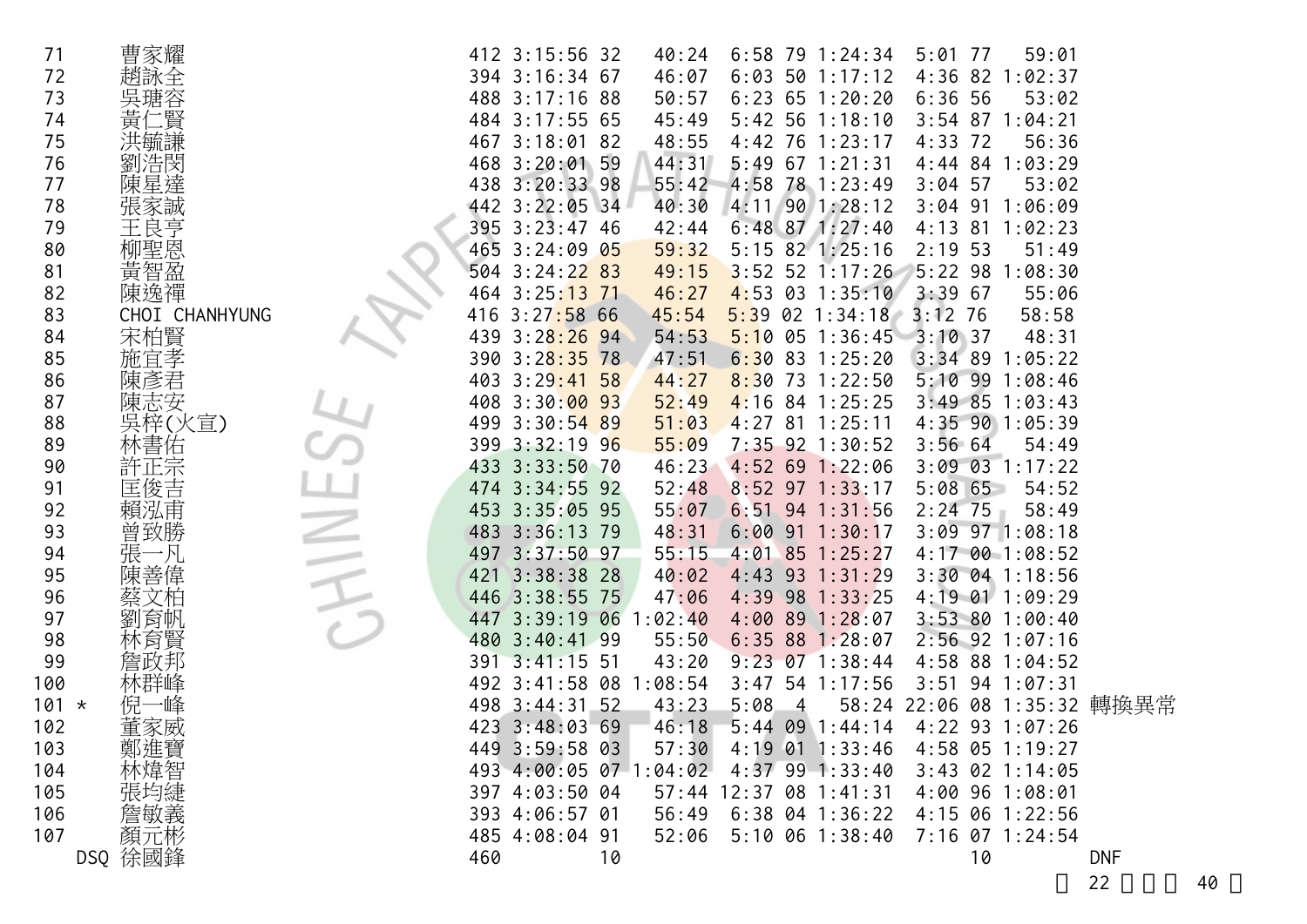| DSQ 陳定璿 | 481 |  | 42:51    9:53    2      47:14    3:06  95  1:07:58  BIKE少圈 |
|---------|-----|--|------------------------------------------------------------|
| DSQ 林宏叡 | 501 |  | 09 1:09:06 4:47 3  51:11 4:23 09 1:39:29 BIKE少圈            |
| DNF 劉文瑄 |     |  | SWIM DNF                                                   |

賽事資訊: Swim 1500 m/2 laps; Bike 40 km/2 laps; Run 9.2 km/4 laps 賽事環境: Water temperature 27.5 C; Air temperature 33-35 C; No Wetsuit swim 仲裁委員: 劉玉峰/TPE; 陳鑫益/TPE; 廖文鴻/TPE; 汪景德/TPE; 張志強/TPE; 潘瑞根/TPE; 林惠美/TPE 正副裁判: 黃金宏/TPE; 魏振展/TPE 計時: Chinese Taipei Triathlon Association Print 2019-09-09, 19:36:28

 $\sum_{i=1}^{n}$ HINES  $\sum$ 

CTTA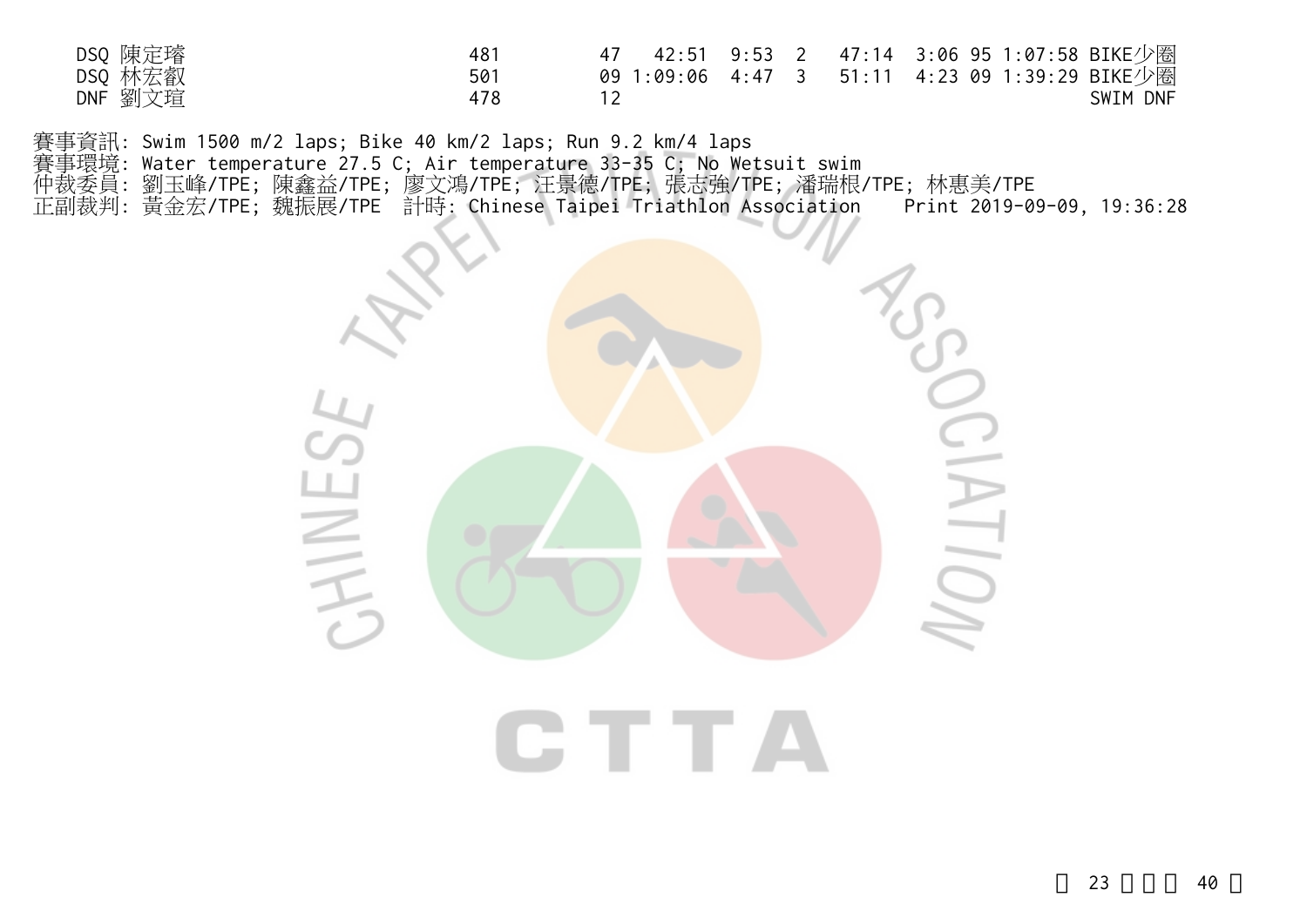30-34 AG Men / 51.5K Standard Distance Triathlon

| Pos            | Name                | No. | Time                   | Rk                   | Swim                    | T <sub>1</sub> | Rk   | <b>Bike</b>       | T <sub>2</sub> | Rk              | Run              | Remarks      |
|----------------|---------------------|-----|------------------------|----------------------|-------------------------|----------------|------|-------------------|----------------|-----------------|------------------|--------------|
| === ===        | ============<br>謝漢霖 |     | =======<br>379 2:01:41 | =Þ<br>$\overline{3}$ | =======<br>$24:20$ 1:52 | $= 2000$       | $==$ | 2 1:00:01         | 1:43           | ==              | =======<br>33:47 | ============ |
| $\overline{2}$ | 毅<br>陳              |     | 344 2:12:58 4          |                      | 25:49                   | 1:57           |      | 41:06:04          | 2:04           | 3               | 37:06            |              |
| 3              | 馬立(王玉)              |     | 345 2:15:01            | 5                    | 31:23                   | 1:53           |      | 31:03:33          | 1:38           | 2               | 36:36            |              |
| 4              | 林聖恩                 |     | 375 2:23:02            | 8                    | 33:30                   | 1:52           |      | 51:07:33          | 1:52           | 4               | 38:16            |              |
| 5              |                     |     | 316 2:32:46            | 2                    | 23:37                   |                |      | $3:45$ 19 1:15:34 | $2:33$ 14      |                 | 47:20            |              |
| 6              | 陳俊良                 |     | 351 2:35:00 14         |                      | 35:52                   |                |      | $2:53$ 15 1:15:15 | 2:19           | -5              | 38:44            |              |
| $\overline{7}$ | 林育民                 |     | 374 2:35:27 11         |                      | 34:57                   | 4:09           |      | 61:08:32          | $2:28$ 13      |                 | 45:24            |              |
| 8              | 魏裕修                 |     | 346 2:35:39 15         |                      | 36:05                   | 2:35           |      | 81:11:36          | 1:55           | - 8             | 43:31            |              |
| 9              | 林霈承                 |     | 356 2:40:02 20         |                      | 38:38                   | 2:43           |      | $20$ 1:16:26      | 1:53           | $6\phantom{1}6$ | 40:24            |              |
| 10             | 邱文志                 |     | 333 2:41:06 18         |                      | 38:09                   |                |      | $3:06$ 11 1:13:45 | 2:37           | 9               | 43:32            |              |
| 11             | 莊宗旺                 |     | 325 2:41:14 10         |                      | 34:35                   |                |      | $2:47$ 12 1:14:13 | $2:08$ 15      |                 | 47:33            |              |
| 12             | 游本琦                 |     | 359 2:41:34 13         |                      | 35:21                   |                |      | $3:25$ 31 1:18:53 | $1:41 \quad 7$ |                 | 42:16            |              |
| 13             | 楊淞淵                 |     | $376$ $2:44:44$        | 9                    | 34:05                   |                |      | $3:38$ 13 1:14:53 | $2:39$ 21      |                 | 49:31            |              |
| 14             |                     |     | 317 2:46:38 30         |                      | 41:48                   | 4:20           |      | 71:09:06          | $2:26$ 19      |                 | 49:01            |              |
| 15             | 李宗穎                 |     | 322 2:47:59 12         |                      | 35:05                   |                |      | 4:05 29 1:18:21   | $1:51$ 18      |                 | 48:38            |              |
| 16             |                     |     | 365 2:50:22 29         |                      | 41:33                   | 4:04           |      | $9 \t1:11:53$     | $1:49$ 23      |                 | 51:05            |              |
| 17             |                     |     | 301 2:51:25 19         |                      | 38:13                   |                |      | $4:08$ 27 1:17:52 | $2:51$ 17      |                 | 48:22            |              |
| 18             | 梁蕭錠                 |     | 308 2:54:54            | 6                    | 32:55                   |                |      | 4:13 33 1:19:54   | $2:54$ 32      |                 | 55:00            |              |
| 19             | 彭敬之<br>駱國永          |     | 355 2:58:10 37         |                      | 42:51                   |                |      | $4:04$ 18 1:15:32 | $3:46$ 25      |                 | 51:59            |              |
| 20             |                     |     | 331 2:58:32 31         |                      | 41:51                   |                |      | $5:25$ 14 1:15:08 | $2:58$ 27      |                 | 53:12            |              |
| 21             | Jaime Molloy        |     | 352 2:59:33 23         |                      | 39:42                   |                |      | $4:32$ 56 1:25:29 | $4:40$ 12      |                 | 45:11            |              |
| 22             | 林宏翰                 |     | 319 3:00:07 16         |                      | 36:41                   |                |      | $8:09$ 57 1:25:39 | $5:22$ 10      |                 | 44:18            |              |
| 23             | 簡偉翔                 |     | 367 3:01:01 36         |                      | 42:50                   |                |      | $6:27$ 10 1:13:23 | $3:56$ 29      |                 | 54:27            |              |
| 24             | 劉泰成                 |     | 318 3:01:45 38         |                      | 43:07                   |                |      | $6:26$ 37 1:20:44 | $3:41$ 16      |                 | 47:49            |              |
| $25 *$         | 姚承軒                 |     | 296 3:03:41 77 1:34:04 |                      |                         |                |      |                   |                | 75              |                  | 掉晶片          |
| 26             |                     |     | 330 3:03:55 43         |                      | 44:05                   |                |      | 4:38 64 1:28:28   | $2:14$ 11      |                 | 44:33            |              |
| 27             |                     |     | 347 3:05:04 28         |                      | 41:16                   |                |      | $3:50$ 30 1:18:36 | $3:14$ 39      |                 | 58:11            |              |
| 28             |                     |     | 321 3:06:04 35         |                      | 42:35                   |                |      | $4:15$ 22 1:16:48 | $3:16$ 43      |                 | 59:13            |              |
| 29             |                     |     | 361 3:07:09 46         |                      | 44:34                   |                |      | 4:27 60 1:26:04   | 3:0020         |                 | 49:05            |              |
| 30             | 程國展<br>林政耀          |     | 327 3:07:28 53         |                      | 46:16                   |                |      | 4:01 45 1:22:45   | $2:39$ 24      |                 | 51:50            |              |
| 31             |                     |     | 350 3:07:37 45         |                      | 44:28                   |                |      | 4:02 28 1:18:20   | $2:05$ 41      |                 | 58:44            |              |
| 32             | 簡宏宇                 |     | 315 3:08:48 68         |                      | 53:29                   |                |      | $3:11$ 17 1:15:15 | $3:23$ 28      |                 | 53:32            |              |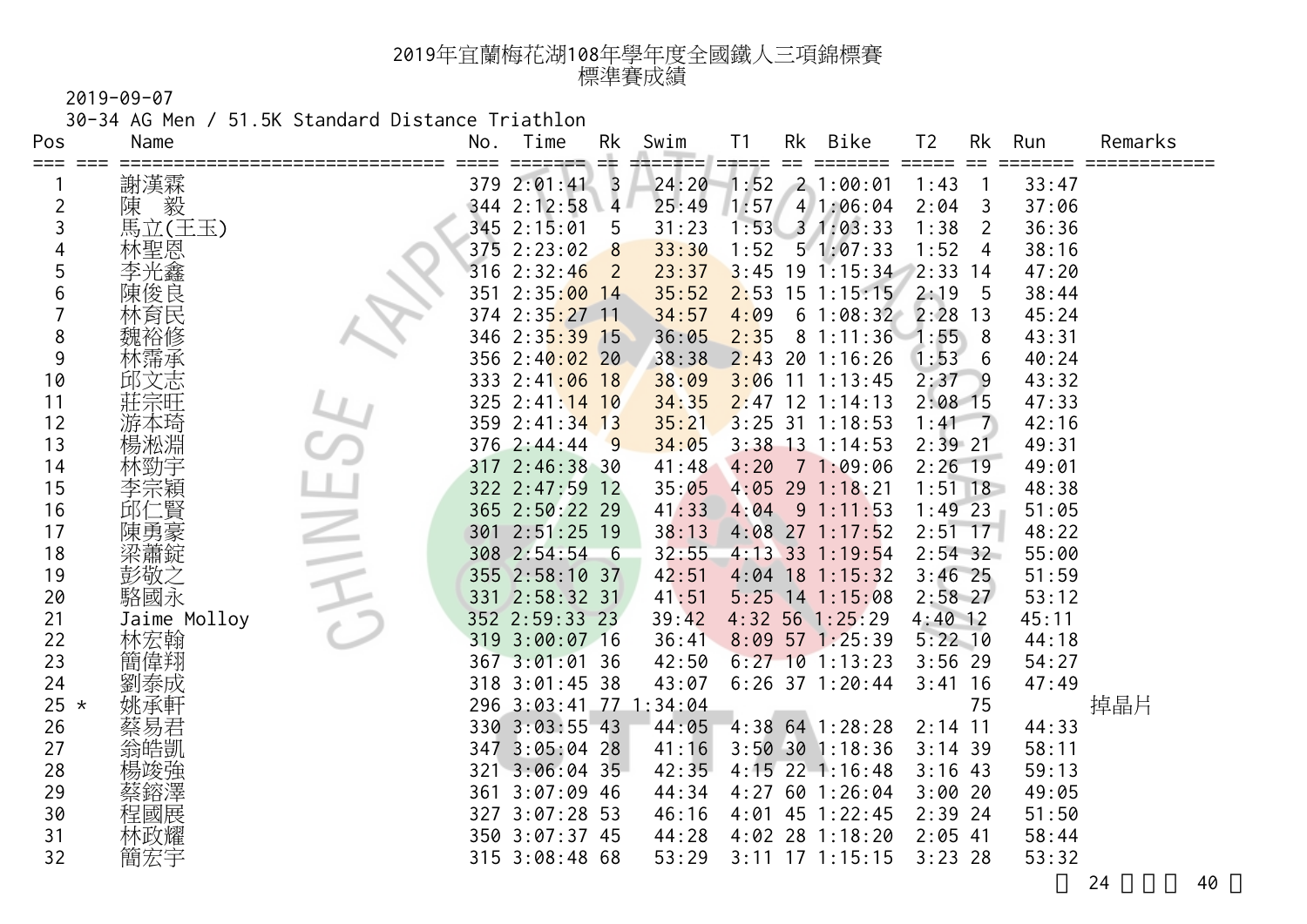| 33 |        | 謝明勳        |   | 310 3:09:22 41         | 43:57 | $4:42$ 59 1:25:58         | $2:02$ 26 | 52:45               |                                                         |
|----|--------|------------|---|------------------------|-------|---------------------------|-----------|---------------------|---------------------------------------------------------|
| 34 |        | 楊淞壹        |   | 373 3:09:31<br>7       | 33:27 | 4:52 66 1:29:29           | $4:11$ 38 | 57:35               |                                                         |
| 35 |        | 胡家豪        |   | 377 3:10:09 34         | 41:59 | $6:20$ 47 1:23:06         | $3:17$ 33 | 55:29               |                                                         |
| 36 |        | 陸之容        |   | 300 3:10:20 48         | 44:54 | 7:18 24 1:16:49           | 4:40.36   | 56:41               |                                                         |
| 37 |        | 陳彥听        |   | 378 3:13:05 25         | 40:32 | $6:36$ 34 1:20:08         |           | 5:48 45 1:00:02     |                                                         |
| 38 |        | 張哲維        |   | 320 3:13:22 39         | 43:16 | $5:32$ 40 1:21:09         | $5:53$ 37 | 57:34               |                                                         |
| 39 |        | 黃威奇        |   | 332 3:13:46 42         | 44:01 | $6:34$ 21 1:16:47         |           | 4:26 52 1:02:00     |                                                         |
| 40 |        |            |   | 353 3:14:06 63         | 51:50 | $5:26$ 42 1:21:29         | $4:45$ 22 | 50:37               |                                                         |
| 41 |        | 穆信年        |   | 334 3:14:15 21         | 39:16 | 4:26 63 1:26:55           | $3:33$ 46 | 1:00:08             |                                                         |
| 42 |        | 杜昆祐        |   | 337 3:14:26 59         | 49:21 | 4:07 49 1:23:25           | $2:45$ 31 | 54:50               |                                                         |
| 43 |        | 邱羽廷        |   | 323 3:15:33 64         | 52:52 | $4:47$ 39 1:20:56         | 2:22 30   | 54:38               |                                                         |
| 44 |        | 李長沛        |   | 297 3:15:34 27         | 41:13 | $4:17$ 38 1:20:49         |           | 3:29 58 1:05:48     |                                                         |
|    | $45 *$ | 林文騰        |   | 307 3:16:05 32         | 41:55 |                           |           |                     | <mark>-4:</mark> 37 43 1:21:34 - 3:35 55 1:04:26 不具得獎資格 |
| 46 |        | 黃瑩詳        |   | 343 3:16:29 50         | 45:00 | $5:24$ 61 1:26:15 3:34 34 |           | 56:18               |                                                         |
| 47 |        | 吳侑任        |   | 369 3:17:13 58         | 47:53 | $6:56$ 26 1:17:30         | $6:36$ 40 | 58:21               |                                                         |
| 48 |        | 蔡宗賢        |   | 354 3:17:17 49         | 44:57 | $7:35$ 51 1:23:54         | $4:13$ 35 | 56:39               |                                                         |
| 49 |        | 游紹瑋        |   | 370 3:17:38 54         | 46:19 | $4:49$ 36 1:20:44         |           | 4:15 50 1:01:33     |                                                         |
| 50 |        | 王硯暉        |   | 362 3:20:41 69         | 53:34 | $5:09$ 16 1:15:15         |           | 2:38 54 1:04:07     |                                                         |
| 51 |        | 陳中彥        |   | 342 3:22:19 33         | 41:57 | $6:01$ 55 1:24:51         |           | 5:03 57 1:04:29     |                                                         |
| 52 |        | 黃彥文        |   | 348 3:22:52 55         | 46:39 | $3:59$ 65 1:28:45         | $4:07$ 44 | 59:24               |                                                         |
| 53 |        | 劉立偉        |   | 358 3:23:09 24         | 40:23 | $9:36$ 25 1:17:02         |           | $9:08$ 61 1:07:01   |                                                         |
| 54 |        |            |   | 336 3:24:27 62         | 50:27 | 6:38 44 1:22:21           |           | $3:32$ 49 1:01:32   |                                                         |
| 55 |        | 楊仁維<br>林豪祺 |   | 305 3:26:17 40         | 43:38 | $5:27$ 68 1:32:03         |           | $3:24$ 51 1:01:47   |                                                         |
| 56 |        | 林詩展        | 三 | 341 3:26:37 51         | 45:07 | $5:23$ 41 1:21:14         |           | $2:48$ 68 1:12:08   |                                                         |
| 57 |        | 林克樺        |   | 328 3:27:33 44         | 44:27 | $5:56$ 32 1:19:25         |           | $3:21$ 71 1:14:25   |                                                         |
| 58 | 楊      |            |   | 366 3:28:01 57         | 47:07 | $6:20$ 35 1:20:39         |           | 4:00 66 1:09:56     |                                                         |
| 59 |        |            |   | 304 3:29:22 60         | 49:21 | $4:18$ 50 $1:23:32$       |           | $3:39$ 63 1:08:35   |                                                         |
| 60 |        | 高淮龍        |   | 357 3:29:23 22         | 39:21 | $3:28$ 46 1:23:02         |           | $1:52$ 73 $1:21:41$ |                                                         |
| 61 |        | 游宥杉        |   | 329 3:35:28 52         | 45:36 | $7:34$ 69 1:35:14         |           | $5:50$ 47 1:01:17   |                                                         |
| 62 |        | 楊文易        |   | 368 3:36:09 73 1:00:16 |       | $6:57$ 52 1:24:24         | $5:35$ 42 | 58:59               |                                                         |
| 63 |        | 施泓宇        |   | 372 3:36:20 65         | 52:58 | $5:44$ 48 1:23:14         |           | 5:33 64 1:08:54     |                                                         |
| 64 |        | 何誌峰        |   | 364 3:36:23 61         | 50:25 | $5:31$ 54 1:24:44         |           | $6:06$ 65 1:09:39   |                                                         |
| 65 |        | 許宇翔        |   | 360 3:37:00 71         | 55:04 | $5:41$ 62 1:26:32         |           | $2:24$ 62 1:07:22   |                                                         |
| 66 |        | 謝文龍        |   | 313 3:44:10 72         | 56:25 | 7:25 67 1:30:04           |           | 5:50 56 1:04:28     |                                                         |
| 67 |        | 林臻宥        |   | 335 3:49:13 17         | 38:01 | 4:17 74 1:50:57           |           | $3:33$ 69 1:12:26   |                                                         |
| 68 |        | 李少尹        |   | 340 3:49:16 70         | 54:35 | $5:34$ 70 $1:38:48$       |           | 4:12 59 1:06:09     |                                                         |
| 69 |        | 熊明朗        |   | 371 3:52:42 66         | 53:07 | $9:09$ 73 1:45:36         |           | $3:24$ 48 1:01:27   |                                                         |
| 70 |        | 江啟瑞        |   | 303 3:55:12 75 1:03:03 |       | 7:32 58 1:25:57           |           | 3:22 72 1:15:20     |                                                         |
|    |        |            |   |                        |       |                           |           |                     |                                                         |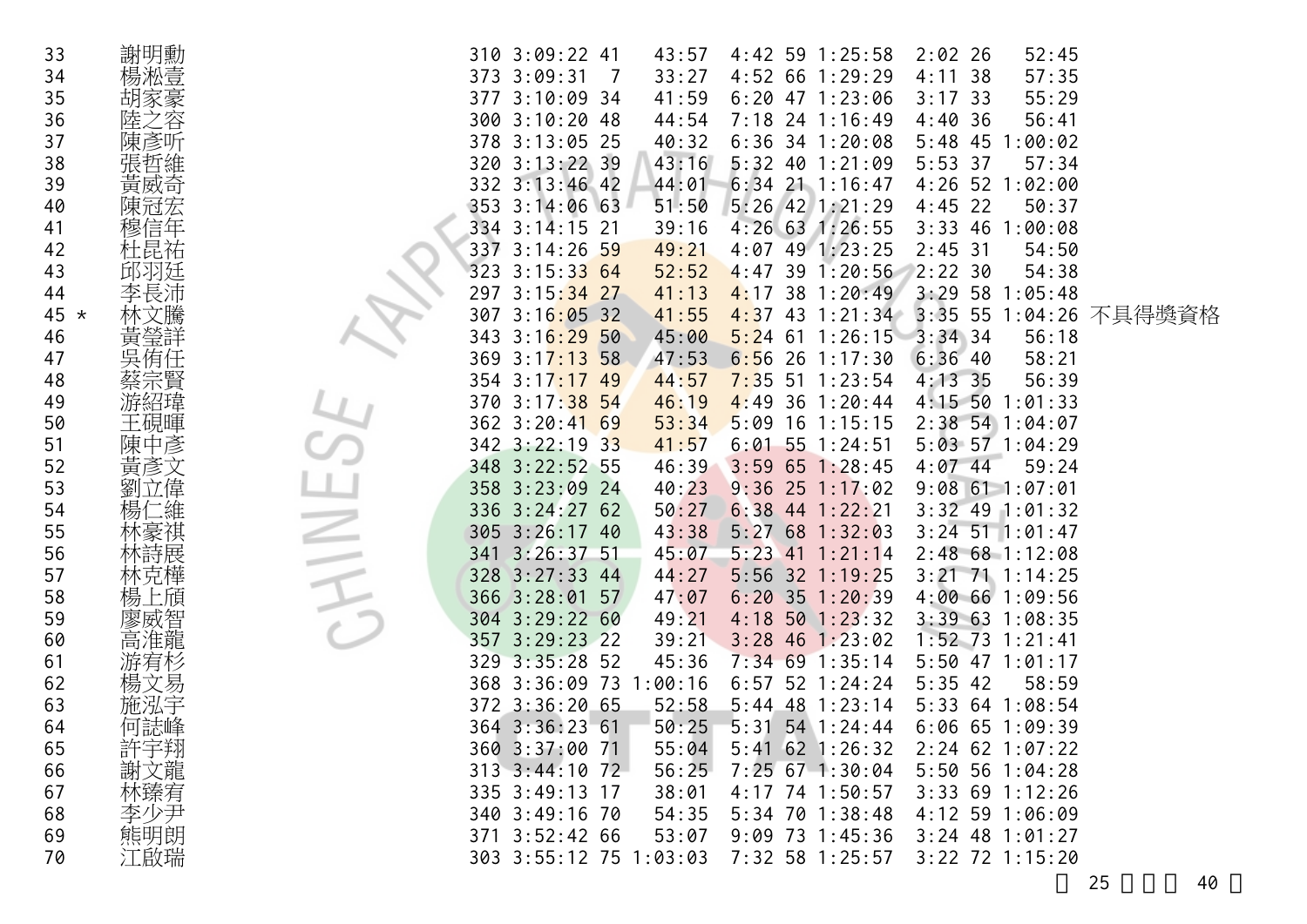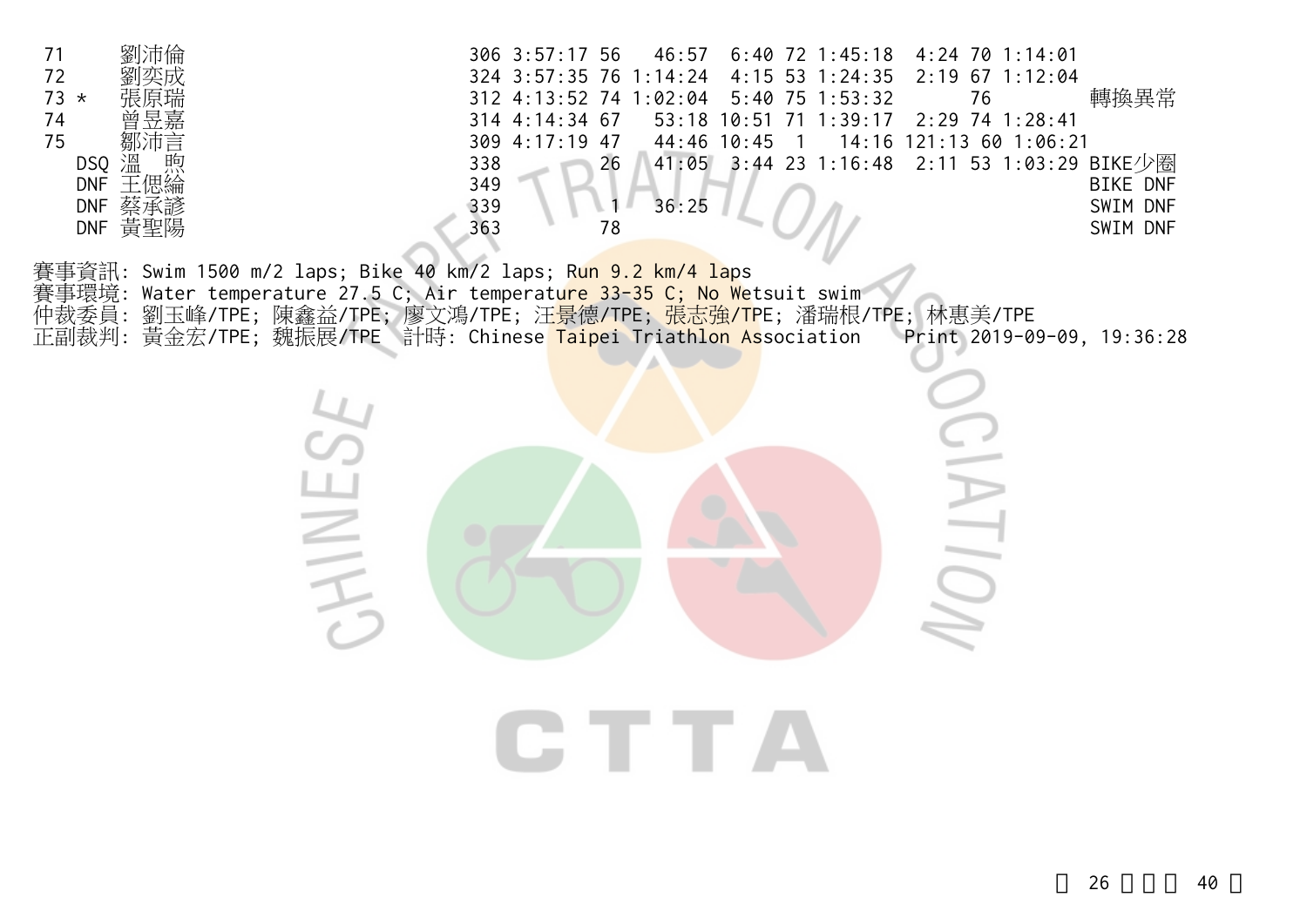25-29 AG Men / 51.5K Standard Distance Triathlon

| Pos    | Name                   | No. | Time                      | Rk             | Swim             | T <sub>1</sub>                               | Rk | Bike                | T <sub>2</sub> | Rk | Run   | Remarks      |
|--------|------------------------|-----|---------------------------|----------------|------------------|----------------------------------------------|----|---------------------|----------------|----|-------|--------------|
|        | 陳智禎                    |     | ====<br>220 2:08:06       | ≕              | =======<br>26:05 | $\equiv \equiv \equiv \equiv \equiv$<br>1:51 |    | $3 \t1:04:18$       | 0:35           | 2  | 35:19 |              |
| 2      | 毛偉丞                    |     | $237$ 2:11:57             | $\overline{2}$ | 27:49            | 2:04                                         |    | $1 \; 1:01:37$      | 2:20           | 4  | 38:09 |              |
| 3      |                        |     | 245 2:17:27               | 3              | 28:32            | 2:52                                         |    | 51:05:31            | 1:34           | 5  | 39:00 |              |
| 4      |                        |     | 214 2:21:12 10            |                | 33:49            | 2:02                                         |    | 41:04:20            | 0:58           | 9  | 40:04 |              |
| 5      |                        |     | $255$ $2:27:31$           | 11             | 34:31            | 2:40                                         |    | 21:02:58            | $1:43$ 18      |    | 45:42 |              |
| 6      |                        |     | 253 2:29: <mark>15</mark> | 6              | 31:09            | 2:00                                         |    | $11 \t1:11:22$      | 1:21           | 12 | 43:24 |              |
|        | 違志                     |     | $246$ $2:31:57$           | 4              | 30:06            |                                              |    | $2:46$ 18 1:14:41   | $1:37$ 10      |    | 42:50 |              |
| 8      | 灝                      |     | 292 2:35:16               | 13             | 36:03            | 4:13                                         |    | $23 \t1:16:14$      | $2:31 \quad 3$ |    | 36:16 |              |
| 9      | 李璧豪                    |     | 269 2:36:55               | $-5$           | 30:09            |                                              |    | $3:05$ 45 1:22:09   | 1:53           | -8 | 39:42 |              |
| 10     | 蘇敏正                    |     | 241 2:37:20               | 9              | 33:13            |                                              |    | $2:45$ 20 1:15:08   | $1:20$ 16      |    | 44:56 |              |
| 11     | 李健溢                    |     | 243 2:37:21 14            |                | 37:13            | 2:49                                         |    | 71:08:01            | $2:29$ 20      |    | 46:51 |              |
| 12     | 楊東岳                    |     | 258 2:40:08               | 8              | 32:58            |                                              |    | $5:38$ 15 1:13:57   | $3:43$ 13      |    | 43:54 |              |
| 13     | 梁紘賓                    |     | 272 2:40:30 44            |                | 44:42            | 3:51                                         |    | 91:10:02            | $2:34$ 7       |    | 39:23 |              |
| 14     | 梁喬翔                    |     | 284 2:41:40 27            |                | 40:12            | 4:18                                         |    | 101:10:09           | $2:25$ 15      |    | 44:39 |              |
| 15     | Roland Claassen        |     | 254 2:42:34               | 7              | 32:47            | 4:16                                         |    | 61:07:50            | $3:09$ 44      |    | 54:33 |              |
| 16     | 邱建棋                    |     | 225 2:44:15               | 16             | 38:08            | 1:59                                         |    | $31 \t1:17:48$      | $2:22$ 14      |    | 43:59 |              |
| 17     |                        |     | 215 2:44:44 22            |                | 39:24            | 5:06                                         |    | 81:08:57            | $3:03$ 22      |    | 48:16 |              |
| $18 *$ |                        |     | 234 2:45:35 52            |                | 47:26            | 3:03                                         |    | $12$ 1:13:01        | 2:476          |    |       | 39:20 不具得獎資格 |
| 19     | 強                      |     | 224 2:50:20 37            |                | 42:10            | 2:59                                         | 16 | 1:14:17             | $1:56$ 24      |    | 48:59 |              |
| 20     | 何兆岳                    |     | 262 2:51:03 12            |                | 35:33            |                                              |    | 4:39 33 1:18:05     | $2:54$ 26      |    | 49:54 |              |
| 21     | 上全                     |     | 252 2:51:24 15            |                | 37:24            |                                              |    | $2:56$ 22 1:15:36   | $3:55$ 35      |    | 51:34 |              |
| 22     |                        |     | 268 2:51:29 21            |                | 39:22            |                                              |    | $4:58$ 26 1:17:03   | $2:48$ 21      |    | 47:20 |              |
| 23     |                        |     | 248 2:51:53 32            |                | 40:58            |                                              |    | 4:54 13 1:13:36     | $2:13$ 28      |    | 50:15 |              |
| 24     | 陳昱翔                    |     | 217 2:54:19 50            |                | 46:44            |                                              |    | $5:39$ 14 1:13:48   | $2:46$ 17      |    | 45:24 |              |
| 25     | 陳膺任                    |     | 279 2:54:27 31            |                | 40:49            |                                              |    | 4:32 25 1:16:57     | $3:12$ 23      |    | 48:58 |              |
| 26     | 陳劭瑋                    |     | 218 2:55:02 55            |                | 48:04            |                                              |    | 5:08 19 1:15:06     | $3:34$ 11      |    | 43:11 |              |
| 27     | 李                      |     | 259 2:57:33 43            |                | 44:28            |                                              |    | 4:02 24 1:16:17     | $1:56$ 30      |    | 50:52 |              |
| 28     | 林意煌                    |     | 222 3:00:38 28            |                | 40:22            |                                              |    | $2:49$ 40 1:20:52   | $1:38$ 46      |    | 54:59 |              |
| 29     | 劉邦祥                    |     | 260 3:02:08 61            |                | 51:22            |                                              |    | $3:57$ 29 1:17:31   | $2:54$ 19      |    | 46:26 |              |
| 30     | Jaryd Harrison Spevack |     | 227 3:03:21 46            |                | 45:37            |                                              |    | 4:40 35 1:18:27     | $3:47$ 31      |    | 50:53 |              |
| 31     | 陳潁陞                    |     | 238 3:04:15 29            |                | 40:46            |                                              |    | 4:00 44 1:22:03     | $2:24$ 47      |    | 55:04 |              |
| 32     | 古仲堯                    |     | 231 3:04:24 33            |                | 41:11            |                                              |    | $6:45$ 50 $1:25:26$ | $1:58$ 25      |    | 49:06 |              |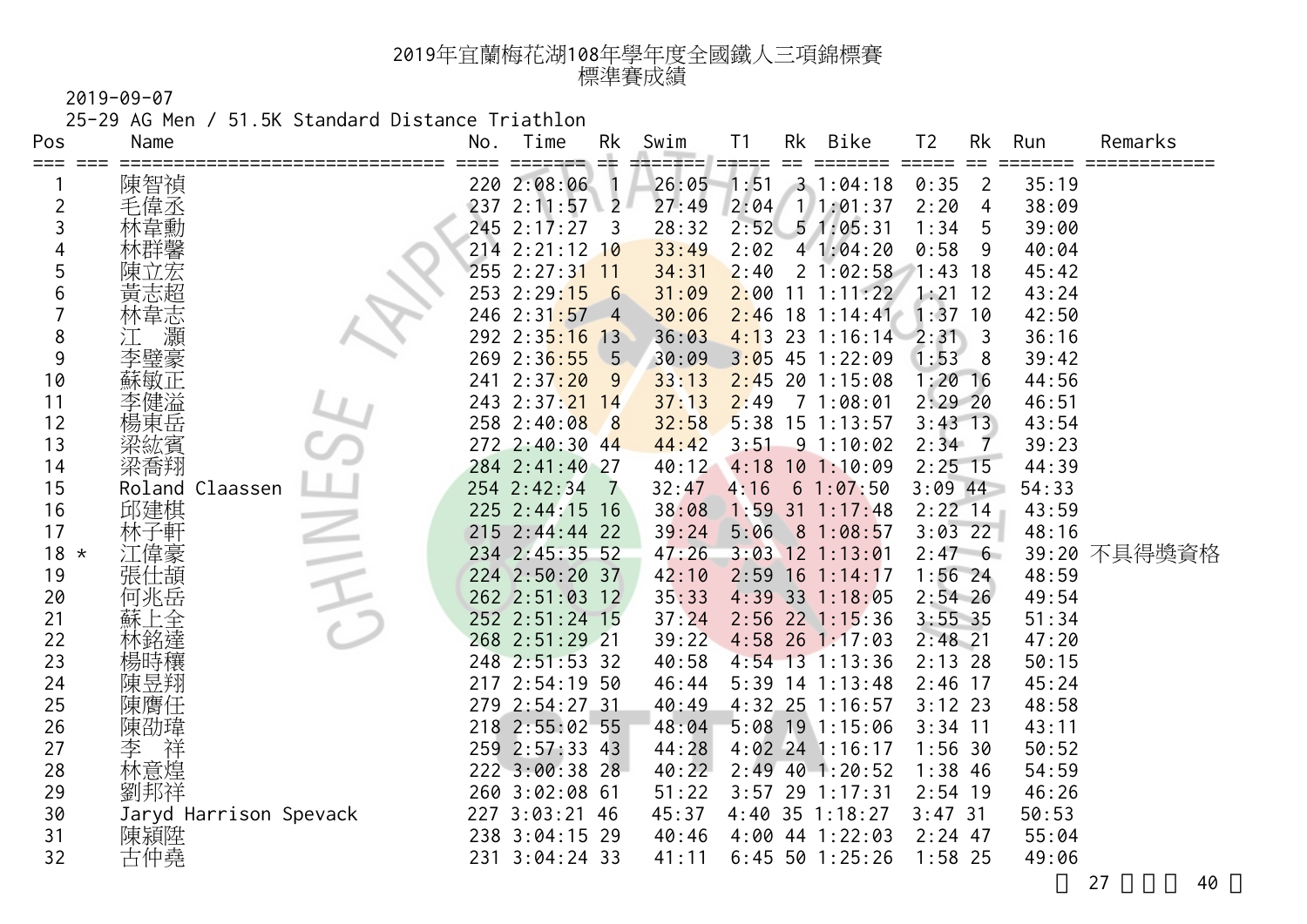| 33 | 許明賢     |                          |                | 282 3:05:28 30   | 40:48                  |           | $8:05$ 42 1:21:29 | $4:33$ 29 | 50:36               |                        |
|----|---------|--------------------------|----------------|------------------|------------------------|-----------|-------------------|-----------|---------------------|------------------------|
| 34 | 黃       |                          |                | 232 3:05:39 59   | 50:47                  |           | $3:45$ 27 1:17:14 | $2:48$ 33 | 51:07               |                        |
| 35 |         |                          | 226 3:05:43 62 |                  | 51:54                  |           | $3:35$ 36 1:18:42 | $1:33$ 27 | 50:00               |                        |
| 36 | 黃丞駿     |                          | 240 3:06:36 60 |                  | 51:09                  |           | $3:55$ 32 1:17:49 | $2:45$ 32 | 51:00               |                        |
| 37 | 陳膺昇     |                          |                | 249 3:09:02 26   | 40:10                  |           | $4:54$ 43 1:21:37 |           | 2:15 58 1:00:08     |                        |
| 38 | 楊采澄     |                          | 228 3:10:10 20 |                  | 38:54                  |           | $3:58$ 49 1:24:13 |           | $3:02$ 57 1:00:05   |                        |
| 39 | 陳群衛     |                          |                | 289 3:10:59 25   | 39:38                  |           | $5:48$ 39 1:20:18 |           | 4:45 60 1:00:33     |                        |
| 40 | 李安禪     |                          |                | 290 3:11:29 36   | 42:03                  |           | 4:26 58 1:28:04   | $3:22$ 42 | 53:35               |                        |
| 41 | 倫<br>葉  |                          |                | 291 3:11:36 24   | 39:36                  |           | $6:31$ 59 1:29:01 | 4:10.37   | 52:20               |                        |
| 42 | 朱維軒     |                          |                | 250 3:11:40 34   | 41:13                  |           | 5:27601:30:32     | $2:51$ 36 | 51:38               |                        |
| 43 |         |                          |                | 242 3:12:44 48   | 46:18                  |           | $6:15$ 46 1:22:13 | $3:31$ 43 | 54:28               |                        |
| 44 | 沈章靖     |                          | 281 3:13:31 47 |                  | 46:12                  |           | $6:03$ 37 1:19:33 | $4:47$ 51 | 56:58               |                        |
| 45 | 許烜嘉     |                          | 236 3:14:26 17 |                  | 38:15                  |           | $4:17$ 61 1:30:56 | $2:15$ 54 | 58:45               |                        |
| 46 | 黃泰穎     |                          | 261            | $3:15:57$ 40     | 43:57                  |           | $9:04$ 41 1:21:03 | $3:15$ 53 | 58:39               |                        |
| 47 | 曾榆倫     |                          |                | 235 3:16:50 54   | 47:44                  |           | $6:18$ 51 1:25:49 | $3:39$ 41 | 53:22               |                        |
| 48 | 吳旻育     |                          |                | 219 3:17:55 38   | 43:03                  |           | $6:38$ 47 1:22:25 |           | $3:18$ 62 1:02:34   |                        |
| 49 | 劉華文     |                          |                | 257 3:18:35 56   | 49:18                  |           | $8:20$ 17 1:14:30 |           | $4:15$ 61 1:02:14   |                        |
| 50 | 林志憲     |                          |                | 251 3:18:43 64   | 52:51                  |           | 4:37 30 1:17:46   | 3:50.56   | 59:40               |                        |
| 51 | 曾仲謙     |                          |                | $285$ 3:21:20 57 | 49:42                  |           | $5:32$ 52 1:25:53 | $3:45$ 49 | 56:29               |                        |
| 52 |         |                          |                | 216 3:21:36 39   | 43:31                  |           | $7:25$ 54 1:26:20 | $6:11$ 52 | 58:12               |                        |
| 53 |         |                          |                | 230 3:22:36 35   | 41:50                  |           | $6:20$ 63 1:32:58 | $1:50$ 55 | 59:39               |                        |
| 54 | 周啟松     |                          |                | 271 3:23:45 63   | 52:38                  |           | $6:31$ 38 1:19:40 |           | 4:39 59 1:00:20     |                        |
| 55 | 李庭毅     |                          |                | 213 3:24:30 18   | 38:37                  | 4:11      | $62$ 1:32:44      |           | 2:52 66 1:06:08     |                        |
| 56 | 洪嘉威     | $\overline{\phantom{a}}$ |                | 211 3:24:31 58   | 50:26                  | $7:22$ 56 | 1:27:15           | $6:35$ 40 | 52:54               |                        |
| 57 | 邱聖修     | $\qquad \qquad =\qquad$  |                | 280 3:25:08 69   | :03:27<br>-1           |           | $4:47$ 48 1:22:50 | $2:49$ 34 | 51:17               |                        |
| 58 | 李冠廷     |                          |                | 278 3:26:13 19   | 38:39                  | 5:11      | $53$ 1:26:07      |           | 5:05681:11:14       |                        |
| 59 | 許恩榮     |                          |                | 229 3:28:28 45   | 44:55                  | 4:41      | 68 1:41:26        | $1:16$ 48 | 56:12               |                        |
| 60 |         |                          | 288 3:28:30 41 |                  | 44:08                  |           | $6:43$ 55 1:26:55 |           | 5:31 65 1:05:15     |                        |
| 61 | 李常瑜     |                          | 287 3:34:04 51 |                  | 47:01                  |           | $5:57$ 64 1:34:40 |           | 2:55 64 1:03:33     |                        |
| 62 | 許家睿     |                          |                | 247 3:36:46 66   | 53:36                  |           | 8:37 65 1:35:49   | $6:01$ 39 | 52:46               |                        |
| 63 | 徐得育     |                          |                | 265 3:40:09 67   | 54:18                  |           | $9:20$ 67 1:37:55 | $4:04$ 45 | 54:35               |                        |
| 64 | 劉岳翰     |                          |                |                  | 263 3:40:28 70 1:03:36 |           | $5:21$ 66 1:36:14 | $2:51$ 38 | 52:28               |                        |
| 65 | 謝源致     |                          |                | 283 3:51:18 68   | 55:50                  |           | 5:05 57 1:27:35   |           | $4:26$ 69 1:18:24   |                        |
| 66 | 張乃倫     |                          |                | 212 4:24:38 53   | 47:42                  |           | 8:35 70 2:01:06   |           | $5:32$ 70 $1:21:44$ |                        |
|    | MDC 王培安 |                          | 270            | 23               | 39:29                  |           | $6:05$ 28 1:17:23 | 2:4350    |                     | 56:56 不具得獎資格           |
|    | MDC 楊士頤 |                          | 275            | 49               | 46:22                  |           | 7:59 21 1:15:35   |           |                     | 5:31 63 1:03:02 不具得獎資格 |
|    | DSQ 邱永豫 |                          | 274            | 65               | 52:54                  |           | $3:24$ 69 1:55:59 | $2:44$ 1  |                     | 23:30 RUN DSQ          |
|    | MDC 華紹宇 |                          | 239            | 42               | 44:26                  |           | $6:31$ 34 1:18:23 |           |                     | 4:49 67 1:06:49 不具得獎資格 |
|    |         |                          |                |                  |                        |           |                   |           |                     | 28<br>40               |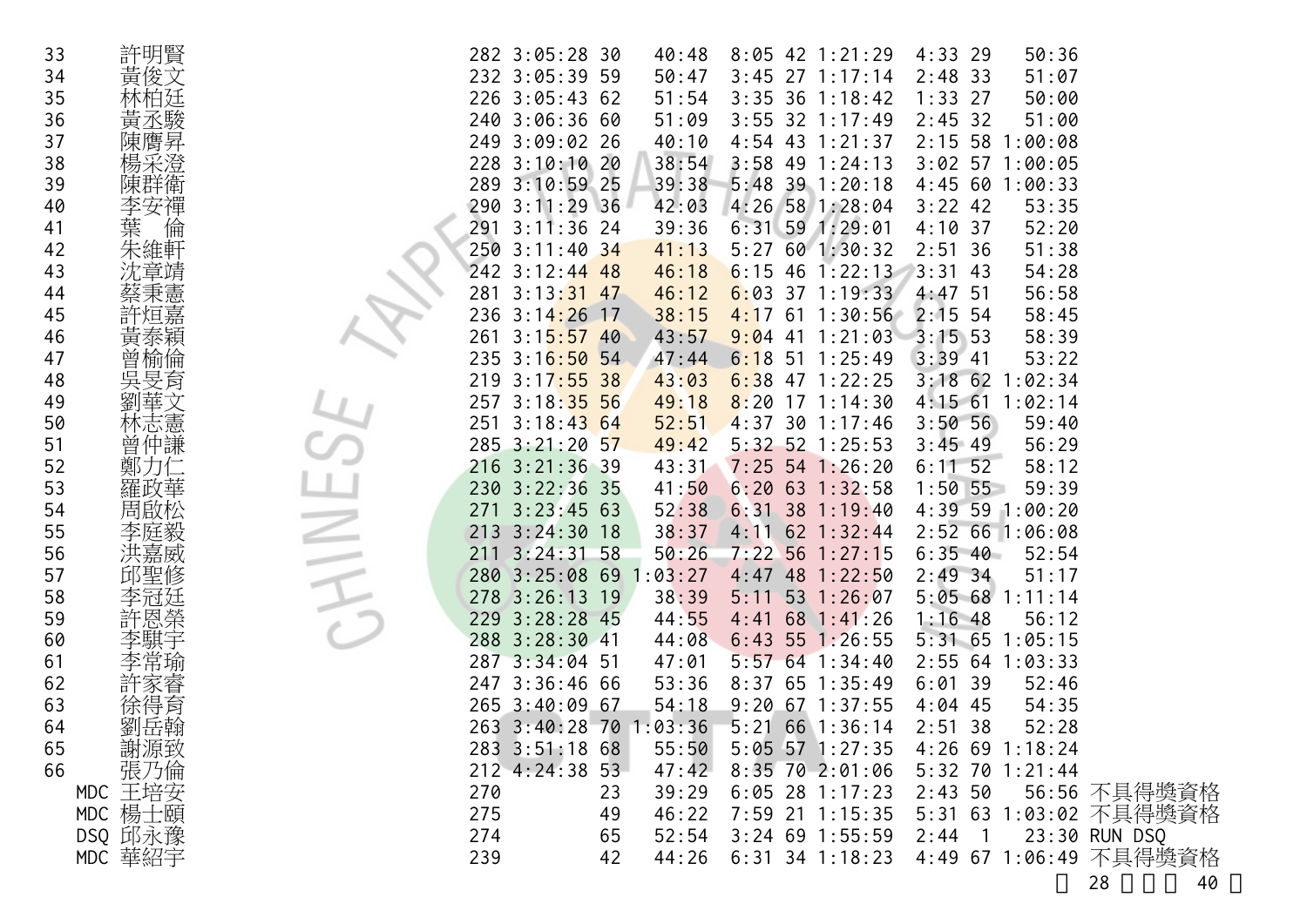| 陳家銘<br><b>DNF</b> | 264             | :40:<br>4                            | SWIM<br><b>DNF</b> |
|-------------------|-----------------|--------------------------------------|--------------------|
| 劉崇佑<br><b>DNF</b> | <u>_</u><br>ᅩㄥJ | $\overline{\phantom{a}}$<br><u>_</u> | SWIM<br><b>DNF</b> |

賽事資訊: Swim 1500 m/2 laps; Bike 40 km/2 laps; Run 9.2 km/4 laps 賽事環境: Water temperature 27.5 C; Air temperature 33-35 C; No Wetsuit swim 仲裁委員: 劉玉峰/TPE; 陳鑫益/TPE; 廖文鴻/TPE; 汪景德/TPE; 張志強/TPE; 潘瑞根/TPE; 林惠美/TPE 正副裁判: 黃金宏/TPE; 魏振展/TPE 計時: Chinese Taipei Triathlon Association Print 2019-09-09, 19:36:28



CTTA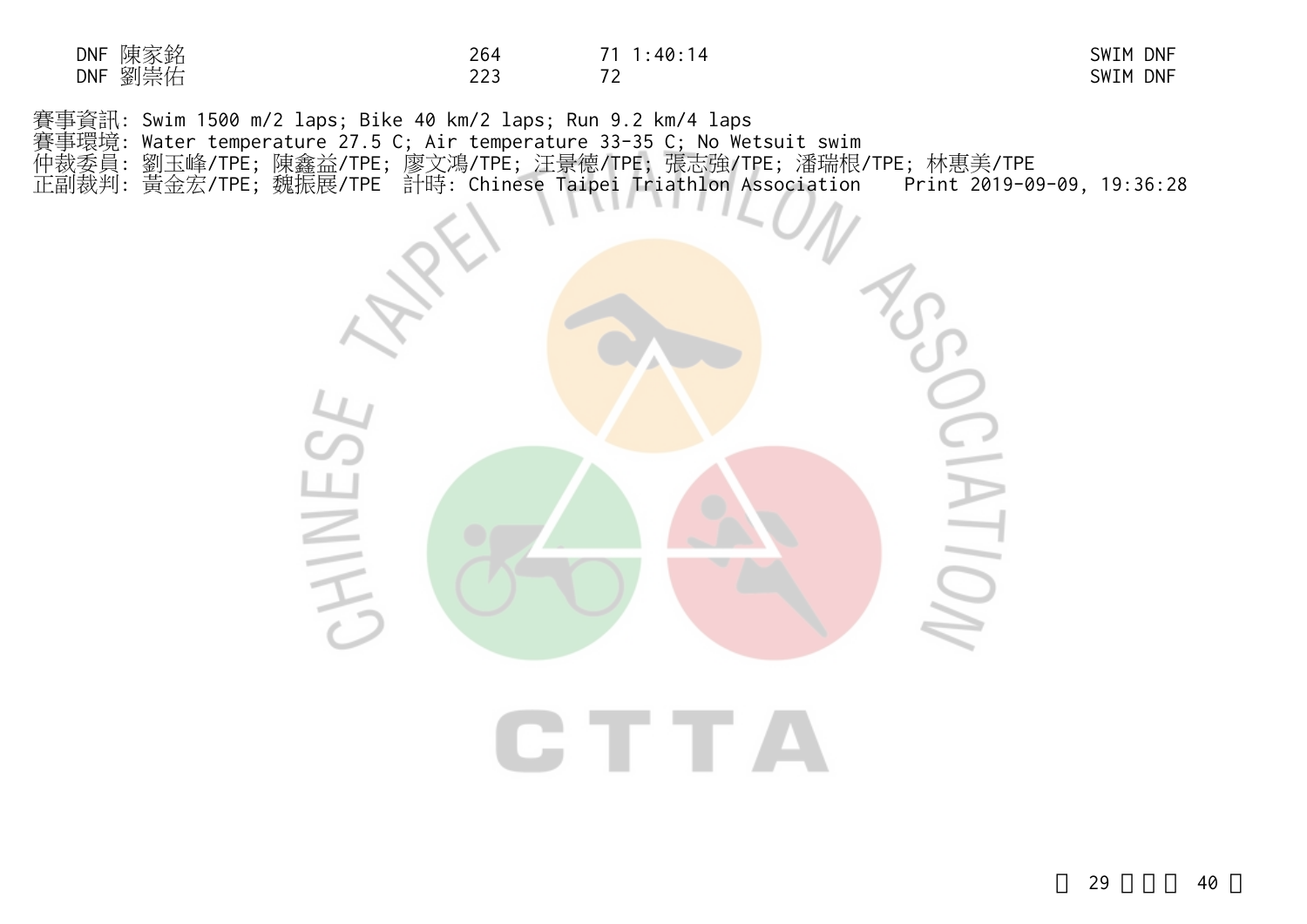2019-09-07

18-24 AG Men / 51.5K Standard Distance Triathlon

| Pos     | Name          | No. | Time                   | Rk<br>=E       | Swim           | T <sub>1</sub>       | Rk   | Bike                         | T <sub>2</sub> | Rk                     | Run                 | Remarks                     |
|---------|---------------|-----|------------------------|----------------|----------------|----------------------|------|------------------------------|----------------|------------------------|---------------------|-----------------------------|
| === === | $==$<br>張勝諺   |     | :====<br>180 2:19:13   | $\overline{4}$ | =====<br>30:48 | <b>EQECE</b><br>2:13 | $==$ | ===== =====<br>$3 \t1:05:42$ | 1:13           | $==$<br>$\overline{2}$ | =====<br>39:18      | $=$ = = = = = = = = = = = = |
| 2       | 呂旻翰           |     | $181 \t2:21:48$        | 3              | 30:18          | 1:50                 |      | 51:06:38                     | 1:32           | 5                      | 41:32               |                             |
| 3       | 彭致豪           |     | 186 2:29:55            | $\mathbf{1}$   | 25:25          | 2:07                 |      | 41:06:17                     | $1:31$ 19      |                        | 54:36               |                             |
| 4       | 曾柏愷           |     | 173 2:36:08            | $\overline{2}$ | 26:07          | 1:54                 |      | 21:04:29                     | $1:40$ 29      |                        | 1:02:01             |                             |
| 5       | 施羿羽           |     | 202 2:40:23 14         |                | 40:21          | 2:29                 | 8    | 1:11:54                      | 0:53           | 9                      | 44:48               |                             |
| 6       |               |     | 188 2:43:54 20         |                | 42:53          | 3:29                 | 9    | 1:12:12                      | 2:24           | 7                      | 42:59               |                             |
|         |               |     | 175 2:46:58            |                | 32:13          |                      |      | $4:12$ 16 1:18:36            | $2:03$ 15      |                        | 49:57               |                             |
| 8       | 孫司祿           |     | 200 2:51:22 16         |                | 41:15          | 2:52                 | 6    | 1:08:37                      | $2:47$ 21      |                        | 55:52               |                             |
| 9       | 子嘉            |     | 192 2:52:13 34         |                | 58:29          | 1:35                 |      |                              | $1:09$ 67:52 8 |                        | 43:10               |                             |
| 10      |               |     | 190 2:52:35 18         |                | 42:20          | 7:23                 | 15   | 1:17:13                      | 4:28           | $\overline{4}$         | 41:14               |                             |
| 11      | 王家恩           |     | 199 2:53:18 22         |                | 45:01          | 4:49                 |      | $13 \t1:16:46$               | $1:40$ 10      |                        | 45:03               |                             |
| 12      | 林意鈞           |     | 182 2:53:34            | -9             | 38:22          | $3:44$ 10            |      | 1:12:47                      | $1:17$ 22      |                        | 57:27               |                             |
| 13      | 徐毓謙           |     | 197 2:53:54 12         |                | 39:53          |                      |      | $3:10$ 25 1:22:23            | $1:39$ 11      |                        | 46:52               |                             |
| 14      | 雷昆穎           |     | 185 2:55:08            | -6             | 36:11          | 3:56                 |      | 71:11:29                     | $4:27$ 25      |                        | 59:07               |                             |
| 15      |               |     | 198 2:56:38 25         |                | 45:28          |                      |      | $3:44$ 17 1:18:45            | $1:46$ 12      |                        | 46:57               |                             |
| 16      | 葉祐詮           |     | 183 2:56:53 27         |                | 48:35          |                      |      | $5:41$ 19 1:19:30            | $3:46 \quad 3$ |                        | 39:23               |                             |
| 17      | 隋秉豐           |     | 191 3:02:03 10         |                | 39:27          |                      |      | $3:13$ 27 1:23:52            | $2:27$ 17      |                        | 53:07               |                             |
| 18      | 子洋<br>±±<br>寅 |     | 196 3:02:39 19         |                | 42:29          |                      |      | $3:28$ 32 1:31:21            | $2:40 \quad 6$ |                        | 42:42               |                             |
| 19      | 洪品文           |     | 201 3:02:39 15         |                | 40:23          |                      |      | $2:38$ 12 1:16:23            |                |                        | 2:26 27 1:00:50     |                             |
| 20      |               |     | 194 3:03:26 13         |                | 40:06          |                      |      | 5:32 28 1:24:12              | $4:08$ 14      |                        | 49:31               |                             |
| 21      |               |     | 176 3:05:18 11         |                | 39:52          | 3:48                 | 23   | 1:21:47                      | $2:24$ 23      |                        | 57:29               |                             |
| 22      | 簡紹偉           |     | 205 3:06:31 24         |                | 45:11          |                      |      | $5:40$ 24 1:22:02            | $2:47$ 16      |                        | 50:52               |                             |
| 23      | 沈育德           |     | 204 3:08:53 21         |                | 44:53          |                      |      | $5:43$ 11 1:15:04            | $2:43$ 26      |                        | 1:00:32             |                             |
| 24      | 白秉正           |     | 177 3:14:12 30         |                | 51:55          |                      |      | 5:39 22 1:21:43              | $6:12$ 13      |                        | 48:45               |                             |
| 25      | 王緒承           |     | 179 3:16:09 26         |                | 45:35          |                      |      | 6:33 21 1:20:39              | $2:26$ 28      |                        | 1:00:57             |                             |
| 26      | 蘇介平           |     | 178 3:24:19 32         |                | 54:31          |                      |      | 3:58 29 1:28:23              | $1:41$ 20      |                        | 55:49               |                             |
| 27      | 一<br>姜<br>黃冠浩 |     | $174$ 3:25:32          | 7              | 36:17          | $4:42$ 33            |      | 1:32:57                      |                |                        | $1:51$ 30 $1:09:47$ |                             |
| 28      |               |     | 189 3:26:57 31         |                | 53:45          |                      |      | $6:44$ 26 1:22:42            | $5:02$ 24      |                        | 58:45               |                             |
| 29      | 陳冠霖           |     | 203 3:28:27 35 1:06:17 |                |                |                      |      | 5:40 18 1:18:59              | $4:17$ 18      |                        | 53:16               |                             |
| 30      | 廖家源           |     | 187 3:32:04 23         |                | 45:05          |                      |      | 3:49 31 1:29:18              |                |                        | 2:37 32 1:11:17     |                             |
| 31      | 杜昱翔           |     | 193 3:32:51 33         |                | 57:18          |                      |      | 4:23 14 1:17:05              |                |                        | 4:18 31 1:09:47     |                             |
| 32      | 劉彥均           |     | 184 3:41:19 28         |                | 49:16          |                      |      | 8:33 20 1:20:05              |                |                        | 6:35 33 1:16:52     |                             |
|         |               |     |                        |                |                |                      |      |                              |                |                        |                     | 40<br>30                    |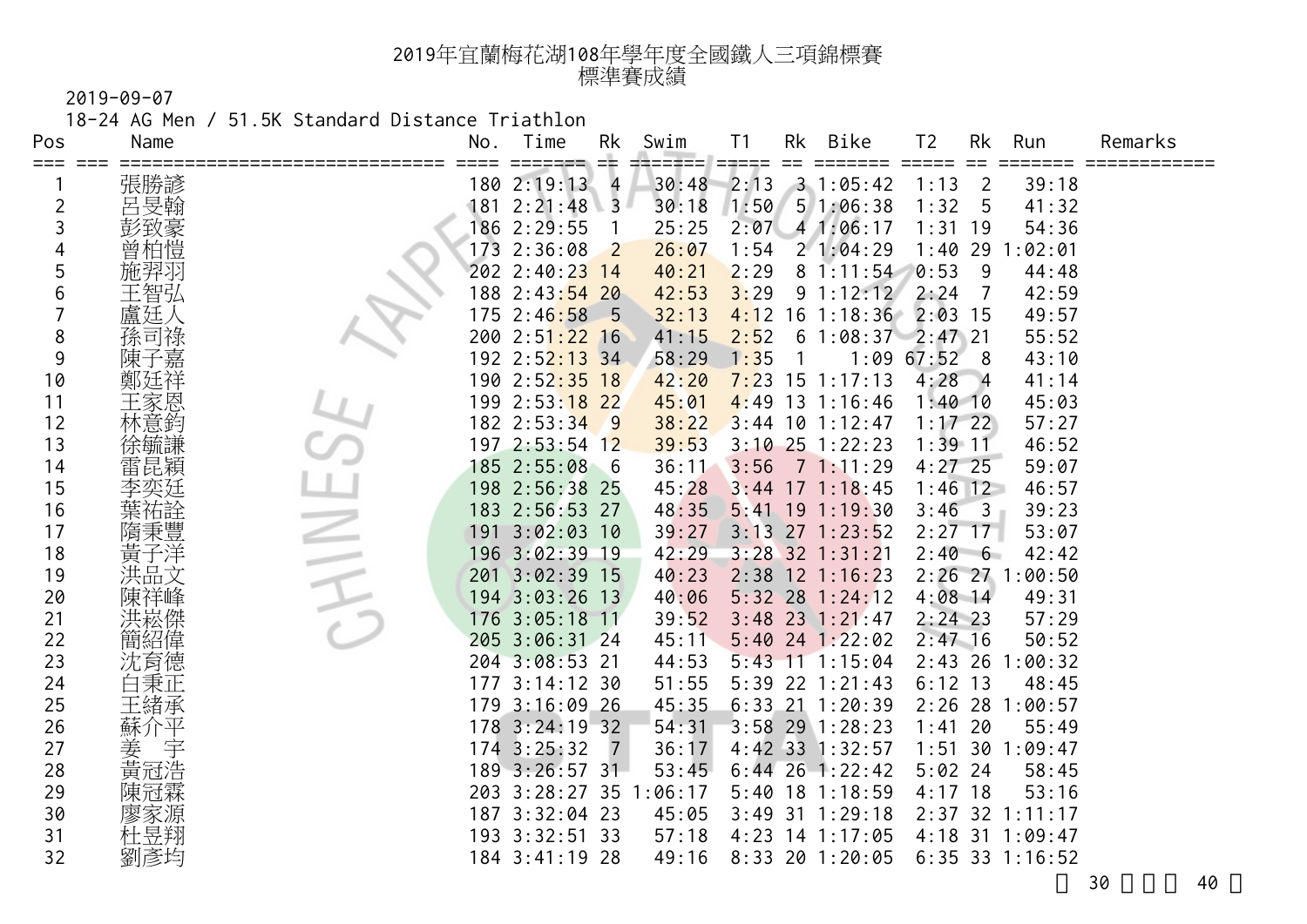| DSQ 陳建州                                                                                                                                                                                                                                                                                                                                                                                     | 171                                                 | 17<br>42:02                                                                                                                                                                            | $6:27$ 30 1:28:35<br>3:28                                                                                                                                                                                            | 21:33 RUN DSQ<br>$\overline{1}$                                                                                                                                      |         |
|---------------------------------------------------------------------------------------------------------------------------------------------------------------------------------------------------------------------------------------------------------------------------------------------------------------------------------------------------------------------------------------------|-----------------------------------------------------|----------------------------------------------------------------------------------------------------------------------------------------------------------------------------------------|----------------------------------------------------------------------------------------------------------------------------------------------------------------------------------------------------------------------|----------------------------------------------------------------------------------------------------------------------------------------------------------------------|---------|
| Max Naumanen<br>DNF 林恆霆                                                                                                                                                                                                                                                                                                                                                                     | 206<br>195                                          | 29<br>36:40<br>8                                                                                                                                                                       | 49:34 9:07 34 1:43:27<br>2:42<br>4:09 35 2:35:07                                                                                                                                                                     | <b>BIKE DNF</b>                                                                                                                                                      |         |
| 賽事資訊: Swim 1500 m/2 laps; Bike 40 km/2 laps; Run 9.2 km/4 laps<br>賽事環境: Water temperature 27.5 C; Air temperature 33-35 C; No Wetsuit swim<br>仲裁委員: 劉玉峰/TPE; 陳鑫益/TPE; 廖文鴻/TPE; 汪景德/TPE; 張志強/TPE; 潘瑞根/TPE; 林惠美/TPE<br>正副裁判: 黃金宏/TPE; 魏振展/TPE 計時: Chinese Taipei Triathlon Association Print 2019-09-09, 19:36:28<br>$2019 - 09 - 07$                                                         | 2019年宜蘭梅花湖108年學年度全國鐵人三項錦標賽                          | 標準賽成績                                                                                                                                                                                  |                                                                                                                                                                                                                      |                                                                                                                                                                      |         |
| Women Team Relay / 51.5K Standard Distance Triathlon<br>Pos<br>Name                                                                                                                                                                                                                                                                                                                         | No. Time                                            | Rk<br>Swim                                                                                                                                                                             | Rk Bike<br>T <sub>1</sub>                                                                                                                                                                                            | T <sub>2</sub><br>Rk<br>Run                                                                                                                                          | Remarks |
| 張馨云.林玉芳.蘇靖涵<br>吳育柔.江盈葶.楊雅婷<br>$\overline{2}$<br>嚴<br>琳.魏予安.邱品諭<br>3<br>邱慧珠. 吳芳欣. 洪佳穗<br>黃祥晏. 黃文宣. 鄭筱穎<br>4<br>5<br>6<br>林彧郬.梁家敏.黃品淳<br>江佩瑩.李家禎.蔡岱芷<br>8<br>高偉齡.許鈞雅.王怡穎<br>賽事資訊: Swim 1500 m/2 laps; Bike 40 km/2 laps; Run 9.2 km/4 laps<br>賽事環境: Water temperature 27.5 C; Air temperature 33-35 C; No Wetsuit swim<br>仲裁委員: 劉玉峰/TPE; 陳鑫益/TPE; 廖文鴻/TPE; 汪景德/TPE; 張志強/TPE; 潘瑞根/TPE; 林惠美/TPE | $902 \t2:41:08$<br>$904 \ \ 2:50:21$<br>901 3:34:08 | $905$ 2:14:07 1<br>27:39<br>31:34<br>$\overline{2}$<br>$906$ $2:41:39$ 4<br>36:21<br>-5<br>$903$ 3:02:33 3<br>908 3:25:09 6<br>41:00<br>907 3:28:43 8<br>52:57<br>43:46<br>$7^{\circ}$ | 1:49<br>$1\;1:04:22\;1:31$<br>2:24<br>41:18:421:15<br>2:05<br>21:12:501:08<br>$39:42$ 2:40<br>$5\;1:22:28\;1:27$<br>$31:38$ 2:54<br>61:30:041:58<br>31:18:032:54<br>4:19<br>71:33:50<br>3:00<br>2:41<br>81:46:352:38 | 38:49<br>$\overline{\phantom{0}}$<br>47:16<br>$\overline{3}$<br>49:18<br>$\overline{4}$<br>44:06<br>2<br>56:02<br>-5<br>81:18:54<br>2:41<br>56:16<br>6<br>58:30<br>7 |         |
| 正副裁判: 黃金宏/TPE; 魏振展/TPE 計時: Chinese Taipei Triathlon Association                                                                                                                                                                                                                                                                                                                             |                                                     |                                                                                                                                                                                        |                                                                                                                                                                                                                      | Print 2019-09-09, 19:36:28                                                                                                                                           |         |
|                                                                                                                                                                                                                                                                                                                                                                                             |                                                     |                                                                                                                                                                                        |                                                                                                                                                                                                                      |                                                                                                                                                                      |         |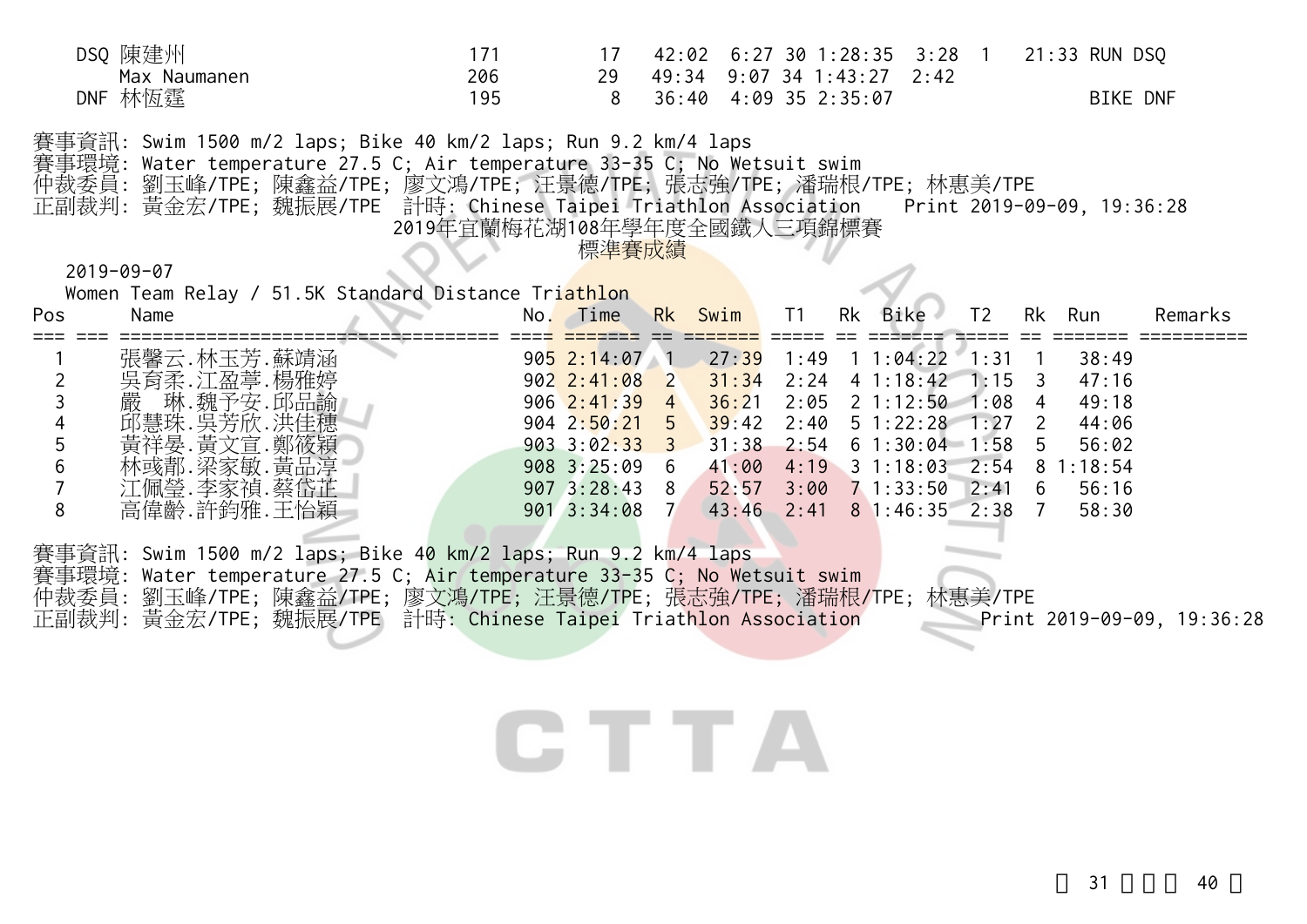M+W Mix Team Relay / 51.5K Standard Distance Triathlon

| Pos            | Name                                                                                                 | No.  | Time<br>ampoints of concept conce | Rk                         | Swim  | T1 | Rk | Bike                        | T <sub>2</sub> | Rk                      | Run                 | Remarks     |
|----------------|------------------------------------------------------------------------------------------------------|------|-----------------------------------|----------------------------|-------|----|----|-----------------------------|----------------|-------------------------|---------------------|-------------|
|                | 林本珊.蔡宗翰.吳即安                                                                                          | ==== | $1087$ 2:21:59 2                  |                            | 29:22 |    |    | $2:00$ 7 1:09:50            | $1:19$ 5       | $==$                    | 39:30               |             |
| 2              |                                                                                                      |      | 1028 2:23:02 11                   |                            |       |    |    | 33:24 1:48 9 1:12:11        | $1:14$ 2       |                         | 34:27               |             |
| 3              |                                                                                                      |      | $1083$ $2:24:03$                  | $\overline{7}$             | 32:00 |    |    | $2:11$ 11 1:13:13           | 1:30           | $\overline{\mathbf{3}}$ | 35:11               |             |
| $\overline{4}$ |                                                                                                      |      | 1048 2:26:21 32                   |                            | 44:10 |    |    | $1:53$ 6 1:05:42            | 1:00           | $\overline{1}$          | 33:38               |             |
| 5              |                                                                                                      |      | 1045 2:28:53 8                    |                            | 32:17 |    |    | $2:04$ 8 1:12:09            | $1:59$ 8       |                         | 40:26               |             |
| 6              | 王雅筠.謝正福.曾柏儒                                                                                          |      | 1039 2:30:10                      | $\overline{\phantom{a}}$ 3 | 29:25 |    |    | $2:10$ 19 1:17:18           | $2:10$ 4       |                         | 39:09               |             |
|                | 蕭忠祐.林易麗.柯力群                                                                                          |      | 1084 2:37:26 14                   |                            | 36:48 |    |    | 2:16 16 1:14:51             | 1:39           | - 9                     | 41:54               |             |
| 8<br>$\star$   | 李孟哲.李孟修.林佳慧                                                                                          |      | 1067 2:42:54 19                   |                            | 39:19 |    |    | $2:27$ 15 1:14:23           | $2:05$ 13      |                         | 44:42               |             |
| 9              |                                                                                                      |      | 1082 2:44:27 4                    |                            | 29:45 |    |    | $2:10$ 31 1:23:02           | $1:40$ 18      |                         | 47:51               |             |
| 10             |                                                                                                      |      | 1074 2:46:00 22                   |                            | 39:45 |    |    | $1:40$ 10 $1:12:44$ 1:30 23 |                |                         | 50:23               |             |
| 11             | 于陳黃宋李清長子,我要來來,我是天子,我是天子,我是在我,我是我,我是我,我是我,我是我,我是是我的。」 "我是是我的,我是是我的。」 "我的话,我的话,我的话,我的话,我的话,我的话,我的话,我的话 |      | 1075 2:47:17 6                    |                            | 30:58 |    |    | $2:07$ 41 1:32:37 1:34      |                | $\overline{7}$          | 40:02               |             |
| 12             |                                                                                                      |      | 1035 2:48:04 24                   |                            | 41:15 |    |    | 2:04 18 1:16:47 1:30 15     |                |                         | 46:30               |             |
| 13             |                                                                                                      |      | 1063 2:49:02 15                   |                            | 36:53 |    |    | $3:50$ 12 1:13:16 1:36 28   |                |                         | 53:28               |             |
| 14             | 王重字.呂芳蘭.江鳴蕙                                                                                          |      | 1038 2:49:29 21                   |                            | 39:38 |    |    | 2:53 17 1:14:52 1:57 22     |                |                         | 50:11               |             |
| 15             | 呂宏機.羅淑芬.李佳蓉                                                                                          |      | 1060 2:49:33 23                   |                            | 40:31 |    |    | $3:00$ 21 1:18:09           | $2:18$ 14      |                         | 45:37               |             |
| $16 *$         | 于一華.杜家雯.葉穎澤<br>黃世翔.蔡雅絹.黃世翔<br>李思子.劉韋伶.陳帆君.                                                           |      | 990 2:51:05 12                    |                            | 33:51 |    |    | $4:29$ 28 1:22:06           | $1:56$ 20      |                         |                     | 48:44 不具得獎資 |
| 17             |                                                                                                      |      | 1033 2:51:55 18                   |                            | 38:43 |    |    | $3:09$ 32 1:23:12           | $2:14$ 12      |                         | 44:38               |             |
| 18             |                                                                                                      |      | 1034 2:54:11                      | $5\overline{)}$            | 30:56 |    |    | $2:06$ 30 1:22:52 1:40 35   |                |                         | 56:39               |             |
| 19             | ·王珮瑄 ·吳宜臻 ·郭恆志<br>蕭雅雲 ·鄭景中 ·陳中信                                                                      |      | 1086 2:56:06 50                   |                            | 58:47 |    |    | $2:14$ 13 1:13:56           | $1:38$ 6       |                         | 39:34               |             |
| 20             |                                                                                                      |      | 1089 2:58:34 34                   |                            | 45:12 |    |    | 2:55 14 1:14:21 1:57 31     |                |                         | 54:10               |             |
| 21             | 張政傑.張晁維.張貽婷                                                                                          |      | 1062 2:58:52 31                   |                            | 44:09 |    |    | 2:13 24 1:19:11 1:39 26     |                |                         | 51:42               |             |
| 22             | 趙彧磊. 吳祐綸. 廖思涵                                                                                        |      | 1081 3:03:24 9                    |                            | 32:48 |    |    | 2:48 35 1:26:36 1:40 37     |                |                         | 59:35               |             |
| 23             | 朱宣潔.唐孟瀚.朱真瑩                                                                                          |      | 1031 3:04:11 16                   |                            | 37:14 |    |    | $6:29$ 20 1:17:37           |                |                         | $1:52$ 41 $1:01:01$ |             |
| 24             | 詹明叡.吳 敏.高庭琇                                                                                          |      | 1041 3:04:35 43                   |                            | 48:26 |    |    | 2:22 25 1:19:25             | $1:15$ 27      |                         | 53:09               |             |
| 25             | 林易佳.周立偉.陳慧蘭                                                                                          |      | 1064 3:05:14 40                   |                            | 46:34 |    |    | $2:25$ 23 1:18:47           | $1:44$ 34      |                         | 55:46               |             |
| 26             | 林睦卿.游富強.楊乃光<br>邱顯全.李宗翰.李翊汎<br>王崇錡.黄富義.林珈羽.                                                           |      | 1052 3:06:21 51                   |                            | 59:06 |    |    | $2:40$ 22 1:18:10           | $2:18$ 11      |                         | 44:09               |             |
| 27             |                                                                                                      |      | 1061 3:06:37 13                   |                            | 36:00 |    |    | $3:07$ 37 1:30:49           | $1:28$ 33      |                         | 55:14               |             |
| 28             |                                                                                                      |      | 1080 3:06:45                      | $\overline{1}$             | 28:47 |    |    | $3:05$ 26 1:20:08           |                |                         | 1:32 51 1:13:15     |             |
| 29             | 林長鴻.林家瑩.張芷菱                                                                                          |      | 1044 3:09:47 41                   |                            | 46:54 |    |    | 2:56 36 1:28:25             | $1:31$ 21      |                         | 50:03               |             |
| 30             | 黃智豪.劉文宏.萬桂菊                                                                                          |      | 1054 3:13:30 20                   |                            | 39:32 |    |    | 2:58 46 1:35:48             | $1:19$ 29      |                         | 53:55               |             |
| 31             | 王心弘.王其昌.陳淑婉                                                                                          |      | 1037 3:14:49 30                   |                            | 44:05 |    |    | 2:44 44 1:34:36             | $2:30$ 24      |                         | 50:54               |             |
| $32 *$         | 呂媛圓.林嘉柔.黃繹峻                                                                                          |      | 1073 3:15:10 10                   |                            | 32:55 |    |    | $3:40$ 43 1:34:04           |                | 54                      |                     | 轉換異常        |
|                |                                                                                                      |      |                                   |                            |       |    |    |                             |                |                         | 32                  | 40          |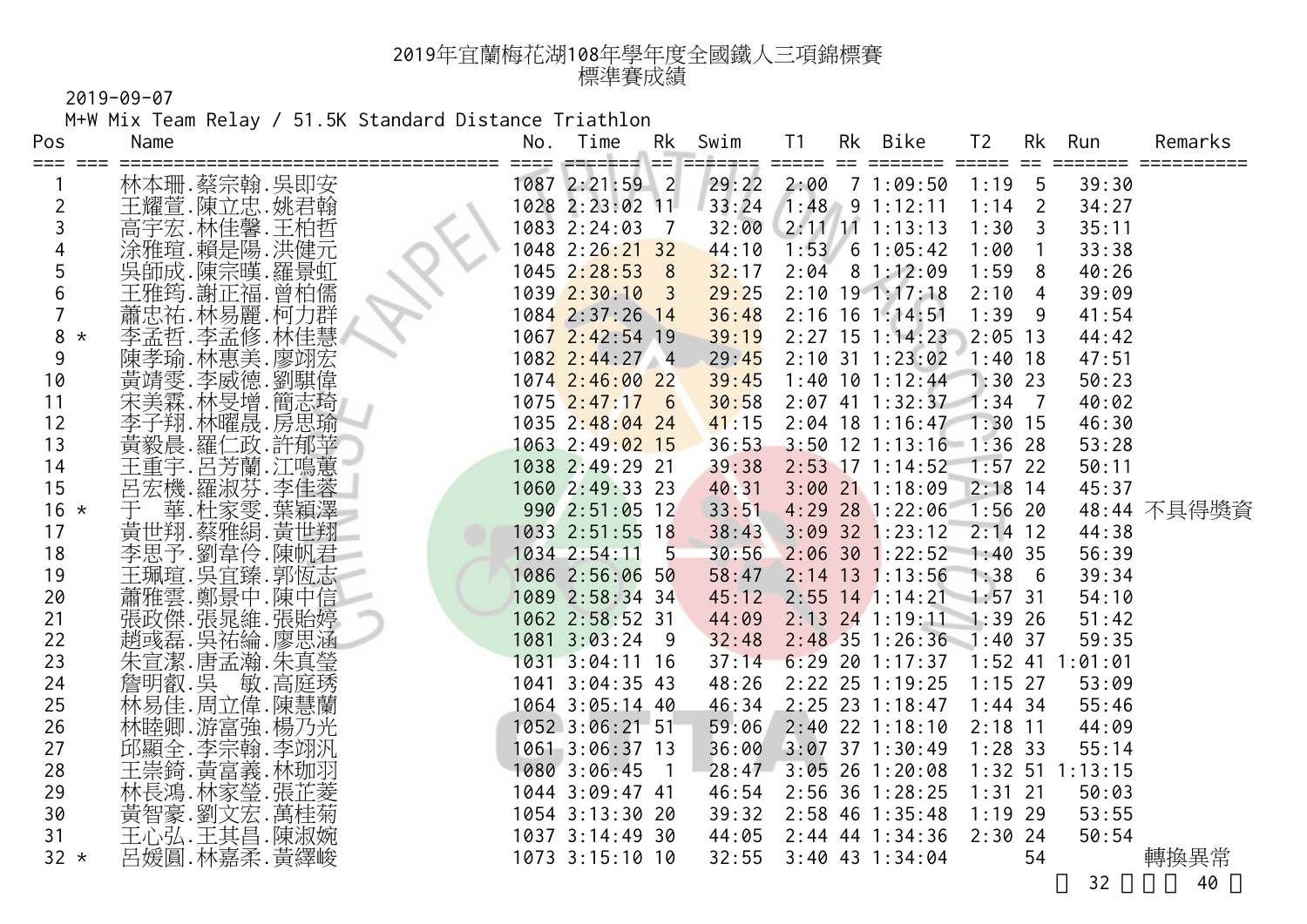| 33<br>34 |                                    | -翔.吳馥安.林婉宜<br>黃昭桂.周子淵.周亭君 |                                           |                                                                          |      | 1043 3:15:28 36<br>1050 3:18:11 38 |    | 45:39<br>46:14 |                |                | 3:05 47 1:36:21<br>$2:25$ 29 1:22:12   | $2:18$ 19         |    | 48:07<br>2:07 48 1:05:15               |                 |  |
|----------|------------------------------------|---------------------------|-------------------------------------------|--------------------------------------------------------------------------|------|------------------------------------|----|----------------|----------------|----------------|----------------------------------------|-------------------|----|----------------------------------------|-----------------|--|
| 35<br>36 |                                    | 許顓薇.賴大中.吳宇晟               |                                           |                                                                          |      | 1072 3:18:12 26<br>1059 3:19:59 25 |    | 41:59<br>41:57 |                |                | $2:30$ 27 1:21:32<br>$2:27$ 40 1:31:50 |                   |    | $1:41$ 50 $1:10:32$<br>2:02 42 1:01:45 |                 |  |
| 37       |                                    | 李明穎.簡孝誠.蕭                 |                                           |                                                                          |      | 1051 3:20:53 48                    |    | 53:19          |                |                | 2:32 45 1:35:34                        | $2:18$ 16         |    | 47:13                                  |                 |  |
| 38       |                                    |                           |                                           |                                                                          |      | 1058 3:21:11 17                    |    | 38:35          |                |                | 2:46 48 1:37:55                        |                   |    | 1:34 40 1:00:23                        |                 |  |
| 39       |                                    |                           | 于治寒:蔡金旺:許景,<br>溫莘惠:溫師樓:彭秀<br>許熾岳:林詩源:梁伊廷: |                                                                          |      | 1049 3:23:26 37                    |    | 45:53          |                |                | 2:42 42 1:32:38                        | 2:23.39           |    | 59:52                                  |                 |  |
| 40       |                                    | 任芸萱.林劭穎.喬俊芸               |                                           |                                                                          |      | 1057 3:24:13 39                    |    | 46:17          | $2:14 \t1$     |                |                                        |                   |    | 1:19 90:55 44 1:03:30                  |                 |  |
| 41       |                                    | 林昀志.劉明郎.黃湄真               |                                           |                                                                          |      | 1053 3:24:16 45                    |    | 52:13          |                |                | $2:32$ 33 1:23:22                      |                   |    | 3:03 43 1:03:08                        |                 |  |
| 42       |                                    | 李崑正.張嘉菱.郭昱炘               |                                           |                                                                          |      | 1040 3:27:21 33                    |    | 45:07          |                |                | $2:47$ 53 1:49:30                      | $2:14$ 17         |    | 47:45                                  |                 |  |
| 43       |                                    | 莊思祺.施延叡.呂季儒               |                                           |                                                                          |      | 1042 3:28:53 52 1:02:00            |    |                |                |                | $2:44$ 39 1:31:32                      | $1:31$ 25         |    | 51:08                                  |                 |  |
| 44       |                                    | 蔡昱宏.游基清.朱亦寧               |                                           |                                                                          |      | 1077 3:35:18 47                    |    | 52:53          |                |                | 2:26 51 1:43:55                        | $2:02$ 30         |    | 54:03                                  |                 |  |
| 45       |                                    | 李昆霖.冉毅驊.鍾欣茹               |                                           |                                                                          |      | 1076 3:35:47 29                    |    | 44:00          |                |                | $2:02$ 50 1:43:07                      |                   |    | 2:49 46 1:03:51                        |                 |  |
| 46       |                                    | 何孟儒.徐國峰                   |                                           |                                                                          |      | 1032 3:39:47 49                    |    | 54:10          |                |                | $2:18$ 49 1:40:16                      | $3:14$ 38         |    | 59:50                                  |                 |  |
| 47       |                                    | 陳嘉麒. 黃淑嵐. 蔡曉琪             |                                           |                                                                          |      | 1079 3:52:05 46                    |    | 52:32          |                |                | $2:46$ 52 1:49:02                      |                   |    | $3:56$ 45 1:03:50                      |                 |  |
| 48       |                                    | 涂耀清.陳鳳敏.王彤語               |                                           |                                                                          |      | 1078 4:02:20 42                    |    | 48:22          |                |                | 4:10 54 2:02:33 2:28 47 1:04:49        |                   |    |                                        |                 |  |
|          | DSQ 吴翠函.吴玉函.廖志豪<br>DSQ 黄偉寧.洪廷宜.郭俊豪 |                           |                                           |                                                                          | 1071 |                                    | 54 |                |                | $\overline{2}$ |                                        |                   |    | 1:24 42:55 49 1:06:28 SWIM少圈           |                 |  |
|          |                                    |                           |                                           |                                                                          | 1056 |                                    | 27 |                | $42:39$ $2:31$ | $\overline{4}$ | 50:21                                  |                   | 52 |                                        | BIKE少圈          |  |
|          | DNF 戴綱憶. 呂泓儒. 林羿君                  |                           |                                           |                                                                          | 1036 |                                    | 57 |                |                |                |                                        |                   | 53 |                                        | SWIM DNF        |  |
|          | DSQ 謝宜哲.侯凱議.陳蕙茹                    |                           |                                           |                                                                          | 1070 |                                    | 44 | 49:45          | $2:49$ 5       |                |                                        | $52:21$ $1:20$ 36 |    | 58:33 BIKE少圈                           |                 |  |
|          | DNF 洪瑋群. 林致瑋. 顏瑀希                  |                           |                                           |                                                                          | 1066 |                                    | 28 |                |                |                | 42:52 3:52 34 1:25:19 1:27 32          |                   |    | 54:26 SWIM DNF                         |                 |  |
|          | DNF 余思慧. 鐘禎祥. 邱奕旻                  |                           |                                           |                                                                          | 1068 |                                    | 53 |                |                |                | 1:18:03 3:19 38 1:30:57 2:41 10        |                   |    | 41:56 SWIM DNF                         |                 |  |
|          | DSQ 李進福.廖靜昭.廖志成                    |                           |                                           |                                                                          | 1030 |                                    | 35 |                | $45:22$ 58:48  |                |                                        |                   | 55 |                                        | <b>BIKE DNF</b> |  |
|          | DNF 黃昱勝.蔡泯涓.林維毅                    |                           |                                           |                                                                          | 1047 |                                    | 55 |                |                | $\mathfrak{Z}$ | 50:08 32:47                            |                   |    |                                        | SWIM DNF        |  |
|          | DNF 邱輊杰. 李嘉榮. 沈依婷                  |                           |                                           |                                                                          | 1029 |                                    | 56 |                |                |                |                                        |                   |    |                                        | SWIM DNF        |  |
|          | DNS 謝志偉.吳慧玲.陳伊柔                    |                           |                                           |                                                                          | 1065 |                                    | 58 |                |                |                |                                        |                   |    |                                        | SWIM DNF        |  |
|          |                                    |                           |                                           | 賽事資訊: Swim 1500 m/2 laps; Bike 40 km/2 laps; Run 9.2 km/4 laps           |      |                                    |    |                |                |                |                                        |                   |    |                                        |                 |  |
|          |                                    |                           |                                           | 賽事環境: Water temperature 27.5 C; Air temperature 33-35 C; No Wetsuit swim |      |                                    |    |                |                |                |                                        |                   |    |                                        |                 |  |
|          |                                    |                           |                                           | 仲裁委員:劉玉峰/TPE;陳鑫益/TPE;廖文鴻/TPE;汪景德/TPE;張志強/TPE;潘瑞根/TPE;林惠美/TPE             |      |                                    |    |                |                |                |                                        |                   |    |                                        |                 |  |
|          |                                    |                           |                                           | 正副裁判: 黃金宏/TPE; 魏振展/TPE 計時: Chinese Taipei Triathlon Association          |      |                                    |    |                |                |                |                                        |                   |    | Print 2019-09-09, 19:36:28             |                 |  |
|          |                                    |                           |                                           |                                                                          |      |                                    |    |                |                |                |                                        |                   |    |                                        |                 |  |
|          |                                    |                           |                                           |                                                                          |      |                                    |    |                |                |                |                                        |                   |    |                                        |                 |  |
|          |                                    |                           |                                           |                                                                          |      |                                    |    |                |                |                |                                        |                   |    |                                        |                 |  |

33 40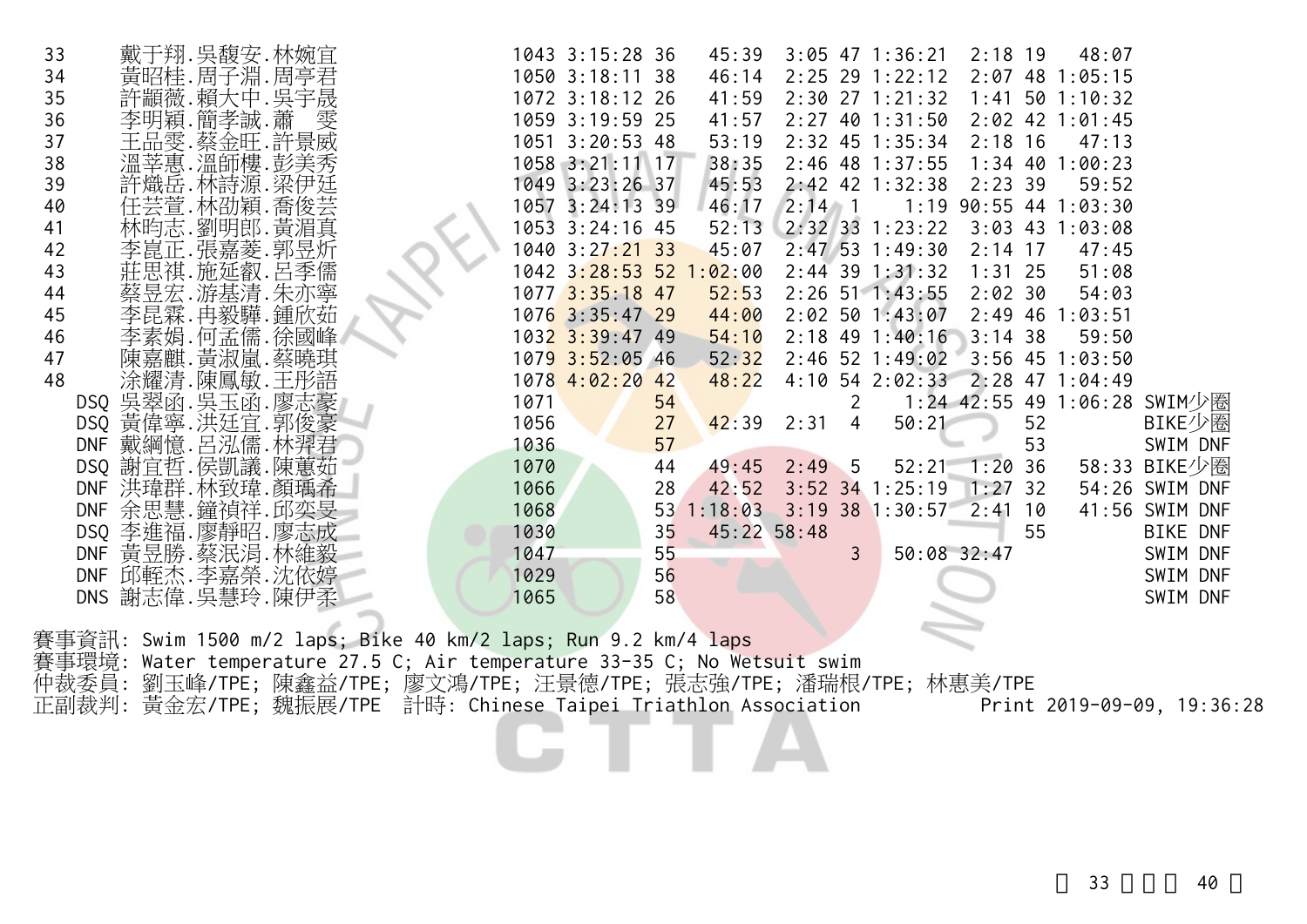Men Team Relay / 51.5K Standard Distance Triathlon

| Pos | Name                                                                                                                         | No.  | Time<br>papahon ao addinyany anana ao anananan' anana ao. | Rk | Swim  | T1 | Rk Bike                            | T <sub>2</sub> | Rk                       | Run   | Remarks |
|-----|------------------------------------------------------------------------------------------------------------------------------|------|-----------------------------------------------------------|----|-------|----|------------------------------------|----------------|--------------------------|-------|---------|
|     | 黃紹鈞.蘇子期.劉育富                                                                                                                  | ==== | 982 1:58:28 1                                             |    | 22:30 |    | $1:42 \quad 4 \quad 1:03:08$       | $0:59$ 2       |                          | 30:11 |         |
| 2   | 與楊李吳 漩流 (楊布張伯提) 《新闻》 《新史》 《新史》 《新闻》 《新闻》 《新闻》 《新闻》 《唐·宋·王子安》 《唐·宋·王子安》 《唐·宋·王子安》 《唐·宋·唐·宋·王子安》 《唐·唐·                         |      | $974$ 2:05:45 2                                           |    | 29:23 |    | $1:27 \rightarrow 3 \quad 1:01:13$ | $1:08$ 4       |                          | 32:36 |         |
| 3   |                                                                                                                              |      | $1019$ 2:14:19 3                                          |    |       |    | 29:51 1:56 8 1:08:58               | $1:17 \quad 3$ |                          | 32:19 |         |
| 4   |                                                                                                                              |      | 961 2:18:10 4                                             |    | 30:40 |    | 2:32 6 1:06:54                     | $1:17$ 9       |                          | 36:48 |         |
| 5   |                                                                                                                              |      | 929 2:19:23 13                                            |    | 36:10 |    | $2:38$ 13 1:10:23                  | 1:21           | $\overline{\phantom{0}}$ | 28:53 |         |
| 6   |                                                                                                                              |      | 984 2:20:16 5                                             |    | 34:00 |    | $2:17 \quad 5 \quad 1:06:38$       | 1:11           | 8                        | 36:11 |         |
|     |                                                                                                                              |      | 948 2:26:55 12                                            |    | 36:03 |    | $3:04$ 11 1:09:50                  | 1:58           | $6\overline{6}$          | 36:02 |         |
| 8   | 巫奕璋.賴盈達.鄧宗誠                                                                                                                  |      | $975$ 2:28:29 7                                           |    | 35:09 |    | $1:55$ 10 $1:09:46$                | $1:17$ 18      |                          | 40:24 |         |
| 9   | 李世洪.魏銘村.徐紹華                                                                                                                  |      | 1015 2:32:15 18                                           |    | 39:04 |    | $2:21$ 14 1:10:40                  | $1:29$ 15      |                          | 38:43 |         |
| 10  | 李明亮.莊汝勇.許炳商                                                                                                                  |      | 1021 2:33:18 10                                           |    | 35:39 |    | $1:51$ 21 $1:12:54$ 1:14 24        |                |                          | 41:42 |         |
| 11  |                                                                                                                              |      | $960$ $2:35:44$ 20                                        |    | 39:22 |    | 2:33 20 1:12:31 1:32 17            |                |                          | 39:48 |         |
| 12  |                                                                                                                              |      | 9702:36:2434                                              |    | 43:48 |    | 1:57 15 1:10:54 1:16 14            |                |                          | 38:31 |         |
| 13  |                                                                                                                              |      | 967 2:36:36 11                                            |    | 35:49 |    | 2:12 36 1:19:31 1:23 13            |                |                          | 37:43 |         |
| 14  | ナ林宜慶.李其桓.李天龍<br><br>東北東、黄原文.胡文豪<br>鄭博修.張百彰.陳宗毅<br>張鴻傑.羅祥.金凱榮<br>張鴻傑.羅祥.金凱榮                                                   |      | 980 2:37:08 50                                            |    | 45:47 |    | $1:35$ 19 1:12:17 1:21             |                | $\overline{7}$           | 36:09 |         |
| 15  | 戴黃斌.林俊賢.林宏青                                                                                                                  |      | 941 2:40:33 61                                            |    | 47:50 |    | $3:18$ 12 1:10:14                  | $1:51$ 11      |                          | 37:22 |         |
| 16  | 整陳林志儀.翁振謙、張亮輝.張亮輝.雲家輝.田志忠.鄭原輝.王志忠.鄭原輝.王志忠.鄭原輝.王志忠.鄭原裕堯<br>天文<br>張天輝.王志忠.鄭原裕堯.<br>張克輝.王志忠.鄭原<br>張克瑞亮<br>張克<br>張克 <sup>宗</sup> |      | 962 2:40:45 9                                             |    | 35:38 |    | $2:10$ 53 1:24:20                  | $1:18$ 10      |                          | 37:22 |         |
| 17  |                                                                                                                              |      | 1010 2:41:30 14                                           |    | 37:31 |    | $4:15$ 16 1:11:33                  | $1:11$ 45      |                          | 47:03 |         |
| 18  |                                                                                                                              |      | 985 2:41:33 24                                            |    | 41:08 |    | $2:28$ 28 1:16:07 1:26 19          |                |                          | 40:26 |         |
| 19  |                                                                                                                              |      | 968 2:47:01 19                                            |    | 39:12 |    | $3:33$ 42 1:21:55 1:29 22          |                |                          | 40:54 |         |
| 20  |                                                                                                                              |      | 939 2:47:48 45                                            |    | 45:03 |    | 2:26 27 1:15:52 1:59 28            |                |                          | 42:31 |         |
| 21  | 吴哲宇.吴哲安.吴建德                                                                                                                  |      | 937 2:48:28 8                                             |    | 35:27 |    | $2:14$ 35 1:19:14 1:08 59          |                |                          | 50:27 |         |
| 22  | 韓家鈞.邱靖豪.林志峰                                                                                                                  |      | 936 2:48:55 78                                            |    | 54:54 |    | 2:34 9 1:09:06 1:40 21             |                |                          | 40:43 |         |
| 23  | 陳冠偉.劉青勳.吳寶泰                                                                                                                  |      | 1003 2:50:01 44                                           |    | 44:55 |    | $2:55$ 24 1:15:10                  | $1:45$ 35      |                          | 45:19 |         |
| 24  | 楊世瑄.詹淯茗.傅竹尉                                                                                                                  |      | 949 2:50:08 40                                            |    | 44:26 |    | $2:09$ 7 1:08:23                   | $1:20$ 77      |                          | 53:52 |         |
| 25  | 葉佐仁·柔喬涵·潘文<br>呂天仁·麥喬涵·潘文傑<br>劉宣鋒·林豐俊·葉忠                                                                                      |      | 993 2:50:15 62                                            |    | 48:10 |    | $3:42$ 18 1:11:57                  | $1:46$ 34      |                          | 44:41 |         |
| 26  |                                                                                                                              |      | 1022 2:51:08 48                                           |    | 45:35 |    | 3:25 22 1:14:31                    | 2:10.38        |                          | 45:30 |         |
| 27  |                                                                                                                              |      | 954 2:52:21 16                                            |    | 37:43 |    | 2:17 82 1:34:44                    | $1:52$ 5       |                          | 35:47 |         |
| 28  | 沈秉瑜.王世安.胡哲雄                                                                                                                  |      | 1020 2:52:55 27                                           |    | 41:41 |    | 2:29 29 1:16:58                    | $1:37$ 57      |                          | 50:12 |         |
| 29  | 蘇威任.馮之根.蘇昭安                                                                                                                  |      | 1006 2:53:05 55                                           |    | 46:34 |    | $3:54$ 31 1:17:35                  | $2:53$ 26      |                          | 42:11 |         |
| 30  | 林祐平.胡志華.柴仕杰                                                                                                                  |      | 956 2:54:21                                               | 6  | 34:19 |    | $2:03$ 75 1:31:02                  | $1:28$ 37      |                          | 45:30 |         |
| 31  | 王逸群.胡宗邦.丁進平                                                                                                                  |      | 927 2:55:06 49                                            |    | 45:37 |    | $2:07$ 23 1:15:01                  | 1:3163         |                          | 50:52 |         |
| 32  | 馮偉銘.萬思貽.羅家辰                                                                                                                  |      | 994 2:55:32 26                                            |    | 41:40 |    | 2:15 74 1:30:31                    | $1:32$ 16      |                          | 39:36 |         |
|     |                                                                                                                              |      |                                                           |    |       |    |                                    |                |                          | 34    | 40      |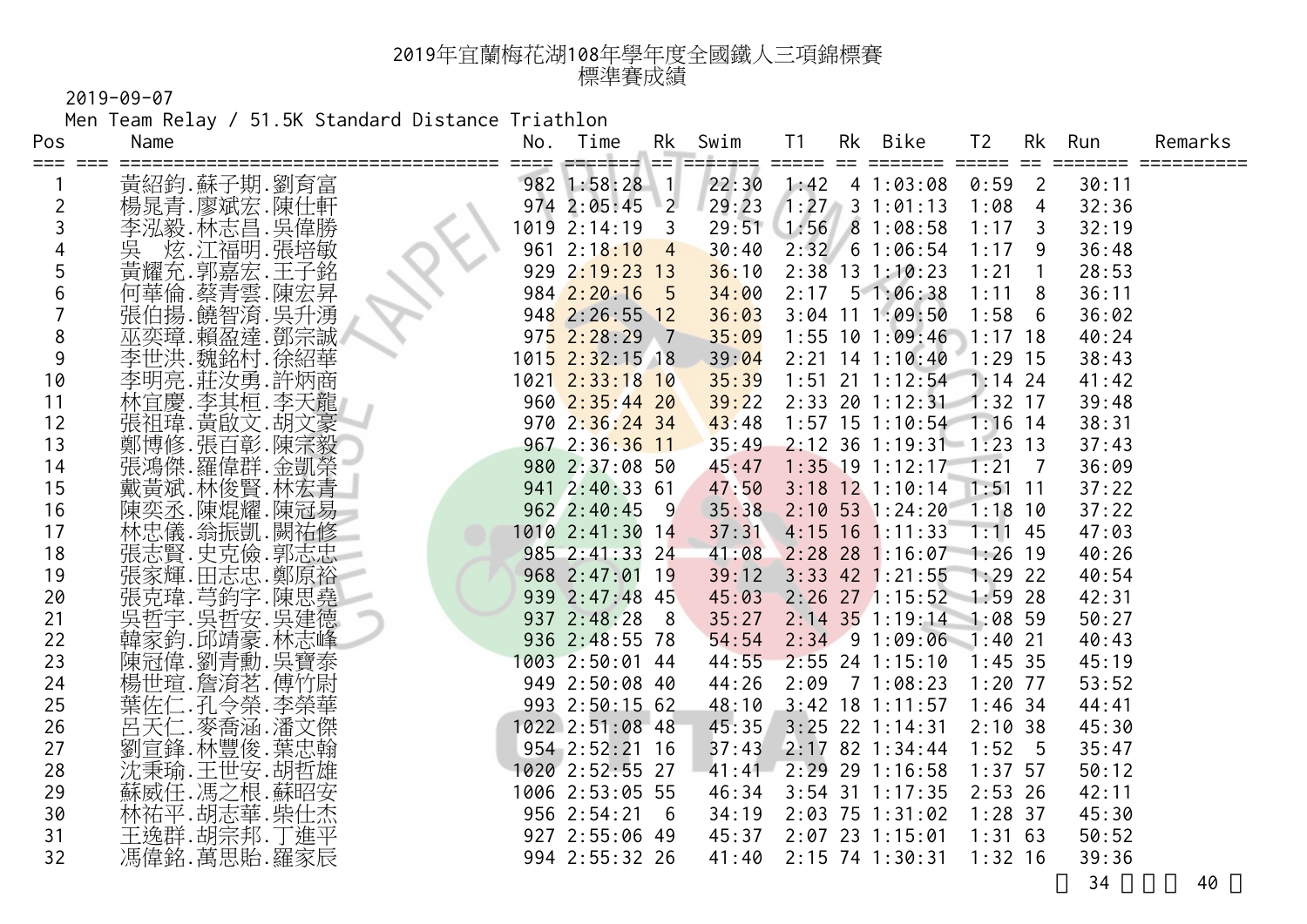| 33               | 高廣智.黃柏嘉.馬吉瑞                            | 912 2:56:23 21                         | 39:29 |  | $2:06$ 73 1:29:55             | $1:49$ 29 |    | 43:05        |             |
|------------------|----------------------------------------|----------------------------------------|-------|--|-------------------------------|-----------|----|--------------|-------------|
| 34               | 鄭淵元.黃棱駿.黃群哲                            | 921 2:56:54 17                         | 38:06 |  | $2:25$ 46 1:22:12             | 2:0568    |    | 52:08        |             |
| 35               | 沈凡超.吳鴻瑧.劉佳良                            | 973 2:57:07 15                         | 37:31 |  | 2:18 52 1:24:19               | 2:1162    |    | 50:50        |             |
| 36               |                                        | 940 2:58:07 28                         | 41:56 |  | $2:47$ 17 1:11:37             | 1:42 86   |    | :00:07<br>-1 |             |
| 37               | 謝 翔.陳楊仁.紀岳君<br>黃書嶙.葉益槐.王仲群             | 986 2:58:43 29                         | 42:07 |  | $3:26$ 54 1:24:27             | 2:0743    |    | 46:37        |             |
| $38 *$           | 廖建興.葉仕漢.陳信助                            | 911 2:58:44 54                         | 46:26 |  | 2:29 34 1:18:55               |           | 94 |              | 轉換異常        |
| 39               | 李佳禾.李仁豪.李家瑩                            | 951 2:59:13 46                         | 45:15 |  | $2:24$ 62 1:25:38             | 2:2730    |    | 43:31        |             |
| 40               | 錢震洲.魏志任.江延輝                            | 1001 3:00:06 23                        | 40:18 |  | $2:15$ 50 1:22:57             | $1:57$ 71 |    | 52:40        |             |
| <b>WAN</b><br>41 | 邱上軒.邱瑞民.林冠宏                            | 1000 3:00:07 56                        | 46:55 |  | $1:42$ 68 1:27:55             |           | 95 |              | 未依轉換動       |
|                  |                                        |                                        |       |  |                               |           |    |              |             |
| 42               | 蕭信康.徐鴻鈞.黃鴻傑                            | 992 3:00:26 63                         | 48:40 |  | $2:55$ 32 1:18:14             | $1:41$ 53 |    | 48:57        |             |
| 43               | 林金山.梁上棟.林彥光                            | 915 3:00:40 25                         | 41:38 |  | $2:52$ 39 1:21:16             | $1:33$ 73 |    | 53:22        |             |
| 44               | 陳欣宏.郭獻棠.江浩弘                            | 919 3:00:44 51                         | 45:50 |  | 2:33 70 1:28:29               | $1:54$ 25 |    | 42:00        |             |
| 45               | 田崇亨.余紹安.王文定                            | 976 3:01:32 89 1:05:16                 |       |  | $1:49$ 26 $1:15:36$           | $1:18$ 12 |    | 37:36        |             |
| 46               | 吴邦彥. 黃凱暉. 陳厚郡                          | 950 3:01:36 38                         | 44:21 |  | 2:37 41 1:21:45 1:51 64       |           |    | 51:04        |             |
| 47 $*$           | 林俊均. 黃泓崑. 許家瑋                          | $977$ 3:01:36 64                       | 48:41 |  | $2:21$ 33 1:18:20             |           | 96 |              | 轉換異常        |
| 48               | 黃博平.黃耀寬.黃韋翔                            | 981 3:01:42 42                         | 44:47 |  | 2:12 49 1:22:37 1:48 58       |           |    | 50:21        |             |
| 49               | 胡翰君.林博恩.唐嘉蓬                            | 995 3:01:44 53                         | 46:18 |  | 2:28 57 1:24:48 1:39 42       |           |    | 46:33        |             |
| 50               | 陳建宏.薛博仁.陳俊榮                            | $971 \t3:01:57 \t73$                   | 51:49 |  | 2:15 48 1:22:31 1:46 33       |           |    | 43:39        |             |
| 51               |                                        | $943$ 3:02:59 67                       | 50:15 |  | $2:29$ 61 1:25:20 1:22 31     |           |    | 43:34        |             |
| 52               | 林勤修.羅宇恩.阮裕盛<br>紀承志.黃聖顯.陳安祿             | 923 3:05:01 68                         | 50:20 |  | 2:13 43 1:22:03 1:48 52       |           |    | 48:39        |             |
|                  |                                        | 978 3:05:14 35                         |       |  |                               |           |    | 53:45        |             |
| 53               | 王錦成.楊明晟.詹勳旺                            |                                        | 44:15 |  | $3:06$ 44 1:22:03             | $2:06$ 76 |    |              |             |
| 54               | 邵彤茂.邱智煌.葛志學                            | 938 3:05:26 66                         |       |  | 50:12 11:56 38 1:20:57        | $1:51$ 20 |    | 40:32        |             |
| 55               | 林高正.鄭敦元.吳國華<br>陳又齊.曾建弘.林愷淵             | 972 3:07:55 57                         |       |  | 46:57 2:25 65 1:26:36         | $2:14$ 56 |    | 49:45        |             |
| 56               |                                        | 931 3:09:05 59                         | 47:05 |  | $2:12$ 47 1:22:18             | $1:40$ 81 |    | 55:52        |             |
| 57               | 李凱翎. 曾鈞甫. 邢宏魁                          | 983 3:10:54 22                         | 39:46 |  | $9:30$ 80 1:34:22             | 1:42.39   |    | 45:36        |             |
| 58               | 葉士豪.高忠豪.陳威凱                            | 1007 3:11:11 36                        | 44:15 |  | 2:57 86 1:36:41 1:56 36       |           |    | 45:24        |             |
| 59               | 葉軒瑞.余國守.歐陽柏彥                           | 918 3:11:15 32                         | 43:29 |  | $2:57$ 58 1:24:51             | 2:00 84   |    | 57:59        |             |
| 60               | 伍駿傑.賴承億.陳昱達                            | 920 3:11:17 58                         | 46:59 |  | 2:28 66 1:27:08 1:30 72       |           |    | 53:15        |             |
| 61               | 余紹睿.張傳宗.孔乃德                            | 1016 3:12:21 72                        | 51:30 |  | $2:53$ 45 1:22:07             | $2:16$ 75 |    | 53:36        |             |
| 62               | 林立脩.楊駿閎.秋意順                            | 999 3:13:11 33                         | 43:42 |  | 2:12 91 1:44:37               | $1:40$ 23 |    | 41:01        |             |
| 63               | 林錦榮.陳冠宏.邱腊構                            | 925 3:13:44 75                         | 53:00 |  | $2:32$ 69 1:28:28             | 1:39.50   |    | 48:08        |             |
| 64               | 劉狄軒.鄧文成.高嘉偉                            | 922 3:13:45 83 1:00:40 2:17 60 1:25:20 |       |  |                               | $1:52$ 32 |    | 43:37        |             |
|                  |                                        |                                        |       |  |                               |           |    |              |             |
| 65               | 陳守謙.黃泰龍.黃士豪                            | 932 3:15:14 31                         |       |  | 43:04 9:28 55 1:24:28         | 1:5882    |    | 56:18        |             |
| 66               | 陳志杰.駱昀昊.余建國                            | 933 3:15:23 76                         |       |  | $53:07$ 2:19 67 1:27:48       | $1:38$ 61 |    | 50:33        |             |
| 67               | 李文志.張正國.張晉誠                            | 928 3:15:30 30                         | 42:09 |  | 2:19 87 1:37:29               | 2:0166    |    | 51:33        |             |
|                  |                                        | 1012 3:15:43 88 1:03:55                |       |  | 2:14 25 1:15:29               | 1:5769    |    | 52:10        |             |
|                  | 68   紀佳亨.鄭光展.林文祥<br>69 WAN 賴政宇.張禮軒.何彥宗 | 955 3:19:00 77                         | 53:22 |  | $3:25$ 78 1:32:45             | $2:08$ 47 |    |              | 47:22 未依梯次出 |
| 70               | 楊文全.吳文獻.黃士賓                            | 989 3:19:18 71                         |       |  | 51:14 2:45 83 1:35:43 2:10 48 |           |    | 47:29        |             |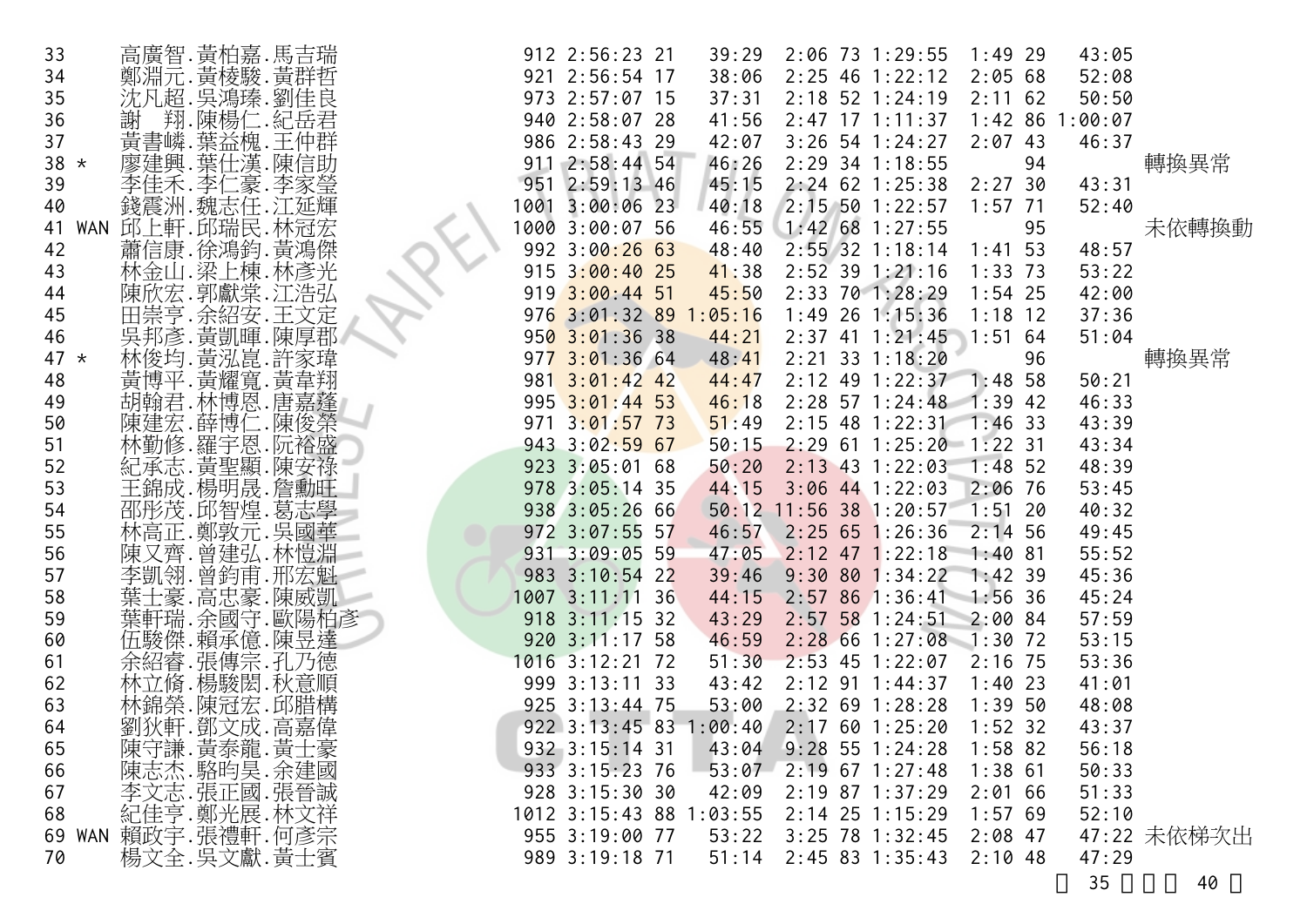| 71                                                             | 1004 3:19:22 39                                   | 44:22                          | 2:29 72 1:29:28 1:50 91 1:01:16 |                            |                 |
|----------------------------------------------------------------|---------------------------------------------------|--------------------------------|---------------------------------|----------------------------|-----------------|
| 林伯論.田英欣.陳宜新<br>黃振維.胡均澤.簡士溢<br>72                               | 1005 3:19:55 70                                   | 51:14                          | 2:40 76 1:31:17 1:16 74         | 53:30                      |                 |
| 黃白強. 黃俊榮. 蕭慎國<br>73                                            | 1011 3:23:10 74                                   | 52:43                          | $2:44$ 37 1:20:46               | 1:28 92 1:05:30            |                 |
| 程子、到後揚·莊家榮<br>陳忠文·黃鍾昌·張永文<br>74                                | 996 3:23:14 47                                    | 45:19                          | $2:15$ 89 1:41:56               | $2:05$ 67<br>51:42         |                 |
| 75                                                             | 930 3:23:25 85 1:01:23                            |                                | 2:49 64 1:26:07                 | 2:0265<br>51:05            |                 |
| 76                                                             | 1014 3:24:04 79                                   | $-56:33$                       | $2:31$ 71 1:28:30               | $1:46$ 78<br>54:47         |                 |
| 77                                                             | 969 3:25:16 84 1:00:52                            |                                | $1:52$ 81 $1:34:30$             | 46:28<br>$1:36$ 41         |                 |
| 78                                                             |                                                   | 934 3:27:55 81 58:38           | $2:22$ 56 1:24:41               | 1:55 88 1:00:21            |                 |
| 79                                                             | 914 3:28:52 37                                    | 44:17                          | 2:31 88 1:39:59                 | 1:43 89 1:00:24            |                 |
| 郭清儀.吳榮男.黃清培<br>陳禹昌.陳嵩穎.鄭永詮<br>80                               |                                                   | 945 3:29:25 86 1:02:38         | $2:14$ 85 1:36:33               | 2:05 40<br>45:58           |                 |
| 81                                                             |                                                   | $952$ $3:30:46$ $87$ $1:03:29$ | 2:40 40 1:21:32 2:11 90 1:00:56 |                            |                 |
| 麥洵偉.李歡勳.陳乃榮<br>羅文軒.李誠海.林俊明<br>82                               |                                                   | 1018 3:34:03 82 1:00:29        | $2:26$ 79 1:33:23               | 2:12 80<br>55:34           |                 |
| 邱宏智.洪斯群.李泉德<br>83                                              | 924 3:34:11 69                                    | 50:41                          | $3:04$ 92 1:49:28               | $1:52$ 55<br>49:08         |                 |
| 陳志昌.廖家豪.黃永貴<br>84                                              | 958 3:41:03 80                                    | 58:10                          | 4:08 93 1:49:50                 | $2:15$ 44<br>46:41         |                 |
| 85                                                             |                                                   | 49:24                          | 2:23 94 2:00:02 2:17 85         | 59:33                      |                 |
|                                                                | 916 3:53:37 65<br>942 97                          |                                | 55:59 2:54 49<br>$\mathbf{1}$   |                            | 48:02 SWIM DNF  |
| MF張順華·周緯遠遠東端之中、深桂等·原理誌·陳家和教授<br>DSQ黃仁譽·詹隆濠·劉柏<br>DSQ黃仁譽·黃建誠·陳錦 | 926                                               | 99                             | 30 1:17:01 1:23 27              |                            | 42:28 SWIM異常    |
|                                                                | 946                                               | 41<br>44:46                    |                                 | 93                         | <b>BIKE DNS</b> |
| DNF 吳紳睿.彭星翰.張豪仁                                                |                                                   | 95                             | 77 1:31:40 3:26 54              |                            | 49:06 SWIM DNF  |
| DSQ 張國良.陳元白.梁弘凱                                                | $\begin{array}{r} 1013 \\ 947 \\ 966 \end{array}$ |                                | 59 1:24:57 1:42 83              |                            | 57:10 SWIM DNS  |
| DNF 袁家榮.林裕智.何昆霖                                                | 966                                               | 96                             | 63 1:25:51 2:26 60              |                            | 50:27 SWIM DNF  |
| DSQ 梁駿川.陳柏言.張竣瑄                                                | 953                                               |                                | 90 1:43:09 2:08 46              |                            | 47:10 SWIM DNS  |
| DNF 劉文琳. 傅政剛. 黃世賢                                              | 1017                                              | 94                             | 84 1:35:51                      | $1:36$ 87 1:00:10 SWIM DNF |                 |
| DSQ 黄文德. 林慶鋒. 王俊翰                                              | 979                                               | 91 1:14:39 2:48 2              | 58:46 2:08 51                   |                            | 48:38 BIKE少圈    |
| DNF 胡紀鴻.張林安.黎浩嘉                                                | 957                                               | 43                             | 44:54 3:40 51 1:24:00 2:23 79   |                            | 55:25 SWIM DNF  |
| DSQ 劉英傑 陳浦權 謝欣譜                                                | 988                                               | 45:58<br>52                    |                                 | 97                         | <b>BIKE DNS</b> |
| DSQ 張琮閔. 馮俊誠. 楊家鵬                                              | 913                                               |                                | $95$ 2:01:57 2:18 70            |                            | 52:16 SWIM DNS  |
| DNF 莊浩宇.謝議樟.洪晟軒                                                | 1009                                              | 60 —                           | $47:48$ $2:23$                  |                            | <b>BIKE DNF</b> |
|                                                                | 917                                               | 90 1:06:00 2:36                |                                 |                            | BIKE DNF        |
| DNF 吳國玎.符永明.蔡漢璋<br>DNF 許浩翔.李國華.徐明賢                             | 991                                               | 92 1:24:13                     |                                 |                            | SWIM DNF        |
| DNF 黃星儒.董燿誠.彭勝義                                                |                                                   | 93 1:24:14                     |                                 |                            | SWIM DNF        |
| DNF 李俊憲.李諺青.敬文賓                                                | 964<br>998<br>998                                 | 98                             |                                 |                            | SWIM DNF        |
|                                                                |                                                   |                                |                                 |                            |                 |
| 寒車姿訊, Swim 1500 m/2 lang, Biko 40 km/2 lang, Dun 0 2 km/4 lang |                                                   |                                |                                 |                            |                 |

賽事資訊: Swim 1500 m/2 laps; Bike 40 km/2 laps; Run 9.2 km/4 laps 賽事環境: Water temperature 27.5 C; Air temperature 33-35 C; No Wetsuit swim 仲裁委員: 劉玉峰/TPE; 陳鑫益/TPE; 廖文鴻/TPE; 汪景德/TPE; 張志強/TPE; 潘瑞根/TPE; 林惠美/TPE 正副裁判: 黃金宏/TPE; 魏振展/TPE 計時: Chinese Taipei Triathlon Association Print 2019-09-09, 19:36:28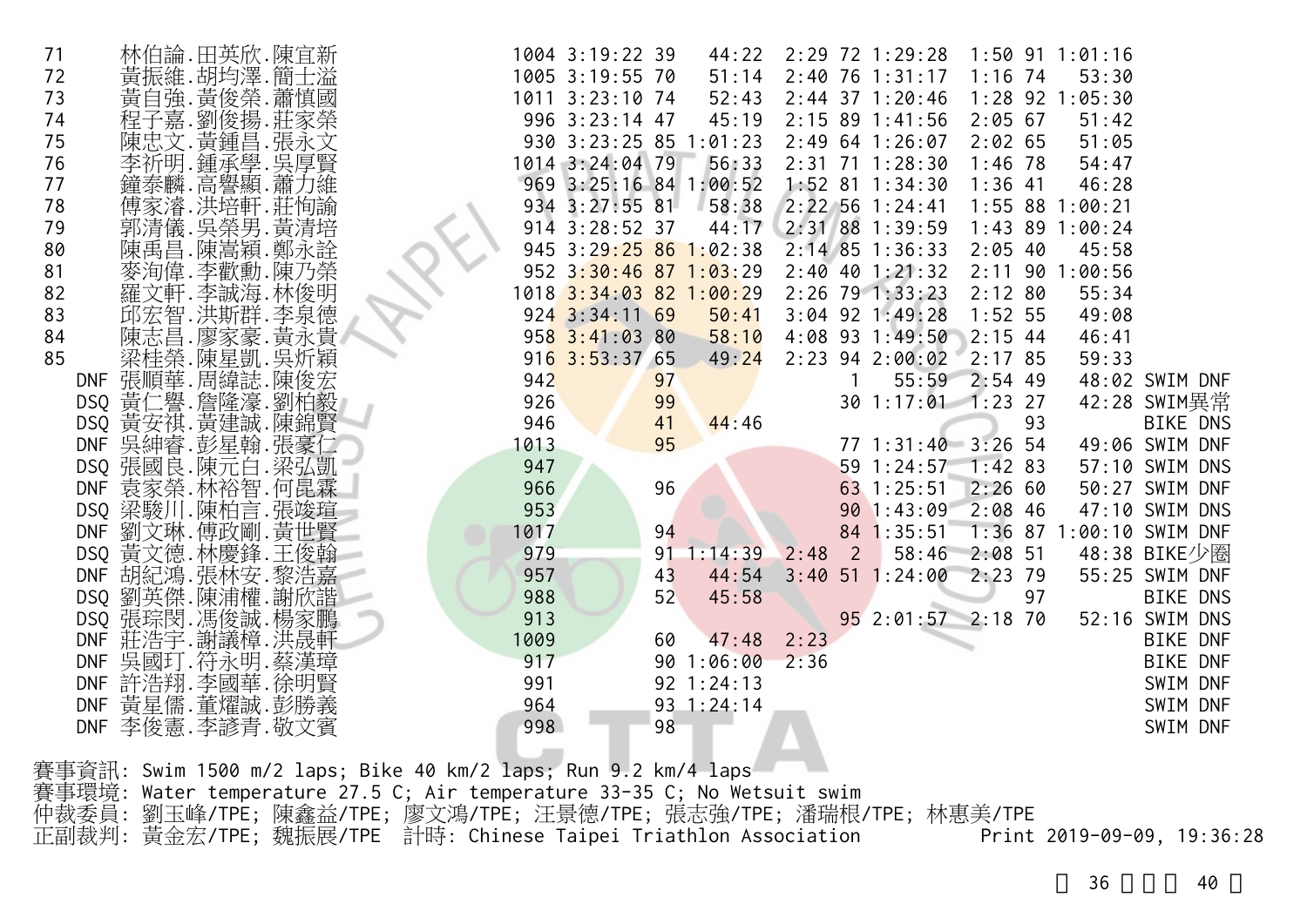標準接力賽浮標組 / 51.5K Standard Distance Triathlon

| Pos<br>===               | Name                                                       | No.  | Time                    | Rk              | Swim                                            | T1             | Rk Bike                               | T <sub>2</sub> | Rk | Run                 | Remarks                                                   |
|--------------------------|------------------------------------------------------------|------|-------------------------|-----------------|-------------------------------------------------|----------------|---------------------------------------|----------------|----|---------------------|-----------------------------------------------------------|
|                          | 王建勝.劉業鼎.黃傑民<br>劉昱?.黃士豪.黃啟佳                                 |      | 1179 2:38:06 11         |                 | 51:38                                           |                | 2:02 9 1:09:21                        | $1:25$ 1       |    | 33:41               |                                                           |
| $\overline{2}$           |                                                            |      | 1187 2:56:18 17         |                 |                                                 |                | 55:03 2:42 10 1:14:30                 | $1:27 \quad 3$ |    | 42:39               |                                                           |
| $\overline{3}$           | 蔣人成.陳信呈.陶仕海                                                |      | $1176$ $3:02:22$ 1      |                 |                                                 |                | 44:18 1:54 18 1:26:04                 | $1:30 \quad 7$ |    | 48:38               |                                                           |
| $\overline{\mathcal{A}}$ |                                                            |      | 1088 3:10:17 20         |                 | 57:42                                           |                | 3:18 11 1:16:45 2:31 9                |                |    | 50:04 改組            |                                                           |
| 5                        | ·陳育祺.劉晉宏.劉以福<br>唐儒修.沈威志.吳騏福<br>梁永坤.陳智豐.林慶                  |      | 1189 3:11:29 14         |                 | 52:05                                           |                | 3:56 21 1:29:16 1:50 4                |                |    | 44:24               |                                                           |
| 6                        |                                                            |      | $1192$ $3:12:52$ 7      |                 | 50:06                                           |                | $2:51$ 13 1:17:45                     |                |    | 1:52 25 1:00:20     |                                                           |
| $\overline{7}$           | 吳怡君.廖云如.魯筱筠                                                |      | $1168$ 3:13:17 2        |                 | 44:39                                           |                | 2:32 16 1:22:39                       |                |    | $1:44$ 26 $1:01:45$ |                                                           |
| 8                        | 黃璽穎.周家慶.吳士偉<br>國德霖.宋易儒.張建智.                                |      | $935$ $3:14:01$ 4       |                 | 48:08                                           |                | $2:25$ 23 1:31:06                     | $1:33$ 13      |    | 50:51               |                                                           |
| 9                        |                                                            |      | $1177$ $3:14:02$ 16     |                 | 53:58                                           |                | 2:40 22 1:29:35                       | $1:23 \quad 6$ |    | 46:27               |                                                           |
| 10                       | 胡崴翔.柯百駿.劉祈瑞                                                |      | 1175 3:19:22 8          |                 | 50:19                                           |                | 2:55 19 1:28:05 2:10 20               |                |    | 55:56               |                                                           |
| 11                       | 傅國維.洪慈翊.林信杰                                                |      | 1173 3:21:10 12         |                 | 51:53                                           |                | 2:53 27 1:33:36 2:05 12               |                |    | 50:45               |                                                           |
| 12                       |                                                            |      |                         |                 | 1167 3:21:35 30 1:09:42 3:02 12 1:17:13 1:32 10 |                |                                       |                |    | 50:08               |                                                           |
| 13                       | ,萧任涵.蔡佳爭.廖芳汝<br>黃鈺傑.張傳約.王嘉維                                |      | $1172$ $3:21:54$ 9      |                 |                                                 |                | 50:34 3:36 28 1:35:45 1:40 11         |                |    | 50:22               |                                                           |
| 14                       | 王玫珊.Jonathan Webster.陳弈凱                                   |      | 1191 3:23:51 28 1:02:59 |                 |                                                 |                | 2:29 14 1:18:07 2:09 23               |                |    | 58:09               |                                                           |
| 15                       | 劉科億.陳玫臻.遲先舫                                                |      | 1194 3:28:16 15         |                 | 53:30                                           |                | $3:12$ $31$ $1:44:24$                 | $1:56$ 5       |    | 45:16               |                                                           |
| 16                       | 張博瑄. 吳振同. 楊凡逸                                              |      | 1069 3:30:07 26 1:00:25 |                 |                                                 |                | $1:50$ 25 1:31:48 1:20 19             |                |    | 54:46 改組            |                                                           |
| 17                       | 李思賢.林稜雅.陳冠螢                                                |      | 1170 3:30:56 13         |                 |                                                 |                | 52:03 2:18 24 1:31:17 1:51 27 1:03:28 |                |    |                     |                                                           |
| 18                       | 陳俊佑.蕭宏坤.王隆整                                                |      | 1180 3:31:48 23         |                 | 59:31                                           |                | 3:15 4 47:07 52:01 8                  |                |    | 49:57               |                                                           |
|                          |                                                            |      | $1171$ $3:33:23$ 3      |                 | 48:07                                           |                | 2:23 29 1:36:34                       |                | 31 |                     | 轉換異常                                                      |
|                          | 19 * 林邦齊.卓德偉.劉祐丞<br>20 * 林昱潔.李昌軒.余忠燦<br>21 WAN 林郁程.劉庭佑.黃子琛 |      | 1190 3:40:52 21         |                 |                                                 |                | 58:14 2:19 26 1:32:01                 |                | 32 |                     | 轉換異常                                                      |
|                          |                                                            |      |                         |                 |                                                 |                |                                       |                |    |                     | 1178 3:43:24 29 1:04:09 3:56 2 42:43 1:33 29 1:51:05 少圈補騎 |
| 22                       | 陳旻妤.陳鴻瑜.林孟儒                                                |      | 1027 3:44:36 25 1:00:23 |                 |                                                 |                | 2:08 20 1:28:48 1:47 28 1:11:33       |                |    |                     |                                                           |
| 23                       | 鄧有志.林勇憲.陳威宇                                                |      | 1182 3:45:11 10         |                 | 51:12                                           |                | $4:30$ 32 1:49:23                     | $2:22$ 21      |    | 57:47               |                                                           |
|                          | 24 WAN 陳賢駿.張志宏.李振家                                         |      |                         |                 | 1184 3:49:27 27 1:01:40 2:58 7                  |                | 51:32                                 |                |    |                     | 2:11 30 1:51:09 少圈補騎                                      |
| $25 *$                   | 吳國瑋.許力蘋.呂惠珊                                                |      | 1193 3:49:45 6          |                 |                                                 |                | 49:22 3:13 33 1:49:42                 |                | 33 |                     | 轉換異常                                                      |
|                          | DSQ 程仲銘.曾濬森.蔡宏璋<br>DSQ 吳國華.康家倩.余佩珈<br>DSQ 萧永騰.徐英傑.徐偉倫.     | 1174 |                         | 32              |                                                 |                | $15$ $1:20:16$                        | $2:11 \quad 2$ |    |                     | 39:28 SWIM少圈                                              |
|                          |                                                            | 1085 |                         | 18              | 57:06                                           | $2:40 \quad 1$ | 39:02                                 | $1:41$ 24      |    |                     | 59:27 BIKE少圈                                              |
|                          |                                                            | 1186 |                         | $5\overline{)}$ | 48:54 2:26 8                                    |                | 54:00                                 | $1:33$ 17      |    |                     | 54:12 BIKE少圈                                              |
|                          |                                                            | 1188 |                         | 19              | 57:15                                           | $2:58$ 3       | 45:08                                 | $1:26$ 22      |    |                     | 57:51 BIKE少圈                                              |
|                          | DSQ 黄耀霆.馬兆寧.張志煒<br>DSQ 梁智強.洪鉅智.張晉誌<br>DSQ 徐緯寰.吳采芸.林維純      | 1185 |                         | 24              | 59:35 2:36 6                                    |                | 51:23                                 | $1:22$ 14      |    |                     | 50:53 BIKE少圈                                              |
|                          |                                                            |      | 1196 11                 | 22              | 59:07                                           | $3:19$ 5       | 50:16                                 | $1:51$ 16      |    |                     | 52:34 BIKE少圈                                              |
|                          | DNF 李祖念. 林宏育. 邱智群                                          | 1181 |                         | 33              |                                                 |                | $17 \t1:22:45$                        | $2:10$ 18      |    |                     | 54:33 SWIM DNF                                            |
|                          |                                                            |      |                         |                 |                                                 |                |                                       |                |    | 37                  | 40                                                        |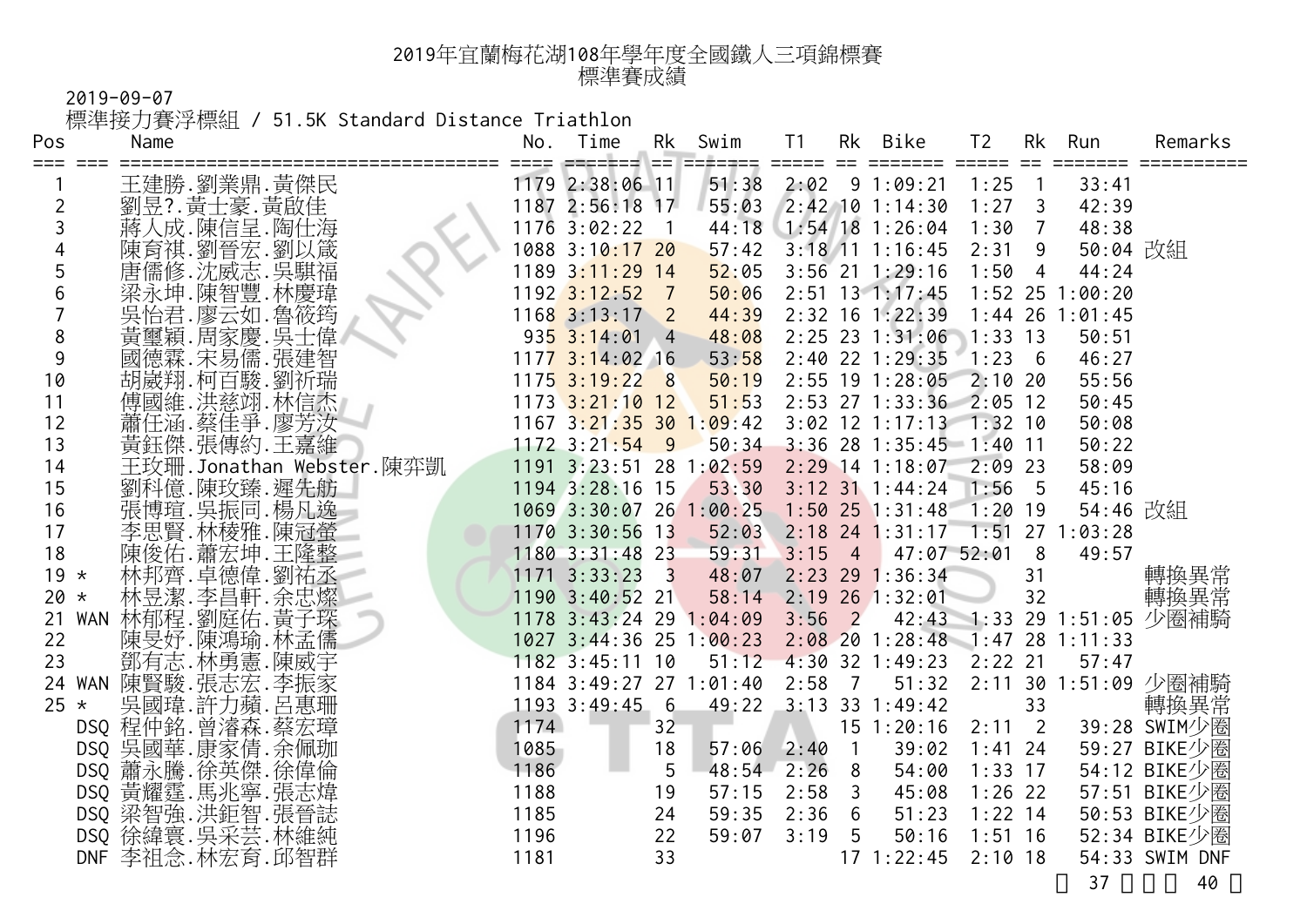| DSQ 林玥誼.張簡瑋政.謝佩芹   | 195  | 34             | $1:27$ 15<br>301:39:35 | 52:34 SWIM少圈 |
|--------------------|------|----------------|------------------------|--------------|
| 余佳謙.江敏慧.廖秀慧<br>DNF | 1169 | $31 \t1:15:15$ |                        | SWIM DNF     |
| DNF 陳韋任.盧道正.沈梓賢    | 944  |                |                        | SWIM DNF     |
| DNF 陳銘昌.陳柏熏.楊喬琳    | 1183 | 36             |                        | SWIM DNF     |

賽事資訊: Swim 1500 m/2 laps; Bike 40 km/2 laps; Run 9.2 km/4 laps 賽事環境: Water temperature 27.5 C; Air temperature 33-35 C; No Wetsuit swim 仲裁委員: 劉玉峰/TPE; 陳鑫益/TPE; 廖文鴻/TPE; 汪景德/TPE; 張志強/TPE; 潘瑞根/TPE; 林惠美/TPE 正副裁判: 黃金宏/TPE; 魏振展/TPE 計時: Chinese Taipei Triathlon Association Print 2019-09-09, 19:36:28

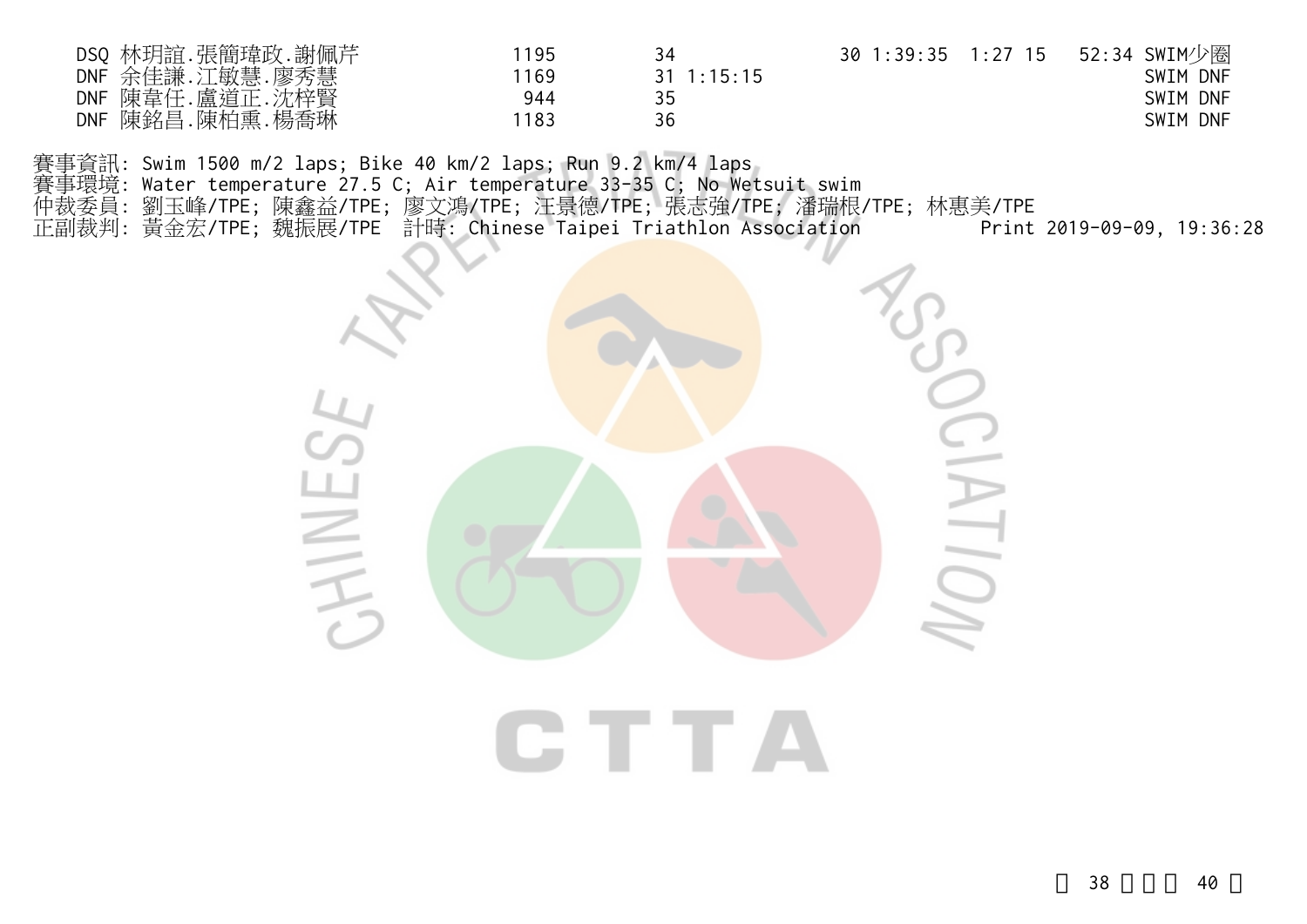標準賽浮標組 / 51.5K Standard Distance Triathlon

| Pos    | Name       | No. | Time                    | Rk<br>=⊨                | Swim  | T1            | <b>Rk</b> | Bike              | T <sub>2</sub> | <b>Rk</b>      | Run               | Remarks     |    |
|--------|------------|-----|-------------------------|-------------------------|-------|---------------|-----------|-------------------|----------------|----------------|-------------------|-------------|----|
| ⋍⋍⋍    | 陳斌聖        |     | 1147 2:52:59 8          |                         | 45:22 | =====<br>2:55 |           | 51:15:06          | 4:17           |                | 45:20             |             |    |
| 2      |            |     | 244 3:07:22             | $\overline{4}$          | 44:08 |               |           | 7:31 19 1:23:04   | 3:22           | $\overline{2}$ |                   | 49:18 M25改組 |    |
| 3      | 王政喻<br>李振寧 |     | 1153 3:10:05            | 6                       | 44:20 |               |           | $6:09$ 22 1:23:18 | 4:31           | 5              | 51:48             |             |    |
| 4      | 黃屺玉        |     | 1126 3:12:40 17         |                         | 50:36 |               |           | 4:25 20 1:23:10   | 2:43           | 6              | 51:48             |             |    |
| 5      |            |     | 1136 3:12:53 11         |                         | 46:44 |               |           | $4:27$ 11 1:20:56 | $3:58$ 16      |                | 56:50             |             |    |
| 6      |            |     | 1162 3:14:56 19         |                         | 51:17 | 4:31          |           | 12 1:21:03        | $3:02$ 13      |                | 55:05             |             |    |
|        |            |     | 1166 3:15:09 31         |                         | 56:04 | 4:57          |           | $6 \; 1:15:33$    | $2:55$ 14      |                | 55:42             |             |    |
| 8      |            |     | 1157 3:15:24 10         |                         | 45:46 | 6:47          |           | 9 1:18:01         | $6:18$ 18      |                | 58:33             |             |    |
| 9      |            |     | 1114 3:15:55 27         |                         | 53:02 | 3:35          |           | $15$ 1:22:15      | $2:41$ 11      |                | 54:24             |             |    |
| 10     |            |     | $1143$ $3:15:55$        | 9                       | 45:24 |               |           | $4:07$ 38 1:30:04 | 4:29           | $-7$           | 51:53             |             |    |
| 11     | 蘇瑞興        |     | 575 3:16:01 21          |                         | 51:29 |               |           | $4:40$ 32 1:27:05 | $3:03$ 4       |                | 49:45             |             |    |
| 12     | 吳克文        |     | 1138 3:16:28 13         |                         | 47:19 |               |           | $3:37$ 14 1:21:06 |                |                | $2:47$ 27 1:01:41 |             |    |
| 13     | 成鈞         |     | 1116 3:19:14 16         |                         | 49:51 |               |           | $3:20$ 10 1:19:10 |                |                | 2:20 34 1:04:36   |             |    |
| 14     | 葉淑華        |     | 1106 3:20:35            | $\overline{\mathbf{3}}$ | 44:00 |               |           | $6:21$ 25 1:24:20 | $6:10$ 21      |                | 59:46             |             |    |
| 15     | 邱佳玲        |     | 1096 3:22:23 23         |                         | 52:22 |               |           | $3:44$ 31 1:26:56 | $3:23$ 15      |                | 55:59             |             |    |
| 16     |            |     | 1151 3:23:42 35         |                         | 59:01 |               |           | 4:17 16 1:22:27   | $2:59$ 12      |                | 54:59             |             |    |
| 17     | 陳彥文        |     | 1144 3:24:18 14         |                         | 47:55 |               |           | $8:15$ 29 1:26:42 | $3:17$ 17      |                | 58:10             |             |    |
| $18 *$ | 蘇育民        |     | 1146 3:27:36 15         |                         | 49:04 |               |           | $7:24$ 36 1:29:00 |                | 50             |                   | 轉換異常        |    |
| 19     | 高苙凱        |     | 1128 3:28:29 12         |                         | 46:48 |               |           | $6:03$ 37 1:29:18 |                |                | 4:17 30 1:02:05   |             |    |
| 20     | 曾慶平        |     | 1132 3:29:49 22         |                         | 51:44 |               |           | $5:32$ 27 1:25:08 |                |                | $3:55$ 32 1:03:32 |             |    |
| 21     |            |     | 1165 3:30:32 25         |                         | 52:48 |               |           | $6:05$ 33 1:27:14 |                |                | 2:35 29 1:01:52   |             |    |
| 22     |            |     | 1100 3:30:35 7          |                         | 44:23 |               |           | $5:25$ 42 1:33:43 |                |                | $3:12$ 33 1:03:53 |             |    |
| 23     | ・系旧        |     | 1103 3:34:14 34         |                         | 58:46 |               |           | 4:49 17 1:22:39   |                |                | 2:06 37 1:05:55   |             |    |
| 24     | 吳孟蕎        |     | 1108 3:35:57 33         |                         | 56:15 |               |           | 5:43 39 1:30:47   | $3:34$ 20      |                | 59:41             |             |    |
| 25     | 王威凱        |     | 1124 3:36:06 18         |                         | 50:46 |               |           | 5:49 49 1:35:56   | $3:48$ 22      |                | 59:49             |             |    |
| $26 *$ | 池國龍        |     | 1125 3:36:06 39 1:02:08 |                         |       |               |           | $9:00$ 35 1:28:45 |                | 51             |                   | 轉換異常        |    |
| 27     | 羅子昀        |     | 1099 3:36:16 28         |                         | 53:08 |               |           | $6:34$ 52 1:43:37 | 3:35           | 3              | 49:25             |             |    |
| 28     | 邊至剛        |     | 1130 3:36:26 36         |                         | 59:15 |               |           | $5:37$ 13 1:21:03 |                |                | 2:23 41 1:08:10   |             |    |
| 29     | 張婉屏        |     | 1104 3:36:47 30         |                         | 55:26 |               |           | $6:30$ 34 1:27:28 |                |                | 5:42 28 1:01:44   |             |    |
| 30     | 江國安        |     | 1161 3:37:19 24         |                         | 52:32 |               |           | 4:27 45 1:34:34   |                |                | 3:22 31 1:02:26   |             |    |
| 31     | 易國貞        |     | 1164 3:40:24 46 1:09:02 |                         |       |               |           | $5:04$ 21 1:23:14 | $3:48$ 19      |                | 59:18             |             |    |
| 32     | 傅皇銘        |     | 1149 3:41:01 32         |                         | 56:05 |               |           | 7:07 18 1:23:00   |                |                | $6:44$ 40 1:08:07 |             |    |
|        |            |     |                         |                         |       |               |           |                   |                |                |                   | 39          | 40 |